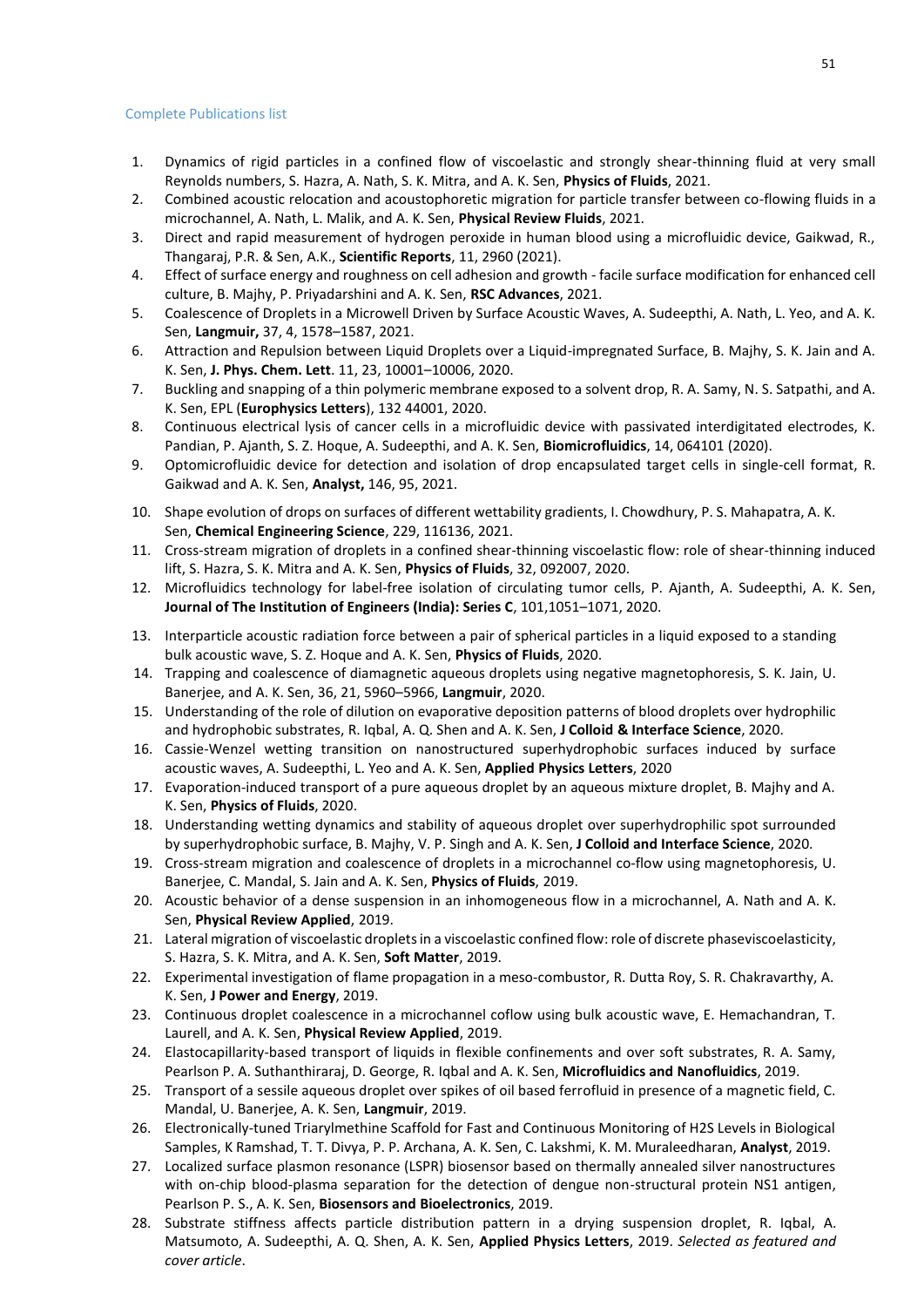- 29. Droplet encapsulation of particles in different regimes and sorting of particle-encapsulating-droplets from empty droplets, K. S. Jayaprakash, A. K. Sen, **Biomicrofluidics**, 2019.
- 30. Aggregation of a dense suspension of particles in a microwell using surface acoustic wave microcentrifugation, A. Sudeepthi, A. K. Sen, L. Yeo, **Microfluidics and Nanofluidics**, 2019.
- 31. Self-Driven Droplet Transport: Effect of Wettability Gradient and Confinement, I. Chowdhury, P. S. Mahapatra, and A. K. Sen, **Physics of Fluids**, 2019.
- 32. Elastocapillary flow driven lab-on-a-membrane device based on differential wetting and sedimentation effect for blood plasma separation, A. Samy, A. K. Sen, **J Micromechanics and Microengineering**, 2019.
- 33. Relocation of coflowing immiscible liquids under acoustic field in a microchannel by E. Hemachandran, S. Karthick, T. Laurell and A. K. Sen, **EPL (Europhysics Letters)**, 2019.
- 34. Non-inertial lift induced migration for label-free sorting of cells in a co-flowing aqueous two-phase system, S. Hazra, K. S. Jayaprakash, K. Pandian, A. Raj, S. K. Mitra and A. K. Sen, **Analyst**, 2019.
- 35. Rapid measurement of hydrogen sulphide in human blood plasma using a microfluidic method, R. Karunya, K. S. Jayaprakash, R. Gaikwad, P. Sajeesh, K. Ramshad, K. M. Muraleedharan, M. Dixit, P. Thangaraj and A. K. Sen, **Scientific Reports**, 2019.
- 36. Facile fabrication and mechanistic understanding of a transparent reversible superhydrophobic superhydrophilic surface, B. Majhy, R. Iqbal and A. K. Sen, **Scientific Reports**, 2018.
- 37. Evaporation and morphological patterns of bi-dispersed colloidal droplets on hydrophilic and hydrophobic surfaces, R. Iqbal, B. Majhy, A. Q. Shen and A. K. Sen, **Soft Matter**, 2018.
- 38. Pressure driven flow through PDMS based flexible microchannels and their applications in microfluidics, A. Raj, Pearlson P. A. Suthanthiraraj, A. K. Sen, **Microfluidics and Nanofluidics**, 2018.
- 39. Acoustic impedance based label-free isolation of circulating tumour cellsfrom blood using acoustophoresis, S. Karthick, P. N. Pradeep, P. Kanchana and A. K. Sen, **Lab on Chip**, 2018.
- 40. Dynamics of capillary flow in an open superoleophilic microchannel and its application to sensing of oil, B. Majhy, R. Iqbal, R. Gaikwad, A. K. Sen, **Microfluidics and Nanofluidics**, 2018.
- 41. Dynamics of aqueous ferrofluid droplets at coflowing liquid-liquid interface under a non-uniform magnetic field, U. Banerjee, A. Raj, A. K. Sen, **Applied Physics Letters**, 2018.
- 42. Self-transport and manipulation of aqueous droplets on oil-submerged diverging groove, S. Dhiman, K. S. Jayaprakash, R. Iqbal, A. K. Sen, **Langmuir**, 2018.
- 43. Improved understanding of acoustophoresis and development of an acoustofluidic device for blood plasma separation, S. Karthick, A. K. Sen, **Physical Review Applied**, 2018.
- 44. Entry and passage behavior of biological cellsin a constricted compliant microchannel, A. Raj, A. K. Sen, **RSC Advances**, 8, 20884 - 20893, 2018
- 45. Shape evolution and splitting of ferrofluid droplets on a hydrophobic surface in presence of magnetic field, U. Banerjee, A. K. Sen, **Soft Matter**, 14, 2915-2922, 2018.
- 46. Continuous splitting of aqueous droplets at the interface of co-flowing immiscible oil streams in a microchannel, K. S. Jayaprakash, A. K. Sen, **Soft Matter**, 14, 725-733, 2018.
- 47. Droplet demulsification using ultra-low voltage based electro-coalescence, A. Srivastava, S. Karthick, K. S. Jayaprakash, A. K. Sen, **Langmuir,** 34 (4), 1520–1527, 2018.
- 48. Improved understanding of the acoustophoretic focusing of dense suspension in a microchannel, S. Karthick and A. K. Sen, **Physical Review E**, 96, 052606, 2017.
- 49. A combined experimental and theoretical approach towards mechano-phenotyping of biological cells using a constricted microchannel, A. Raj and A. K. Sen, **Lab on Chip**, 17 (21), 3704-3716, 2017.
- 50. Experimental investigation of flame propagation and stabilization in a meso-combustor with sudden expansion, R. Dutta Roy, S. R. Chakravarthy, A. K. Sen, **Experimental Thermal and Fluid Science**, 90, 299- 309, 2017.
- 51. Facile fabrication and characterization of a PDMS-derived candle soot coated stable biocompatible superhydrophobic and superhemophobic surface, R. Iqbal, B. Majhy, A. K. Sen, **ACS Appl. Mater. & Interfaces**, 2017.
- 52. Electrospray performance of interacting multi-capillary emittersin a linear array, V. Kumar, A. Srivastava, K. M. Shanbhogue, S. Ingersol, A. K. Sen, **J Micromechanics and Microengineering**, 28, 03005, 2017.
- 53. Bio-inspired liquid transport via elastocapillary interaction of a thin membrane with liquid meniscus, A. Samy, D. George, A. K. Sen, **Soft Matter**, DOI: 10.1039/c7sm00940b, 2017.
- 54. Dynamics of a water droplet over a sessile oil droplet: compound droplets satisfying a Neumann condition, R. Iqbal, S. Dhiman, A. K. Sen, A. Shen, **Langmuir**, 33(23), 5713, 2017.
- 55. Capillary flow-driven microfluidic device with wettability gradient and sedimentation effects for blood plasma separation, M. S. Maria, P. E. Rakesh, T. S. Chandra, **A. K. Sen**, **Scientific Reports**, 7, 43457, 2017.
- 56. Dynamics of rigid microparticles at the interface of co-flowing immiscible liquids in a microchannel, K. S. Jayaprakash, U. Banerjee, **A. K. Sen**, **J Colloid and Interface Science**, 493, 317–326, 2017.
- 57. Manipulation of magnetocapillary flow of ferrofluid in a microchannel, U. Banerjee, M. Sabareesh, **A. K. Sen**, **Sensors and Actuators B: Chemical**, 246, 487-496, 2017.
- 58. Effects of Copper Corrosion in the Performance of Polymer Electrolyte Membrane Fuel Cells, N. A. B. Johnson, S. K. Das, A. K. Sen, **ECS Transactions** (Electrochemical Society, JIF: 0.4), 80 (8), 477-483, 2017.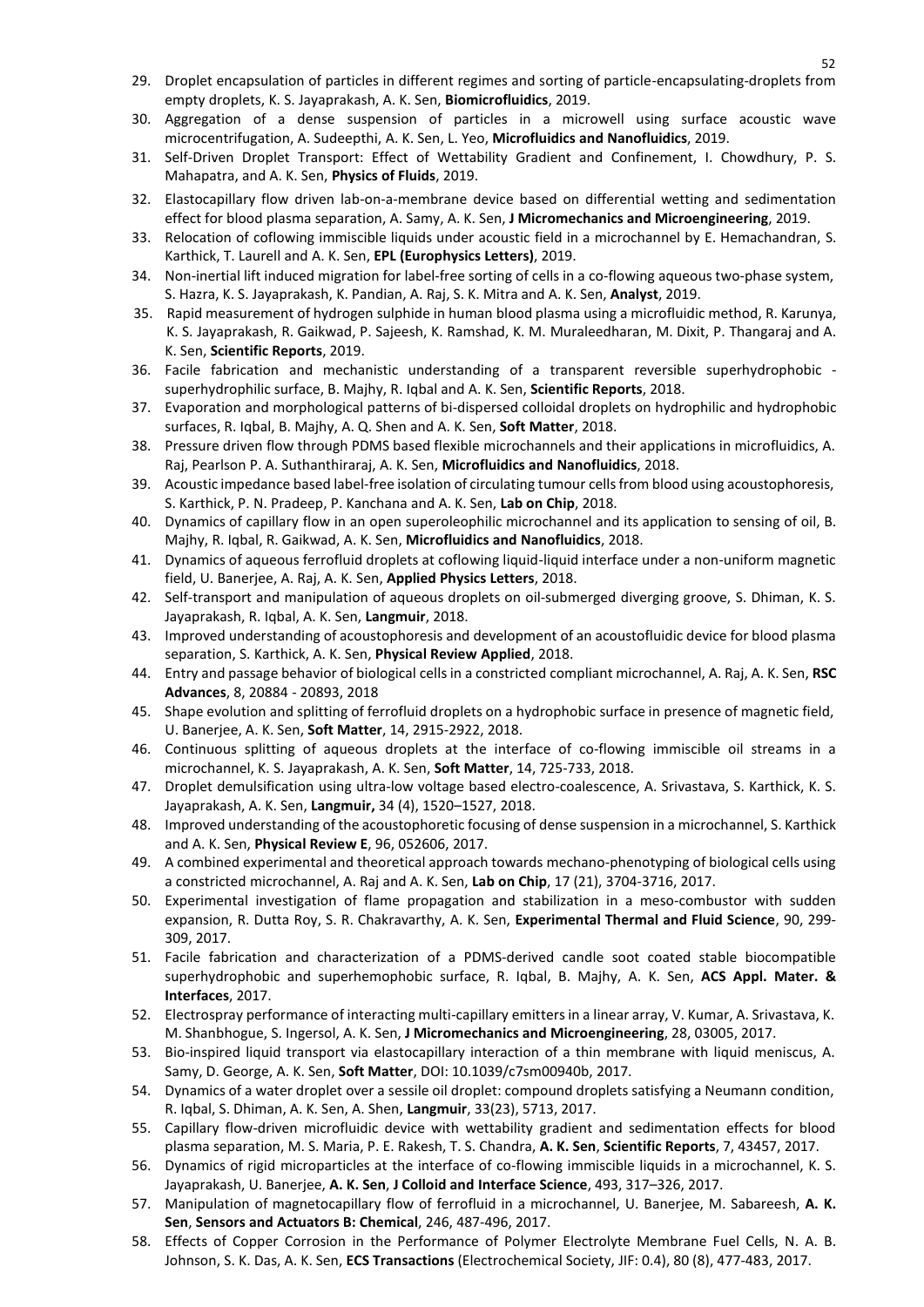- 59. Capillary flow driven blood plasma separation and on-chip analyte detection in microfluidic device, M. S. Maria, P. E. Rakesh, T. S. Chandra and **A. K. Sen**, **Microfluidics and Nanofluidics**, 21: 72, 2017.
- 60. Interaction of elastocapillary flows in parallel microchannels across a thin membrane, S. P. Reddy, A. Samy, **A. K. Sen**, **Applied Physics Letters**, 109, 141601, 2016.
- 61. Optofluidics based lab on chip device for in situ measurement of mean droplet size and droplet size distribution of an emulsion, P. Shivhare, A. Prabhakar, **A. K. Sen**, **J Micromechanics and Microengineering**, 27 (3), 2016.
- 62. Flotation of denser liquid drops on lighter liquidsin non-Neumann condition: role of line tension, D. George, S. Damodara, R. Iqbal, **A. K. Sen**, **Langmuir**, 32(40), 10276-10283, 2016.
- 63. Capillary flow of blood in a microchannel with differential wetting for blood plasma separation and on-chip glucose detection, M. S. Maria, P. E. Rakesh, T. S. Chandra, **A. K. Sen**, **Biomicrofluidics**, 10, 054108, 2016.
- 64. Role of shear induced diffusion in acoustophoretic focusing of dense suspensions, S. Karthick, **A. K. Sen**, **Applied Physics Letters**, 109, 014101, 2016.
- 65. Magnetic field assisted droplet manipulation on a soot-wax coated superhydrophobic surface of a PDMSiron particle composite substrate, S. Damodara, **A. K. Sen**, **Sensors & Actuators B: Chemical**, 239, 816-823, 2016.
- 66. Droplet generation in a microchannel with a controllable deformable wall, A. Raj, R. Halder, P. Sajeesh, **A. K. Sen**, **Microfluidics and Nanofluidics**, 20: 102, 2016.
- 67. Characterization and sorting of cells based on stiffness contrast in a microfluidic channel, P. Sajeesh, A. Raj, M. Doble, **A. K. Sen**, **RSC Advances**, 6, 74704-74714, 2016.
- 68. Development of a solenoid actuated planar valveless micropump with single and multiple inlet-outlet arrangements, N. Kumar, D. George, P. Sajeesh, P. V. Manivannan, **A. K. Sen**, **J Micromechanics and Microengineering**, 26, 075013, 2016.
- 69. Dynamics of aqueous droplets at the interface of co-flowing immiscible oils in a microchannel, K. S. Jayaprakash, U. Banerjee, **A. K. Sen**, **Langmuir**, 32 (8), 2136, 2016.
- 70. Hydrodynamic focusing and interdistance control of particle laden flow for micro flow cytometry, P. K. Shivhare, A. Bhadra, P. Sajeesh, A. Prabhakar, **A. K. Sen**, **Microfluidics and Nanofluidics**, 20: 86, 2016.
- 71. Single step fabrication and characterization of PDMS micro lens and its use in optocapillary flow manipulation, S. Damodara, D. George, **A. K. Sen**, **Sensors & Actuators B: Chemical**, 227, 383-392, 2016.
- 72. Flow induced deformation of compliant microchannels and its effect on pressure-flow characteristics, A. Raj, **A. K. Sen**, **Microfluidics and Nanofluidics** (Springer, JIF: 2.6), 20(2), 1-13, 2016.
- 73. Elastocapillary powered manipulation of liquid plug in microchannels, D. George, R. Anoop, **A. K. Sen**, **Applied Physics Letters**, 108 (1), 2015.
- 74. Capillary flow enhancement in rectangular polymer microchannels with a deformable wall, R. Anoop, **A. K. Sen**, **Physical Review E**, 92, 0130241-6, 2015.
- 75. Microfluidic device with focusing and spacing control for resistance based sorting of droplets and cells, P. Sajeesh, S. Manasi, M. Doble, **A. K. Sen**, **Lab on Chip**, 15, 3738-3748, 2015.
- 76. Development of a microfluidic device for cell concentration and blood cell-plasma separation, M. S. Maria, T. S. Chandra, **A. K. Sen**, **Biomedical Microdevices**, 17(6), 2015.
- 77. Experimental and numerical studies of a microfluidic device with compliant chambers for flow stabilization, V. Iyer, A. Raj, R. K. Annabattula, **A. K. Sen**, **J Micromechanics and Microengineering**, 25, 0750031-12,2015.
- 78. Analytical modeling, simulations and experimental studies of a PZT actuated planar valveless PDMS micropump, S. Singh, N. Kumar, D. George, **A. K. Sen**, **Sensors & Actuators A: Physical**, 225, 81-94, 2015.
- 79. Alternating and merged droplets in a double T-junction microchannel, P. N. S. Harish, P. Sajeesh, U. Banerjee, S. Chander, **A. K. Sen**, **BioChip Journal**, 9, 16-26, 2015.
- 80. Hydrodynamic resistance and mobility of deformable objects in microfluidic channels, P. Sajeesh, M. Doble, **A. K. Sen**, **Biomicrofluidics**, 8, 0541121-23, 2014.
- 81. Particle separation and sorting in microfluidic devices: A Review, P. Sajeesh, **A. K. Sen**, **Microfluidics Nanofluidics**, 17, 1-52, 2014.
- 82. Flow and Heat Transfer Analysis of an Electro-Osmotic Flow Micropump for Chip Cooling, K. Pramod; **A. K. Sen**, **J Electronics Packaging**, 136, 031012, 2014.
- 83. Electrokinetic transport and separation of droplets in a microchannel, **A. K. Sen**, P. Sajeesh, **Microfluidics Nanofluidics**, 17, 97-106, 2014.
- 84. Investigations into mixing of fluids in microchannels with lateral obstructions, P. Sahu, A. Golia, **A K Sen**, **Microsystems Technologies**, 19 (4), 493-501, 2013.
- 85. Isotachophoresis with emulsions, G. Goet, T. Baier, S. Hardt, **A. K. Sen**, **Biomicrofluidics**, 7 (4), 044103- 044116, 2013.
- 86. Theoretical and numerical investigations of an electroosmotic flow micropump with interdigitated electrodes, U. Barman, P. Baruah, **A. K. Sen**, S C Mishra, **Microsystems Technologies**, 20, 157-168, 2013.
- 87. Electro-kinetic assisted mixing in a microchannel with lateral electrodes, P. Kemprai, **A. K. Sen**, **Micro and Nanosystems**, 4 (4), 304-313, 2012.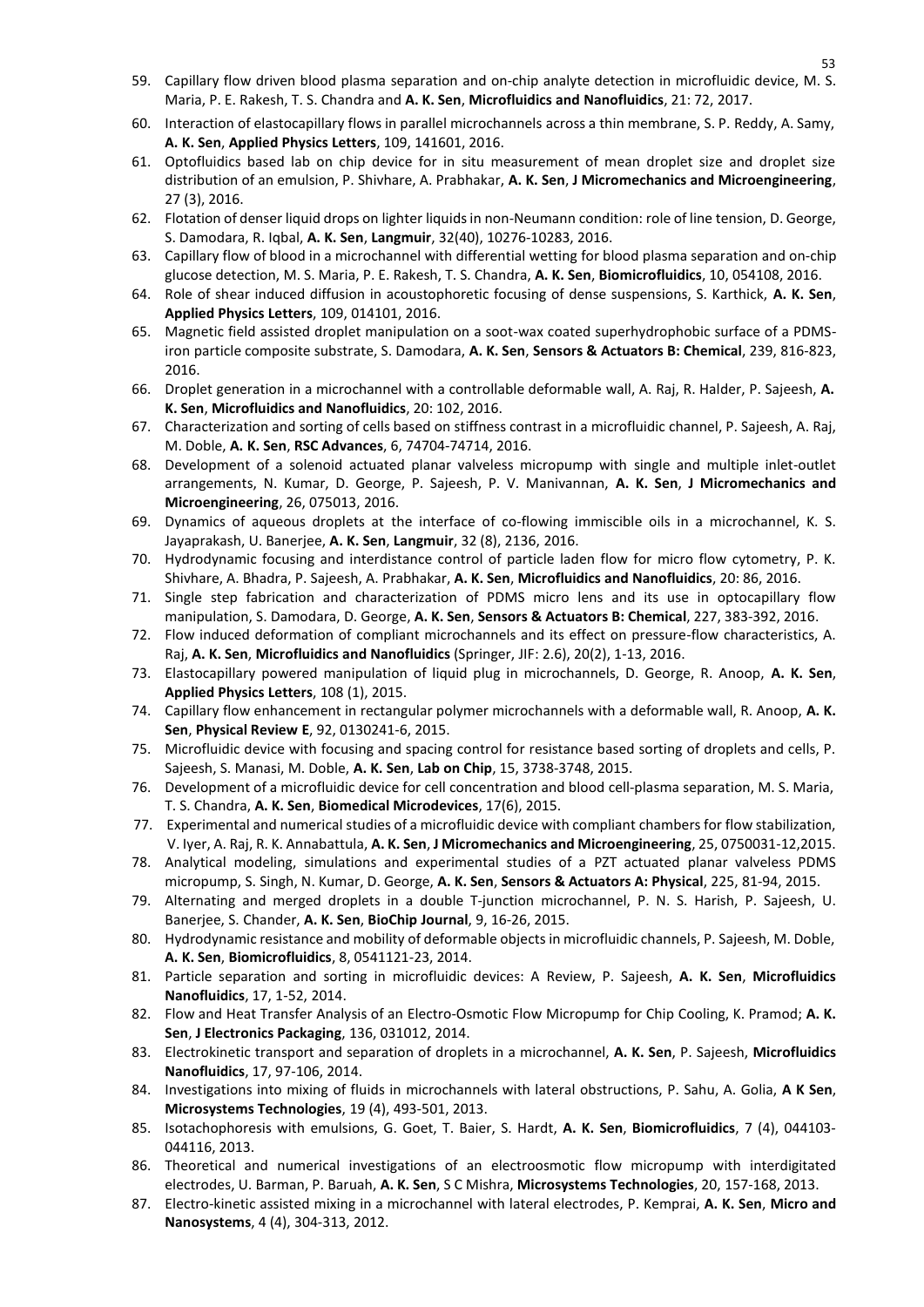- 88. Microfluidic system for rapid enumeration and detection of microparticles, P. Bhardwaj and **A. K. Sen**, **J Fluids Engineering**, 134 (11), 111401-8, 2012.
- 89. Analytical, numerical and experimental investigations of mixing of fluids in microchannel, P. Sahu, A. Golia, and **A. K. Sen**, **Microsystems Technologies**, 18, 823-832, 2012.
- 90. Analysis and simulation of a micro hydrocyclone device for particle liquid separation, P. Bagdi, A. Sharma, P. Bhardwaj, and **A. K. Sen**, **J Fluids Engineering**, 134, 021105-9, 2012.
- 91. Microfluidic device based on a microhydrocyclone for particle liquid separation, P. Bhardwaj, P. Bagdi and **A. K. Sen, Lab on Chip**, 11, 4012, 2011.
- 92. A microsystem for extraction, capture and detection of E-Coli O157:H7, **A. K. Sen**, T. Harvey, Jan Clausen, T. Cox, **Biomedical Microdevices**, 13, 705-715, 2011.
- 93. Aerosol formation in electrospray ionization using a microfluidic emitter, **A. K. Sen**, J. Darabi, D. R. Knapp, **IEEE Sensors Journal**, 11 (10), 2335-2341, 2011.
- 94. Analysis of droplet generation in electrospray using a carbon fiber based microfluidic emitter, **A. K. Sen**, J. Darabi, D. R. Knapp, **J Fluids Engineering**, 133, 071301, 2011.
- 95. A fluidic interconnection system for polymer-based microfluidic devices, **A. K. Sen**, J. Darabi, D. R. Knapp, **Microsystems Technologies**, 16 (4), 2010.
- 96. Design, fabrication and test of a microfluidic nebulizer chip for desorption electrospray ionization mass spectrometry, **A. K. Sen**, J. Darabi, D.R. Knapp, **Sensors and Actuators B: Chemical**, 137, 789-796, 2009.
- 97. Dual DESI-LDI mass spectrometry on a common nanoporous alumina platform for enhanced shotgun proteomic analysis, R. Nayak, **A. K. Sen**, J. Liu, D. R. Knapp, **Analytical Chemistry**, 80, 22, 8840–8844, 2008.
- 98. Use of nanoporous alumina surface for desorption electrospray ionization mass spectrometry in proteomic analysis, **A. K. Sen**, R. Nayak, J. Darabi, D. R. Knapp, **Biomedical Microdevices**, 10 (5), 531-538, 2008.
- 99. Modeling and Optimization of a Microscale Capacitive Humidity Sensor for HVAC Applications, **A. K. Sen**, J. Darabi, **IEEE Sensors Journal**, 8 (4), 333-340, 2008.
- 100. Droplet ejection performance of a monolithic thermal inkjet print head, **A. K. Sen**, J. Darabi, J **Micromechanics and Microengineering**, 17, 1-8, 2007.
- 101. Simulation and parametric study of a novel multi-spray emitter for ESI-MS applications, **A. K. Sen**, J. Darabi, D. R. Knapp **Microfluidics and Nanofluidics**, 3 (3), 283-298, 2007.
- 102. Modeling and characterization of a carbon fiber emitter for electrospray ionization, **A. K. Sen**, J. Darabi, D. R. Knapp, J. Liu, **J Micromechanics and Microengineering**, 16, 620-630, 2006.
- 103. Rahul Vaippully, Vaibavi Ramanujan, Manoj Gopalakrishnan, Saumendra Bajpai and **Basudev Roy**, "*Detection of sub-degree angular fluctuations of the local cell membrane slope using optical tweezers*", Accepted in **Soft Matter** (2020).
- 104. Sumeet Kumar, M. Gunaseelan, Rahul Vaippully, Amrendra Kumar, Mithun Ajith, Gaurav Vaidya, Soumya Dutta and **Basudev Roy**, "*Pitch-rotational manipulation of single cells and particles using single-beam thermo-optical tweezers*", **Biomedical Optics Express**, **11**, 3555 (2020).
- 105. Rahul Vaippully, Vaibavi Ramanujan, Saumendra Bajpai and **Basudev Roy**, "*Measurement of viscoelastic properties of the cellular cytoplasm using optically trapped Brownian probes***", Journal of Physics Condensed Matter** , **32**, 235101 (2020).
- 106. Anbharasi Lakshmanan, Bhanu Rekha E. A., Rahul Vaipully, **Basudev Roy**, Gunaseelan M, Yamini Selvam, Venkata Adusumalli, Debashrita Sarkar, Venkataramanan Mahalingam, Jayaraman Senthilselvan, "*Tunable emission and optical trapping of upconverting LiYF4:Yb,Er nanocrystal*", **Optics and Lightwave Technology**, **126**, 106109 (2020).
- 107. Rahul Vaippully, Venkata Siva Gummaluri, C Vijayan and **Basudev Roy**, "*Validity of cylindrical approximation for spherical birefringent microparticles in rotational optical tweezers*", **Journal of Physics Communications**, **4**, 015005 (2020).
- 108. Muruga Lokesh, Rahul Vaippully and **Basudev Roy**, "*Active generation of pitch degree of rotational motion in optical tweezers*",**Asian Journal of Physics**, **29**, 177 (2020).
- 109. Dhanush Bhatt, Rahul Vaippully, Bhavesh Kharbanda, Anand Dev Ranjan, Sulochana R., Viraj Dharod, Dillip Satapathy and **Basudev Roy**, "*Detection of self-generated nanowaves on the interface of a sessile evaporating water droplet*", **Optics Express**, **27**, 31900 (2019).
- 110. Rahul Vaippully, Dhanush Bhatt, Anand Dev Ranjan and **Basudev Roy,** "*Study of adhesivity of surfaces using rotational optical tweezers*", **Physica Scripta**, **94**, 105008 (2019).
- 111. Subhrokoli Ghosh, Aritra Biswas, **Basudev Roy** and Ayan Banerjee, "*Self-assembly and complex manipulation of colloidal mesoscopic particles by active thermocapillary stress*", **Soft Matter**, **15**, 4703 (2019).
- **112. Basudev Roy**\*, Avin Ramaiya and Erik Schaffer, "*Determination of pitch rotation in a spherical birefringent microparticle*", **Journal of Optics**, **20**, 035603 (2018).
- 113. Shuvojit Paul, **Basudev Roy\*** and Ayan Banerjee\*, "*Free and confined Brownian motion in viscoelastic Stokes-Oldroyd B fluids*", **Journal of Physics: Condensed Matter**, **30**, 345101 (2018). \***Corresponding author**.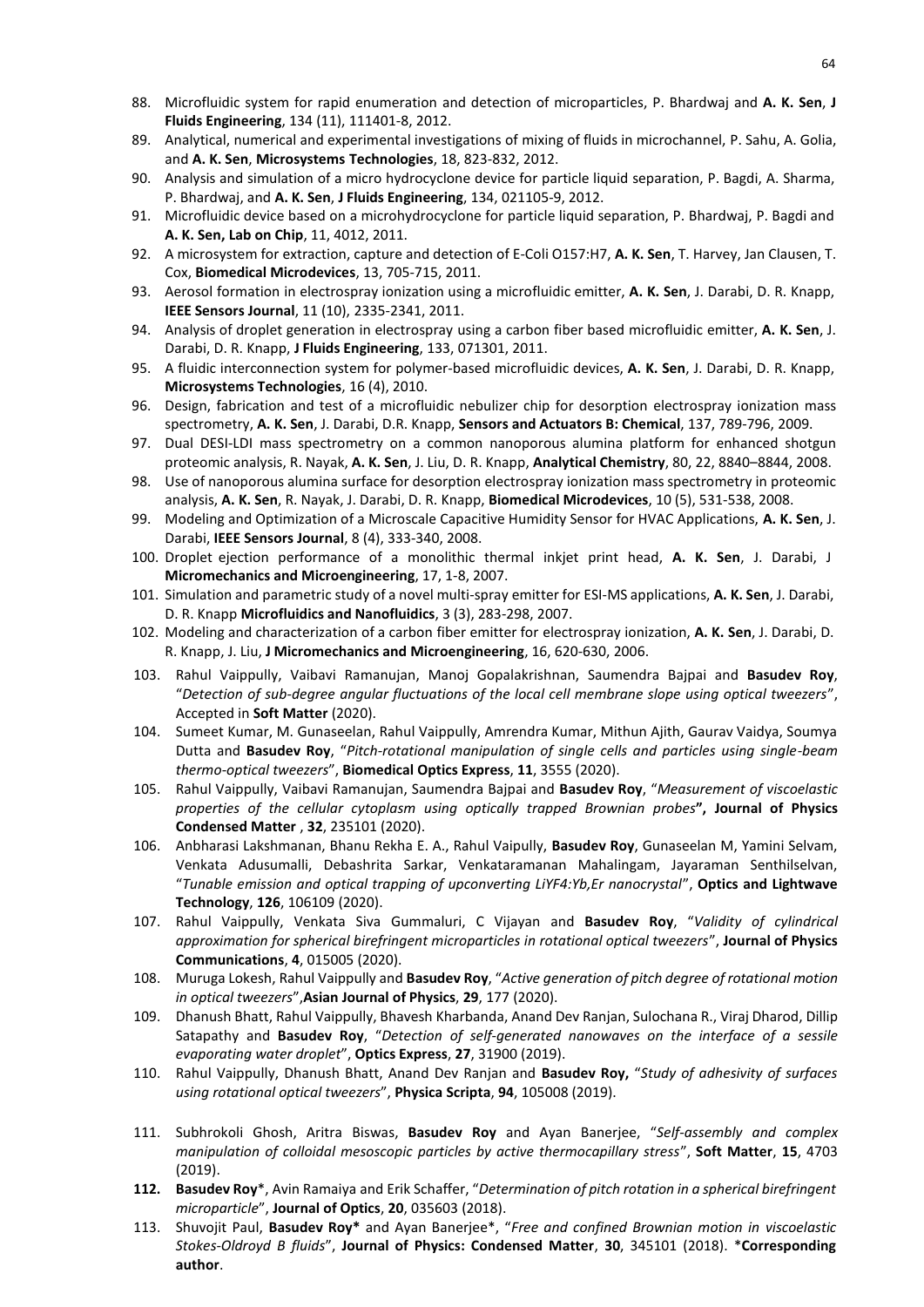- 114.Mayank Chugh, Maja Reissner Michael Bugiel, Elisabeth Lipka, Arvid Herrman, **Basudev Roy**, Sabine Muller and Erik Schaffer, "*Phragmoplast Orienting Kinesin-2 is a weak motor switching between processive and diffusive modes*", **Biophysical Journal**, **115**, 375 (2018).
- 115.Shuvojit Paul, Abhrajit Laskar, Rajesh Singh, **Basudev Roy**, Ronojoy Adhikari and Ayan Banerjee, "*Direct verification of the fluctuation-dissipation relation in viscously coupled oscillators***", Physical Review E (Rapid Communications)**, **96**, 050102(R) (2017).
- 116.Avin Ramaiya\*, **Basudev Roy**\*, Michael Bugiel and Erik Schaffer, "*Kinesin rotates unidirectionally and generates torque while walking on microtubules*", Proceedings of National Academy of Sciences (USA), **114**, 10894 (2017). Highlighted in Science Daily.
- 117.Subhrokoli Ghosh, Santu Das, Shuvojit Paul, Preethi Thomas, **Basudev Roy**, Partha Mitra, Soumyajit Roy, Ayan Banerjee, "*In-situ self-assembly and photopolymerization for hetero-phase synthesis and patterning of conducting materials using soft-oxometalates in thermo-optical tweezers*", **Journal of Materials Chemistry C, 5**, 6718 (2017). Highlighted in Nature India, India Today, Business Standard.
- 118.**Basudev Roy** and Erik Schaffer, "*Directed rotational motion of birefringent particles by randomly changing the barrier height about threshold in a washboard potential*", **Current Science**, **111**, 2005 (2016).
- 119.**Basudev Roy**, ArghaMondal, SudiptaBera and Ayan Banerjee, "*Using Brownian motion to measure shape asymmetry in mesoscopic matter using optical tweezers*", **Soft Matter** (as Communications), **12**, 5077 (2016). Highlighted in Nature India.
- 120.**Basudev Roy**, MayukhPanja, Subhrokoli Ghosh, SupratimSengupta, Dibyendu Nandi and Ayan Banerjee, "*Exploring the phase explosion point of water using SOM mediated microbubbles*", **New J. Chem**. **40**, 1048 (2015). (Invited Paper).
- 121.ArghaMondal\*, **Basudev Roy\*** and Ayan Banerjee, "*Generation of microswimmers from passive Brownian particles in a spherically aberrated optical trap*", **Opt. Exp**., **23**, 8021(2015). Accepted in Virtual Journal of Biomedical Optics.
- 122.Preethi Thomas, Cuiying Pei, **Basudev Roy**, Ayan Banerjee, Teng Ben, ShilunQiu and Soumyajit Roy, "*Site specific supramolecular heterogenous catalysis by optically patterned soft-Oxometallate-Porous Organic Framework (SOM-POF) hybrid on a chip*", J. Mater. Chem. A, **3**, 1431 (2015).
- 123.**Basudev Roy**, Nirmalya Ghosh, Subhasish Dutta Gupta, Soumyajit Roy and Ayan Banerjee, *"Manifestations of geometric phase and enhanced spin-hall shifts in an optical trap*", New J. Phys., **16**, 083037 (2014).
- 124.**Basudev Roy**, Sudipta K. Bera and Ayan Banerjee, "*Simultaneous detection of rotational and translational motion in optical tweezers by measurement of backscattered intensity*", Opt. Lett., **39**, 3316 (2014). Accepted in Virtual Journal of Biomedical Optics.
- 125.**Basudev Roy**, Atharva Sahasrabudhe, Bibudha Parashar, Nirmalya Ghosh, Prasanta Panigrahi, Ayan Banerjee and Soumyajit Roy, "*Micro-OptoMechanics (MOMs) with SoftOxometalates (SOMs): Controlled Motion of Single Soft-Oxometalate Pea-pods Using Exotic Optical Potentials*", J. Mol. Engg. Mat. **2**,1440006 (2014).
- 126.**Basudev Roy**, "*Enhanced richness of notes by modulation of boundary conditions in a stringed musical instrument*", Curr. Sci., **107**, 68 (2014).
- **127.Basudev Roy**, Manish Arya, Preethi Thomas, Julius Constantin Jurgschat, Venkat Rao, Ayan Banerjee, ChillaMalla Reddy and Soumyajit Roy, "*Controlled and continuous patterning of organic and inorganic materials by induced nucleation in an optical tweezers*", Langmuir, **29**,14733 (2013).
- 128.**Basudev Roy**, Nirmalya Ghosh, S. Dutta Gupta, Prasanta K. Panigrahi, Soumyajit Roy and Ayan Banerjee, "*Controlled transportation of mesoscopic particles by enhanced spin-orbit interaction of light in an optical trap*", Phys. Rev. A **87**, 043823 (2013).
- 129.**Basudev Roy**, SambitBikas Pal, ArijitHaldar, Ratnesh K. Gupta, Nirmalya Ghosh and Ayan Banerjee, "*Probing the dynamics of an optically trapped particle by phase sensitive back focal plane interferometry*", Opt. Exp. **20**, 8317 (2012). Accepted in Virtual Journal of Biomedical Optics.
- 130.Sambit Bikas Pal, Arijit Haldar, **Basudev Roy**, and Ayan Banerjee, "*Measurement of probe displacement to the thermal resolution limit in photonic force microscopy using a miniature quadrant photodetector*", Rev. Sci. Instrum.**83**, 023108 (2012).
- 131.Arijit Haldar ,Sambit Bikas Pal, **Basudev Roy**, S. Dutta Gupta, Ayan Banerjee, "*Self assembly of microparticles in stable ring structures in an optical trap*." Phys. Rev. A.**85**, 033832 (2012).
- 132.**Basudev Roy** and Michael Scholten, "*High flux cold rubidium atomic beam for strongly coupled cavity QED*", J. Korean Phys. Soc. **61**, 359 (2012).
- 133.A.K. Dharmadhikari, **Basudev Roy**, Sukhdev Roy, J.A. Dharmadhikari, Alpana Mishra, G. Ravindra Kumar, "*Higher-order optical nonlinearities in 4'-dimethylamino-N-methyl-4-stilbazolium tosylate*", Opt. Comm. **235**, 195 (2004).
- 134. Benzisothiazolone Derivatives Exhibit Cytotoxicity in Hodgkin's Lymphoma Cells through NF-κB Inhibition and are Synergistic with Doxorubicin and Etoposide" Natarajan Nandakumar, Pushparathinam Gopinath, Jacob Gopas\* and Kannoth Manheri Muraleedharan\*, **Anti-Cancer Agents in Medicinal Chemistry**, 20(6), 715 – 723, 2020.
- 135.Functionalizable Oxanorbornane-based Head Group in the Design of New Non-ionic Amphiphiles and Their Drug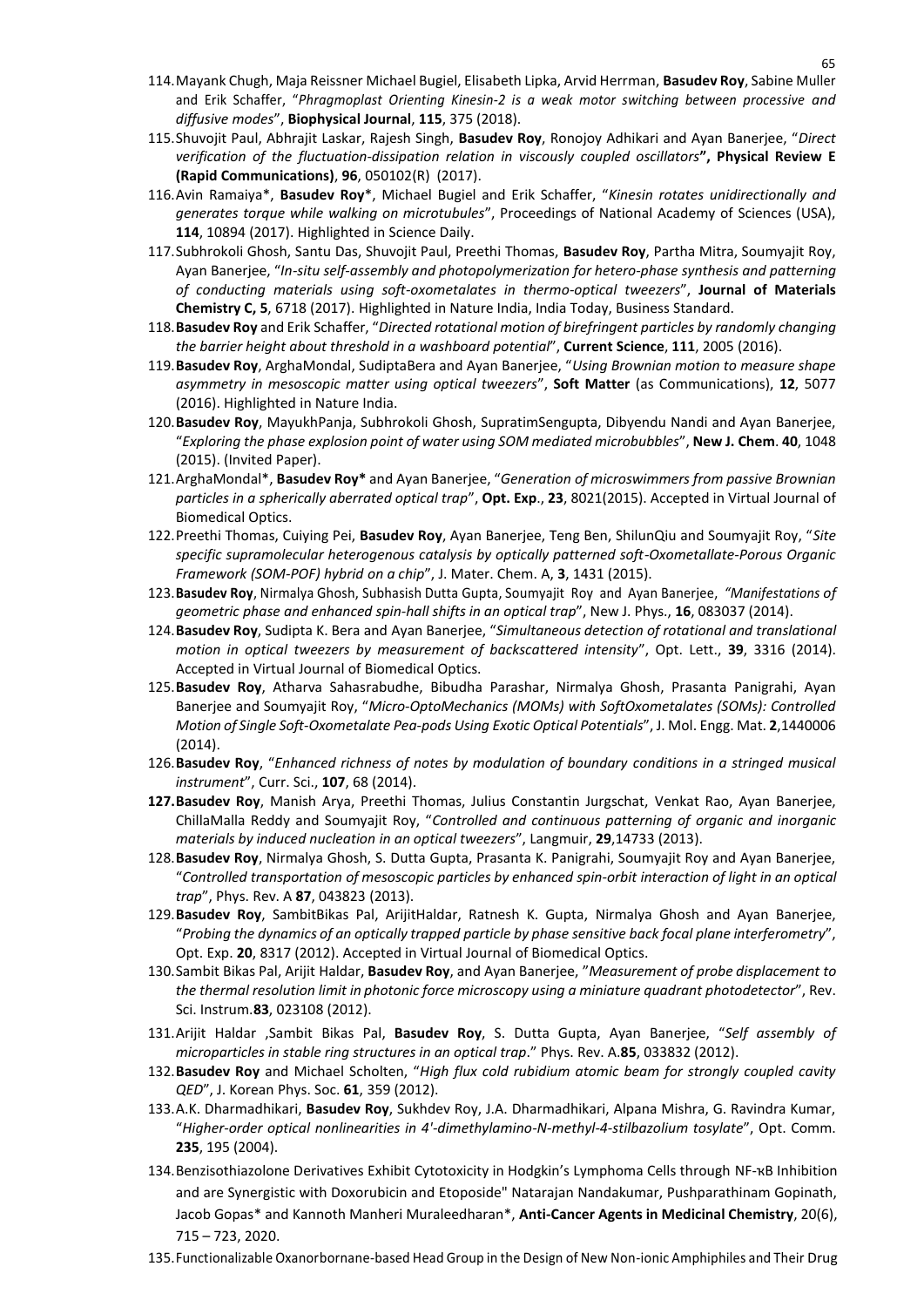Delivery Properties, S. Soumya, D. Sirisha Janni,U. Chandrasekhar Reddy, K. M. Muraleedharan, **Materials Science & Engineering C**, 112, 110857, 2020

66

- 136.Synthesis of New Cyclazines and 4,5-Diaryl-1H-pyrrol-3(2H)-one unit in Discoipyrroles from Indolizinone-DMAD Cycloadducts, Jais K., Muraleedharan K. M., **Org. Biomol. Chem**. 17 8832 – 8848, 2019
- 137.Electronically-tuned triarylmethine scaffolds for fast and continuous monitoring of H2S levels in biological samples, Kalluruttimmal, Ramshad; Thekke Thattariyil, Divya; Panthalattu Parambil, Archana; Sen, Ashis Kumar; Chakkumkumarath, Lakshmi; Manheri, Muraleedharan Kannoth, **Analyst**, 144(14), 4210-4218, 2019
- 138.Rapid measurement of hydrogen sulphide in human blood plasma using a microfluidic method, Karunya, R.; Jayaprakash, K. S.; Gaikwad, R.; Sajeesh, P.; Ramshad, K.; Muraleedharan, K. M.; Dixit, M.; Thangaraj, P. R.; Sen, A. K, **Scientific reports**, 9(1), 1-11, 2019
- 139.1-Hydroxymethyl-7-oxabicyclo[2.2.1]hept-2-ene skeleton in enantiopure form through enzymatic kinetic resolution, **Chirality**, U. Chandrasekar, Kannoth M. Muraleedharan, 31, 336-347, 2019
- 140.From Helical Supramolecular Arrays to Gel-forming Networks: Lattice-restructuring and Aggregationcontrol in Peptide-based Sulfamides to Integrate New Functional Attributes, S. V. Raghava, Bhartendu K. Srivastava, K. Ramshad, S. Antharjanam, Babu Varghese, and Kannoth M. Muraleedharan, *Soft Matter, 14,* 2357-2364, 2018
- 141.Gel-based Supramolecular ON-OFF Switch from Aryl-triazolyl Peptides with Excellent Chiro-optical-, Thixotropic-, and Self-healing Characteristics, Bhartendu K. Srivastava and Kannoth M. Muraleedharan, **Soft Matter**, 14, 1631-1636, 2018
- 142.Serine- and Threonine-derived Diamine Equivalents for Site-specific Incorporation of Platinum Centers in Peptides, and Anticancer Potential of these Conjugates, Sateeshkumar K., Kasipandi V., Soumya Saroj, Nalini V., Karunagaran D and Muraleedharan. K. Manheri, *New J. Chem, 42,* 2450-2458, 2018
- 143.Towards a fragment-based approach in gelator design: halogen effects leading to thixotropic, mouldable and self-healing systems in aryl-triazolyl amino acid-based gelators., Bhartendu K. Srivastava and Kannoth M. Muraleedharan, *Chem. Commun.* 53, 4485-4488, 2017.
- 144.Broad spectrum Anti-infective Properties of Benzisothiazolones and the Parallels in their Anti-bacterial and Anti-fungal effects, P. Gopinath, R. K. Yadav, P. K. Shukla, K. Srivastava, S. K. Puri, and K. M. Muraleedharan, *Bioorg. MedChem. Lett.,* 27(5), 1291-1295, 2017
- 145.Sulfamide Lattice Restructuring to Dimensionally Controlled Molecular Arrays and Gel-forming Systems, S. V. Raghava, P. Gopinath, Bhartendu K. Srivastava, V. Ramkumar, and K. M. Muraleedharan, *Chem. Eur. J.,* 23, 3658-3665, 2017
- 146.Regio-selective lipase catalyzed hydrolysis of oxanorbornane-based sugar-like amphiphiles at air-water interface: A polarized FT-IRRAS study, Sarangi, Nirod Kumar; Ganesan, M.; Muraleedharan, K. M.; Patnaik, Archita, **Chemistry and Physics of Lipids**, 204, 25-33, 2017
- 147.A Modular Approach Towards Drug Delivery Vehicles Using Oxanorbornane-based Non-ionic Amphiphiles, D. Sirisha Janni, U. Chandrasekhar Reddy, Soumya Saroj , K. M. Muraleedharan , **Journal of Materials Chemistry B**, 4, 8025 – 8032, 2016
- 148.FtsZ inhibition and Redox modulation with one chemical scaffold: Potential use of Dihydroquinolines against Mycobacteria, Sridevi Duggirala, John Victor Napoleon, Rakesh P. N,Senu Adeeba V., Muraleedharan K. M., Mukesh Doble , **Eur. J. Med. Chem**.123, 557-567,2016
- 149.Aryl-triazolyl peptides for efficient phase selective gelation and easy removal of dyes from water, Bhartendu K Srivastava and Kannoth Manneri Muraleedharan, **RSCAdv**. 6, 29197-29201, 2016
- 150.N-Methylpyrrolidone Hydroperoxide/Cs2CO3 as an Excellent Reagent System for the Hydroxy-Directed Diastereo-selective Epoxidation of Electron-Deficient Olefins Napoleon John Victor, Gana Janardhanan and Kannoth Manheri Muraleedharan, **Chem. Eur. J.**, 42, 14742-14747, 2015
- 151. Conformational Switching in Heterochiral α,β<sup>2,3</sup>-Hybrid Peptides in Response to Solvent Polarity, Dhayalan Balamurugan and Kannoth M. Muraleedharan, **Eur. J. Org. Chem**., 24 5321-5325, 2015
- 152.Can Helical Peptides Unwind One Turn at a Time? Controlled Conformational Transitions in α,β2,3 -Hybrid Peptides, Dhayalan Balamurugan and Kannoth M. Muraleedharan, **Chem. Eur. J**, 21(26), 9332-9338, 2015
- 153.Peptide turns through just 'one atom'! A sulfamide group nucleates folding and stabilizes new supramolecular topologies in short peptide, Pushparathinam Gopinath, Venkatachalam Ramkumar and Kannoth Manheri Muraleedharan, **CrystEngComm**, 16, 10371-10375, 2014
- 154.Tailoring strained oxanorbornane head-groups to dimensionally controlled nanostructures through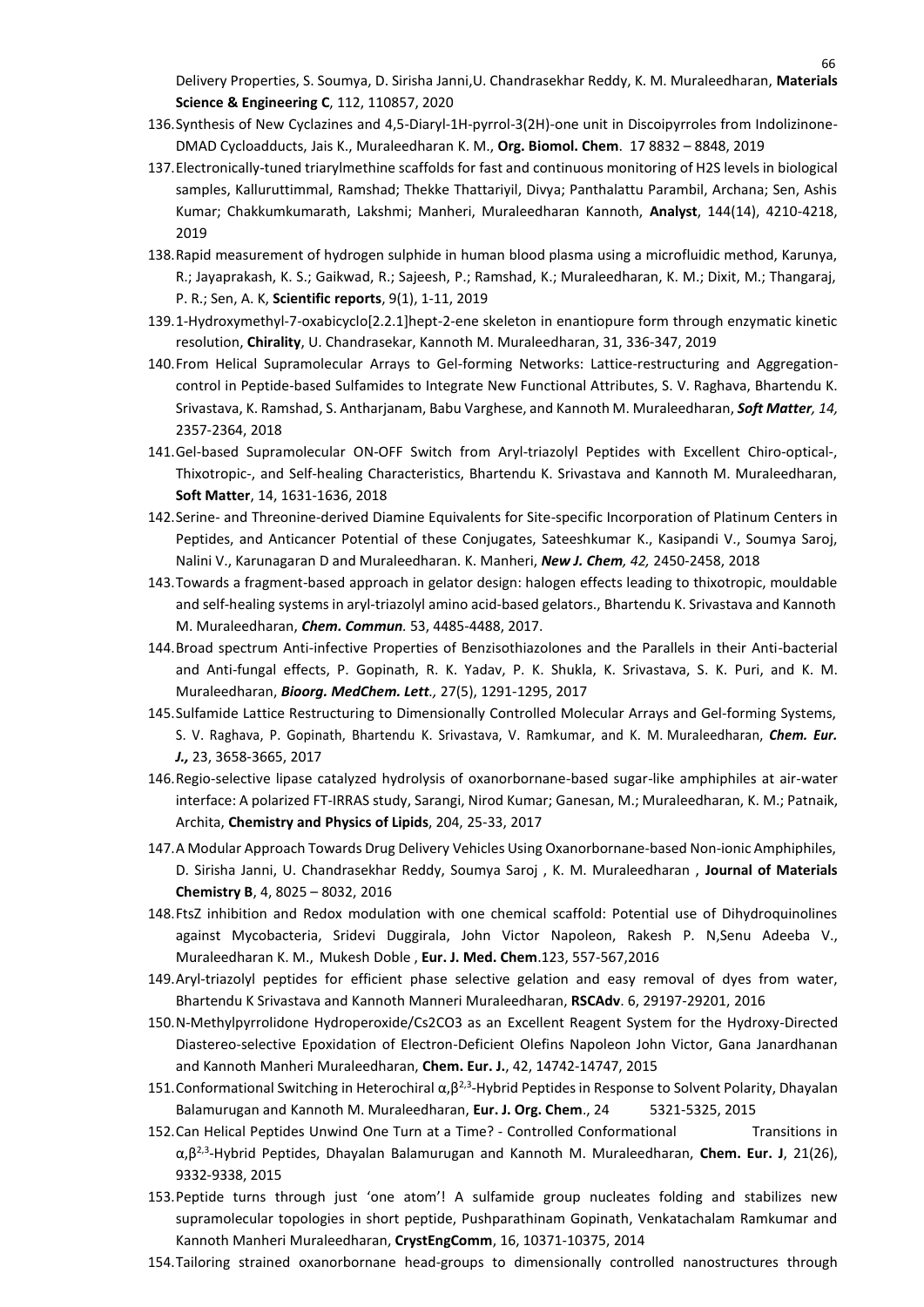hydrogen bonding, Nivarthi Ramesh, M. Ganesan, Nirod Kumar Sarangi, K. M. Muraleedharan and Archita Patnaik, **RSC Adv**, 4, 9762-9770 , 2014

- 155.An Expeditious and Metal-Free Synthetic Route towards Quinolones, Naphthyridones and Benzonaphthyridones , Napoleon John Victor and Kannoth Manheri Muraleedharan, **Adv. Synth. Catal.**,356, 17, 3600-3614, 2014
- 156.Hierarchical Preferences of Hydroxylated Oxanorbornane-Based Achiral Amphiphiles, D. Sirisha Janni and Muraleedharan K. Manheri , **Langmuir**, 29, 15182-15190, 2013
- 157.Benzisothiazolones arrest the cell cycle at the G2/M phase and induce apoptosisin HeLa cells P. Gopinath, K. Ramalingam, Kannoth Manheri Muraleedharan and Devarajan Karunagaran, **Med. Chem. Commun**. 4, 749-752, 2013
- 158.N-Substituted 1,2-Dihydroquinolines as Anticancer Agents: Electronic Control of Redox Stability, Assessment of Antiproliferative Effects, and Mechanistic Insights, Napoleon John Victor, Ramasamy Sakthivel, Kannoth Manheri Muraleedharan and Devarajan Karunagaran, **ChemMedChem**, 8, 1623-1628, 2013
- 159.Chemical Environment as Control Element in the Evolution of Shapes 'Hexagons and Rods' from an 11- Helical **ZZ<sup>2,3</sup>-hybrid Peptide, Dhayalan Balamurugan and Kannoth M. Muraleedharan , Soft Matter,8** 11857-11862, 2012
- 160. Unprecedented Torsional Preferences in trans- $\mathbb{E}^{2,3}$ -Amino acid Residues and Formation of 11-Helices in 2,3 -Hybrid Peptides, Dhayalan Balamurugan and Kannoth M. Muraleedharan, **Chem. Eur. J.,** 18, 9516-9520, 2012
- 161.Oxanorbornane-based Amphiphilic Systems: Design, Synthesis and Material Properties, M. Ganesan and K. M. Muraleedharan, **RSC Adv**., 2, 10, 4048-4051, 2012
- 162.Determination of antimalarial compound, ARB-89 (7β-hydroxy-artemisinin carbamate) in rat serum by UPLC/MS/MS and its application in pharmacokinetics. Pabbisetty, Deepthi; Illendula, Anuradha; Muraleedharan, K. M.; Chittiboyina, Amar G.; Williamson, John S.; Avery, Mitchell A.; Avery, Bonnie A., Journal of Chromato-graphy B: **Analytical Technologies in the Biomedical and Life Sciences**, 889-890, 123-129, 2012
- 163.Direct Transformation of Baylis–Hillman Acetates into N-Substituted Quinolones Through an <sup>3,4</sup>– $\mathbb{E}^{2,3}$  Shift)→Oxidation Sequence, John Victor Napoleon, Muraleedharan Kannoth Manheri, **Synthesis**, 20, 3379-3388, 2011
- 164.Highly Chemoselective Esterification Reactions and Boc/THP/TBDMS Discriminating Deprotections under Samarium(III) Catalysis, Gopinath Pushparathinam, Nilaya Surapaneni and Muraleedharan Kannoth Manheri**, Org. Lett.**13, 1932-1935, 2011
- 165.Multi-chelation approach towards natural product-like skeletons: one-pot access to a nitrogen-containing tetracyclic framework from AlaAla dipeptide, Kasipandi Vellaisamy, John Victor Napoleon, Ramkumar Venkatachalam and Muraleedharan Kannoth Manheri, **Chem. Commun**., 46, 9212-9214, 2010
- 166.Synthesis of β-Hydroxy-phosphonate and 1,3-dihydroxy acyclic nucleoside analogs via 1,3 dipolar cycloaddition strategy Nucleosides, Ganesan M. and Muraleedharan K. M., **Nucleotides and Nucleic acids**, 29, 91-96, 2010
- 167.Trans-<sup>[22,3</sup>-amino acid-based supramolecular synthons for probing the interrelationships between structure, torsion-directed assembly and isomorphism, Balamurugan Dhayalan, Ramkumar Venkatachalam and Muraleedharan Kannoth Manheri, **Crystal Growth and Design**, 10, 2460-2464, 2010
- 168.An efficient synthetic approach towards trans- $\mathbb{B}^{2,3}$ -amino acids and demonstration of their utility in the design of therapeutically important  $\mathbb{B}^{2,3}$ -peptides and  $\mathbb{B}^{2B2,3}$ -peptide aldehydes, Balamurugan Dhayalan, Muraleedharan Kannoth Manheri, **Tetrahedron**, 65, 10074-10082, 2009
- 169.As many as six tandem reactions in one step! Unprecedented formation of highly functionalized benzothiophenes, Gopinath Pushparathinam, Nilaya Surapaneni, Debiranjan Tripathy, Ramkumar Venkatachalam, and Muraleedharan Kannoth Manheri, **Chem. Commun**., 46, 7131-7133, 2009
- 170.A New Library of C-9 modified Artemisinin Analogs and Evaluation of their Anti-parasitic Activities, Menon, Rani B., K. Muraleedharan M., Tekwani, Babu L.; Gut, Jiri, Rosenthal, Phillip J., and Avery, Mitchell A., **Combinatorial Chemistry & High Throughput Screening**, 9, 729-741, 2006
- 171.Microbial transformation of Artemisinin to 5-Hydroxyartemisinin by Eurotium amstelodami and Aspergillus niger, Parshikov, I. A.; Miriyala, B.; Muraleedharan, K. M.; Avery, M. A. and Williamson, J. S., **Ind. Microbiol. Biotechnol**. 33, 349-352, 2006
- 172.Biocatalysis of the anti-malarial artemisinin by Mucor ramannianus strains, Parshikov, I.A.; Miriyala, B.;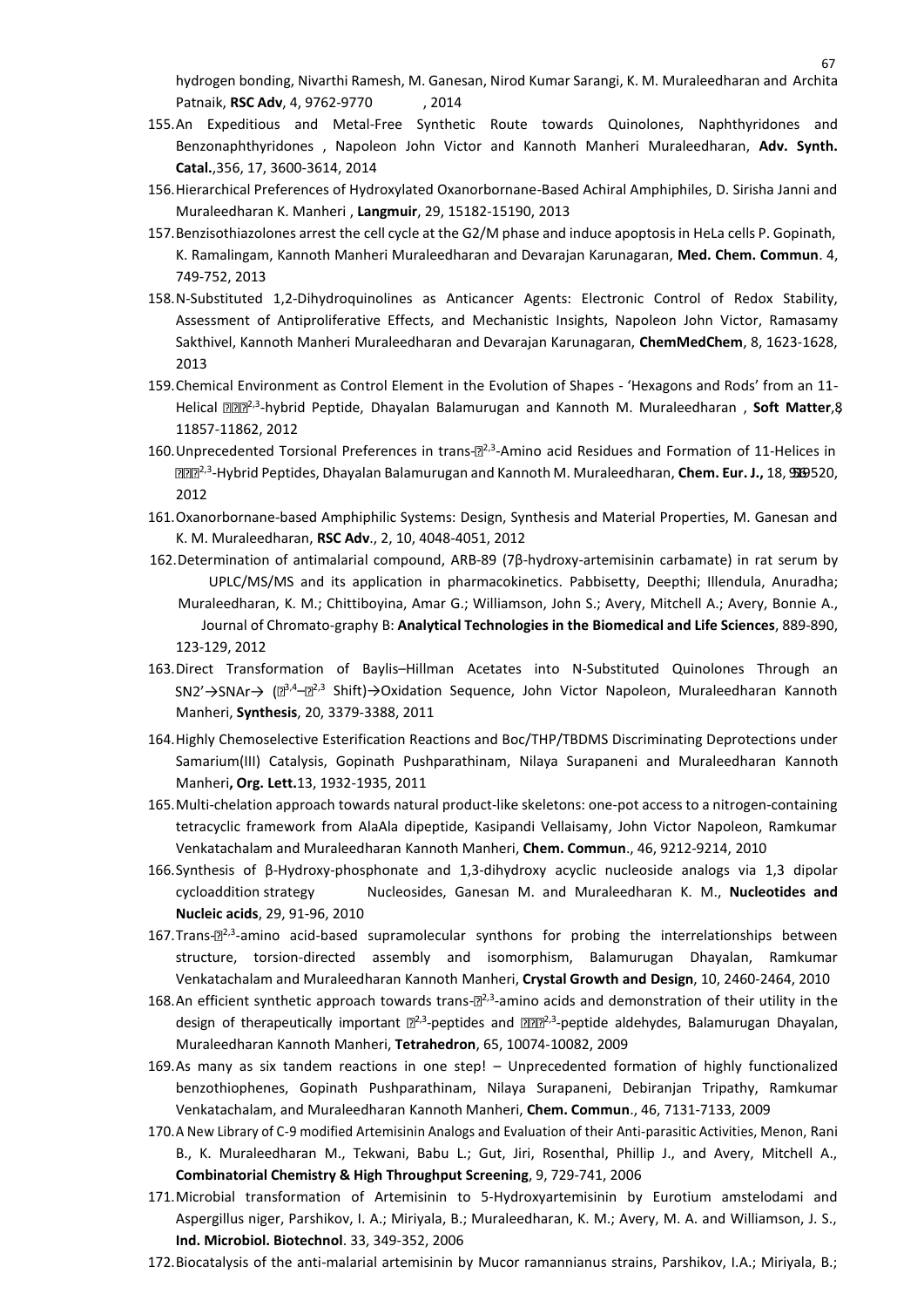68

- 173.Transformation of artemisinin by Cunninghamella elegans, I. A. Parshikov; K. M. Muraleedharan; M. A. Avery and J. S. Williamson, **Appl. Microbiol. Biotechnol**. 64, 782-786, 2004
- 174.Hydroxylation of 10-Deoxoartemisinin by Cunninghamella elegans, I. A. Parshikov; K. M. Muraleedharan; M. A. Avery; J. S. Williamson,**J. Nat. Prod**., 67, 1595-1597, 2004
- 175.Structure-Activity Relationships of the Antimalarial Agent Artemisinin 8. Design, Synthesis and CoMFA Studies towards the Development of Artemisinin Based Drugs against Leishmaniasis and Malaria, Mitchell A. Avery; Kannoth M Muraleedharan; Prashant V. Desai; A. K. Bandhyopadhyaya; Babu L. Tekwani; and Marise Furtado, **J. Med. Chem**., 46, 4244-4258, 2003
- 176.Unique assemblies of alternating positively and negatively charged layers, directed by hydrogen bonds, ionic interactions and **E-stacking in the crystal structures of complexes between mellitic acid (benzene** hexacarboxylic acid) and five planar aromatic bases, Karle Isabella; Gilardi, Richard D.; Ch.Chandrashekhar Rao; K. M. Muraleedharan; and Subramania Ranganathan, **J. Chemical Crystallography**, 33 10, 727-749, 2003
- 177.The design and synthesis of redox core-alpha amino acid composites based on thiol-disulfide exchange mechanism and a comparative study of their zinc abstraction potential from [CCXX] boxes in proteins, Subramania Ranganathan; K. M. Muraleedharan; Parimal Bharadwaj; Dipankar Chatterji and Isabella Karle, **Tetrahedron**, 58, 2861-2874, 2002
- 178.Unusual cyclo–tetra and hexa peptidation of bis Boc cystine with cystine-diOMe: One step preparation of the novel 32-and 48-membered cyclo - tetra cystine and cyclo-hexa cystine, S. Ranganathan; K. M. Muraleedharan; M. Vairamani; A. C. Kunwar; A. Ravi Sankar, **Chem. Commun.** 314-315, 2002
- 179.One step transformation of Tricyclopentabenzene (Trindane, C15H18) to Bicyclo(10.3.0)pentadec-1(12)ene-2,6,7,11-tetrone (C15H18O4) and its Aldol Product,12-Hydroxy-16-oxatetracyclo(10.3.0.1,507,11)hexadec-7(11)ene-2,6-dione(C<sub>15</sub>H<sub>18</sub>O<sub>4</sub>), Subramania Ranganathan; K. M. Muraleedharan; Ch. Chandrashekhar Rao; M.Vairamani; and Isabella L. Karle, **Org. Lett**., 3 (16), 2447-2449, 2001
- 180.Stacking of a benzenehexacarboxylic acid core in the crystal structure of benzenehexacarboxylic acid aminomethyl isobutyrate amide (MA-Aib6)-sodium nitrate complex, Ranganathan, Subramania; Muraleedharan, K. M.; Chandrashekhar Rao, C. H.; Vairamani, M.; Karle, Isabella L.; Gilardi, Richard D., **Chem. Commun**. 24, 2544-2545, 2001
- 181.The preference profile in ruthenium tetroxide oxidations, Ranganathan, S.; Muraleedharan, K. M.; Bhattacharya, D.; Kundu, D, J. **Indian Chem. Soc**.10-12 (75), 583-589, 1998
- 182.One step transformation of tricyclopentabenzene (trindane) [C15H18] to 4-[1R,2S,4R,5S)-1,2,5-trihydroxy-3-oxabicyclo[3.3.0]octane-4 spiro-1'-(2'-oxocyclopentan)-2-yl]butanoic acid [C15H22O7], Ranganathan, Subramania; Muraleedharan, K. M.; Bharadwaj, Parimal; Madhusudanan, K. P., **Chem. Commun**., 20, 2239-2240, 1998
- 183.Pallab S. Mahapatra, Nirmal K. Manna and Koushik Ghosh, Hydrodynamic and thermal interactions of a cluster of solid particles in a pool of liquid of different Prandtl numbers using two-fluid model, **Heat and Mass Transfer**, (2013), 49, 1659-1679
- 184.Pallab S. Mahapatra, Somnath De, Koushik Ghosh, Nirmal K. Manna and Achintya Mukhopadhyay, Heat Transfer Enhancement and Entropy Generation in a Square Enclosure in the Presence of Adiabatic and Isothermal Blocks, **Numerical Heat Transfer: Part A**, (2013), 64, 576-597
- 185.Pallab S. Mahapatra, Nirmal K. Manna and Koushik Ghosh, Analysis of Entropy Generation during Convective Quenching of cluster of balls, **Numerical Heat Transfer: Part A**, (2014), 66, 689-711
- 186.Aayush K. Sharma, Pallab S. Mahapatra, Nirmal K. Manna and Koushik Ghosh, Mixed Convection Heat Transfer in a Grooved Channel in Presence of Baffle, **Numerical Heat Transfer: Part A**, (2015), 67, 1097- 1118
- 187.Pallab S. Mahapatra, Nirmal K. Manna, Koushik Ghosh and Achintya Mukhopadhyay, Heat Transfer assessment of an alternately active bi-heater undergoing transient natural convection, **International Journal of Heat and Mass Transfer**, (2015), 83, 450-464
- 188.Pallab S. Mahapatra, Nirmal K. Manna and Koushik Ghosh, Effect of active wall location in a partially heated enclosure, **International Communications in Heat and Mass Transfer**, (2015), 61, 69-77
- 189.Nirmalendu Biswas, Pallab S. Mahapatra and Nirmal K. Manna, Mixed Convection Heat Transfer in a Grooved Channel with Injection, **Numerical Heat Transfer: Part A**, (2015), 68, 663-685
- 190.Aayush K. Sharma, Pallab S. Mahapatra, Nirmal K. Manna and Koushik Ghosh, Mixed convection in a baffled grooved channel, **Sadhana**, (2015), 40, 835-849
- 191.Pallab S. Mahapatra, Nirmal K. Manna and Koushik Ghosh, Heat transfer partitioning model of film boiling of particle cluster in a liquid pool: Implementation in a CFD code, **Heat and Mass Transfer** (2015), 51,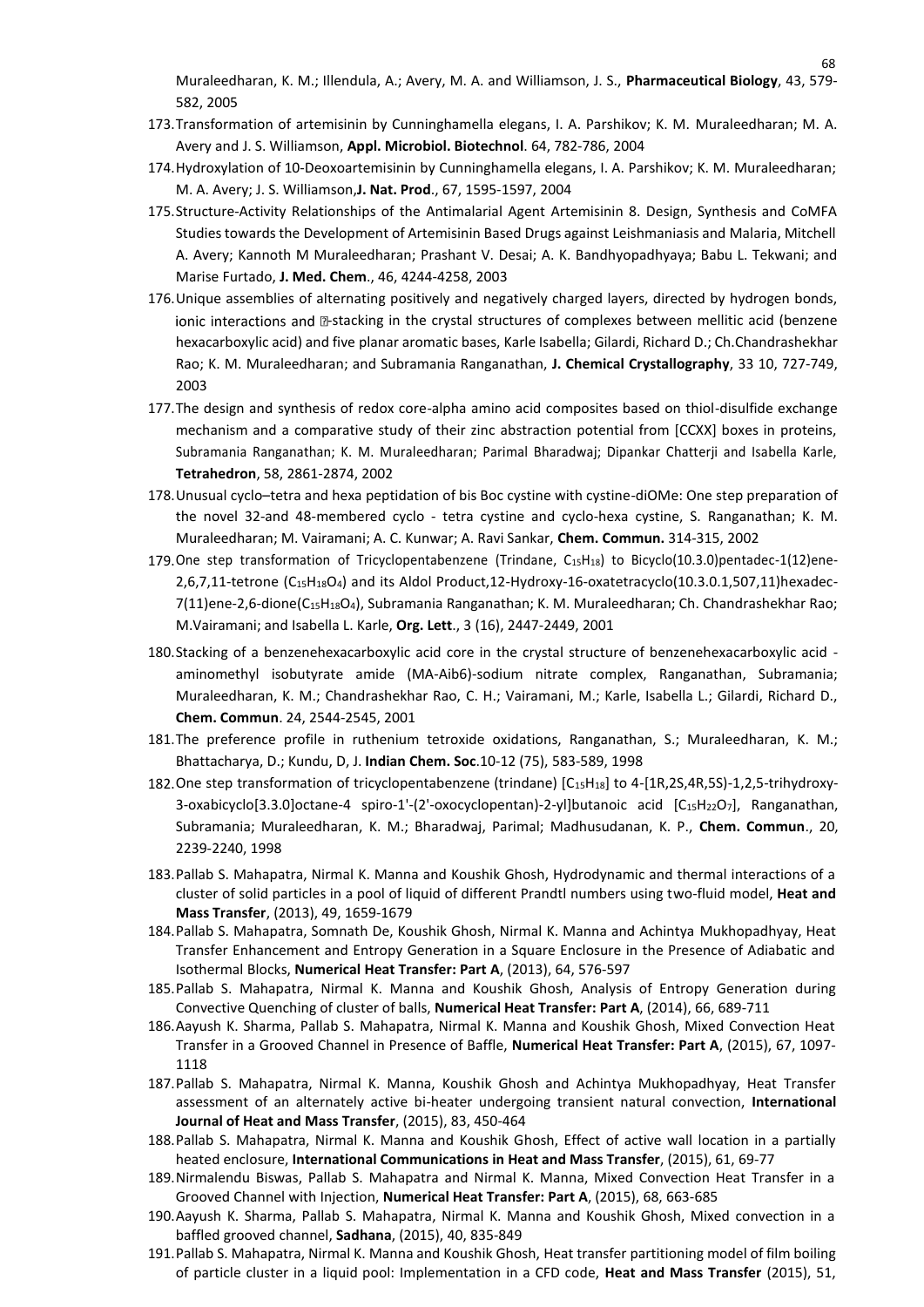1149-1166

- 192.Nirmalendu Biswas, Pallab S. Mahapatra, Nirmal K. Manna and Prokash C. Roy, Influence of Heater Aspect Ratio on Natural Convection in a Rectangular Enclosure, **Heat Transfer Engineering**, (2015), 37, 125-139
- 193.Nirmalendu Biswas, Pallab S. Mahapatra and Nirmal K. Manna, Thermal Management of Heating Element in a Ventilated Enclosure, **International Communications in Heat and Mass Transfer**, (2015), 66, 84-92
- 194.Priyankan Datta, Pallab S. Mahapatra, Koushik Ghosh, Nirmal K. Manna and Swarnendu Sen, Heat transfer and entropy generation in a porous square enclosure in presence of an adiabatic block, **Transport in Porous Media**, (2016), 11, 305-329
- 195.Pallab Sinha Mahapatra, Aritra Ghosh, Ranjan Ganguly and Constantine Megaridis, Key design and operating parameters for enhancing dropwise condensation through wettability patterning, **International Journal of Heat and Mass Transfer**, (2016), 92, 877–883
- 196.Pallab Sinha Mahapatra, Souvick Chatterjee, Achintya Mukhopadhyay, Nirmal K. Manna and Koushik Ghosh, Proper orthogonal decomposition of thermally-induced flow structure in an enclosure with alternately active localized heat sources, **International Journal of Heat and Mass Transfer** (2016) 94, 373- 379
- 197.Theodore P. Koukoravas, Pallab Sinha Mahapatra, Aritra Ghosh, Ranjan Ganguly and Constantine Megaridis, Spatially-selective cooling by liquid jet impinging orthogonally on a wettability-patterned surface, **International Journal of Heat and Mass Transfer** (2016) 95, 142-152
- 198.Pallab Sinha Mahapatra, Sam Mathew, Mahesh V. Panchagnula, and Srikant Vedantam, The effect of size distribution mixing of wet granular materials in a belt-driven enclosure, **Granular Matter** (2016) 8, 1-12
- 199.Aayush K. Sharma, Pallab Sinha Mahapatra, Achintya Mukhopadhyay, Nirmal K. Manna, Koushik Ghosh and Pankaj Wahi, Thermal instability driven multiple solutions in a grooved channel, **Numerical Heat Transfer: Part A**, (2016) 70, 776-790
- 200.Nirmalendu Biswas, Pallab Sinha Mahapatra and Nirmal K. Manna, Buoyancy-driven fluid and energy flow in protruded heater enclosure, **Mechanica**, (2016) 51, 2159–2184
- 201.Nirmalendu Biswas, Pallab Sinha Mahapatra and Nirmal K. Manna, Enhanced thermal energy transport using adiabatic block inside lid-driven cavity, **International Journal of Heat and Mass Transfer**, (2016) 100, 407-427
- 202.Nirmalendu Biswas, Nirmal K. Manna and Pallab Sinha Mahapatra, Merit of non-uniform over uniform heating in a porous cavity, **International Communications in Heat and Mass Transfer** (2016) 78, 135-144
- 203.Jared M. Morrissette, Pallab Sinha Mahapatra, Aritra Ghosh, Ranjan Ganguly and Constantine Megaridis, Rapid, self-driven liquid mixing on open-surface microfluidic platforms, **Scientific Reports** (2017) 7, 1800
- 204.Pallab Sinha Mahapatra, Ajinkya Kulkarni, Sam Mathew, Mahesh V. Panchagnula, and Srikant Vedantam, Transitions between multiple dynamical statesin a confined dense active particle system, **Physical Review E**, (2017) 95, 062610
- 205.Pallab Sinha Mahapatra, Achintya Mukhopadhyay, Nirmal K. Manna and Koushik Ghosh, Heatlines and other visualization techniques for confined heat transfersystems, **International Journal of Heat and Mass Transfer**, (2018) 118, 1069-1079
- 206.Pranit Joshi, Pallab Sinha Mahapatra and Arvind Pattamatta, Effect of particle shape and slip mechanism on buoyancy induced convective heat transport with nanofluids, **Physics of Fluids**, (2017) 29, 122001
- 207.Nirmalendu Biswas, Nirmal K. Manna, Priyankan Datta and Pallab Sinha Mahapatra Analysis of heat transfer and pumping power for bottom-heated porous cavity saturated with Cu-water nanofluid, **Powder Technology**, (2018) 326, 356-369
- 208.Uddalok Sen, Souvick Chatterjee, Pallab Sinha Mahapatra, Ranjan Ganguly, Richard Dodge, Lisha Yu and Constantine M Megaridis, Surface-wettability patterning for distributing high-momentum water jets on porous polymeric substrates, **ACS Applied Materials & Interfaces**, (2018) (2018) 10, 5038–5049.
- 209.Souvick Chatterjee, Pallab Sinha Mahapatra, Ali Ibrahim, Ranjan Ganguly, Richard Dodge, Lisha Yu and Constantine M Megaridis, Precise liquid transport on and through thin porous materials, **Langmuir**, (2018) 34, 2865–2875.
- 210.Theodore P. Koukoravas, Pallab Sinha Mahapatra, Ranjan Ganguly and Constantine Megaridis, Wettability-confined liquid-film convective cooling: Parameter study, **International Journal of Heat and Mass Transfer**, (2018) 126, 667-676.
- 211.Tejaswi S, Alexandros Askounis, Daniel Orejon, Sivasankaran Harish, Yasuyuki Takata, Pallab Sinha Mahapatra and A. Pattamatta, Evaporation kinetics of pure water drops: thermal patterns, marangoni flow and interfacial temperature difference, **Physical Review E**, (2018) 98, 052804.
- 212.Anand Takawale, Satyanand Abraham, Axel Siela, Pallab Sinha Mahapatra, A. Pattamatta and Peter Stephan, A comparative study of flow regimes and thermal performance between flat plate pulsating heat pipe and capillary tube pulsating heat pipe, **Applied Thermal Engineering** (2019), 149, 613-624.
- 213.Pallab Sinha Mahapatra and Sam Mathew, Activity induced mixing and phase transitions of self-propelled swimmers, **Physical Review E**, (2019) 99, 012609.
- 214.Srikanth Sarma Gurram, Sharan Raja, Pallab Sinha Mahapatra, Mahesh V Panchagnula, On the brachistochrone of a fluid-filled cylinder, **Journal of Fluid Mechanics**, (2019) 865, 775-789.
- 215.Imdad Uddin Chowdhury, Pallab Sinha Mahapatra and Ashis Kumar Sen, Self-driven droplet transport: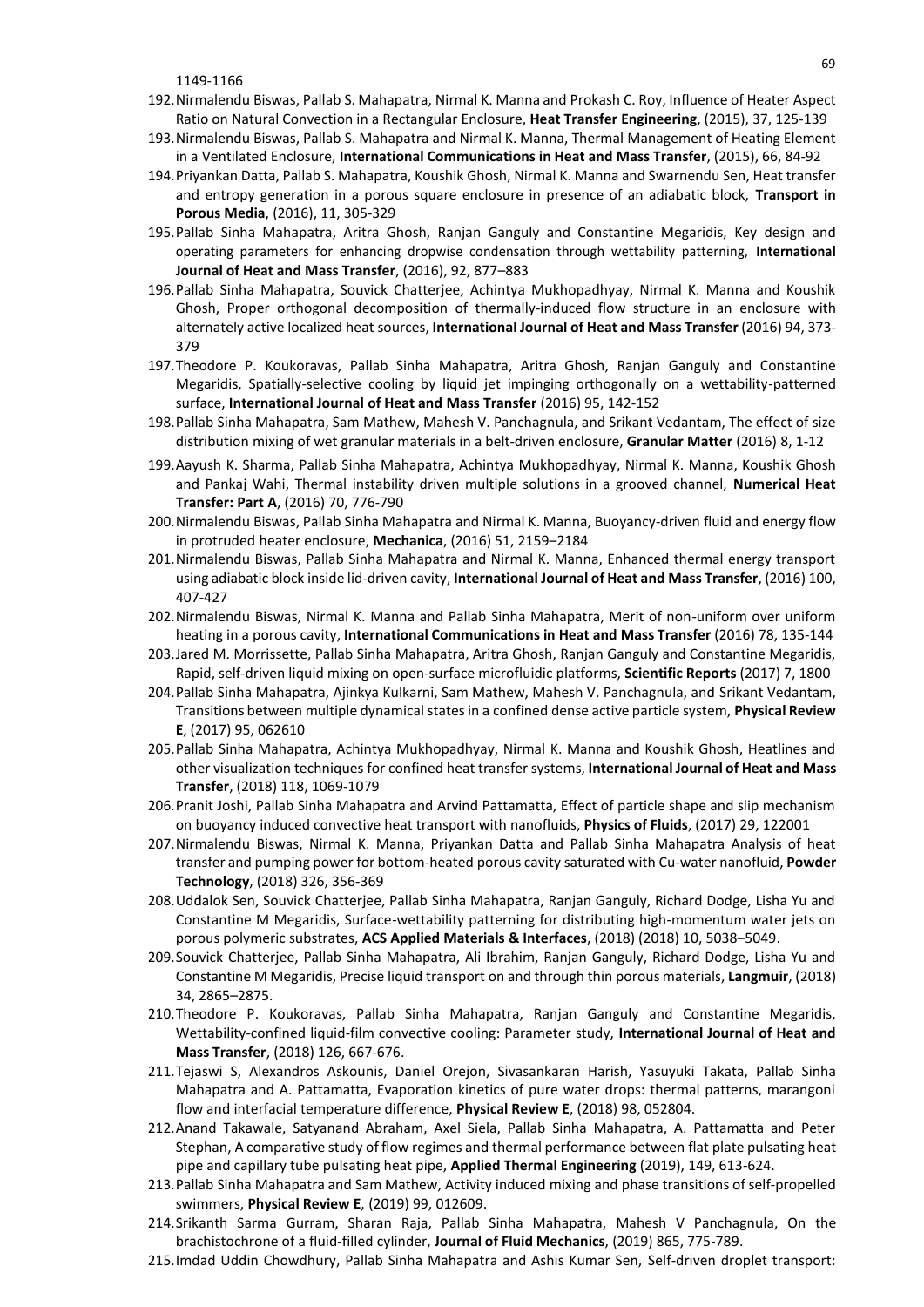Effect of wettability gradient and confinement, **Physics of Fluids**, (2019) 31, 042111. 0

- 216.Siddhant Mohapatra and Pallab Sinha Mahapatra, Confined System Analysis of a Predator-Prey Minimalistic Model, **Scientific Reports**, (2019) 9, 11258.
- 217.Nirmal Kumar Manna, Nirmalendu Biswas, Pallab Sinha Mahapatra, Convective heat transfer enhancement: effect of multi-frequency heating, **International Journal of Numerical Methods for Heat & Fluid Flow**, (2019) 29, 3822-3856.
- 218.Naveen Kumar Agrawal and Pallab Sinha Mahapatra, Effect of particle fraction on phase transitions in an active-passive particles system, **Physical Review E**, (2020) 101, 042607.
- 219.Pallab Sinha Mahapatra, Souvick Chatterjee, Manish K. Tiwari, Ranjan Ganguly and Constantine M Megaridis, Surface treatments to enhance the functionality of PPEs**, Transactions of INAE**, (2020) 5, 333- 336.
- 220.Subhashis Patari and Pallab Sinha Mahapatra, Liquid wicking in the paper strip: an experimental and

numerical study, **ACS Omega** (2020), Accepted.

- 221.Stacking angle dependent multiple excitonic resonances in bilayer WSe2.Ankit Arora, **Pramoda K. Nayak\*,** Tejendra Dixit, K. Lakshmi Ganapathi, Ananth Krishnan\*,M.S. Ramachandra Rao\*. *Nanophotonics***,** (2020)*.*
- 222. Plasmon Assisted Selective Enhancement of Direct Band Transitions in Multi-layer MoS2. Tejendra Dixit, Ankit Arora, Muralidhra Miryala, Masato Murakami, Pramoda K. Nayak, K. Lakshmi Ganapathi, M.S. Ramachandra Rao\*, *IEEE Photonics 11* (2019).
- 223. Plasmon induced brightening of dark exciton in mono-layer WSe2 for quantum optoelectronics, Ankit Arora, Tejendra Dixit, Anil Kumar K V, Sivarama Krishanan K. Lakshmi Ganapathi, Ananth Krishnan\*, **Pramoda K. Nayak\***, M.S. Ramachandra Rao\*, *Applied Physics Letters 114 (2019).*
- 224.Direct Growth of Graphene on Insulator Using Liquid Precursor via an Intermediate Nano Structured State Carbon Nanotube, **Pramoda K. Nayak\*,** *Nanoscale Research Letters* (2019)*.*
- 225.Resonantly hybridized excitons in moiré superlattices in van der Waals heterostructures, Evgeny M. Alexeev, David A. Ruiz-Tijerina, Mark Danovich, Matthew J. Hamer, Daniel J. Terry, **Pramoda K. Nayak,** *et al.* Kostya S. Novoselov, Roman V. Gorbachev, Hyeon Suk Shin, Vladimir I. Fal'ko, Alexander I. Tartakovskii, *Nature* 567 (2019).
- 226.Pulsed-grown graphene for flexible transparent conductors, **Pramoda K. Nayak\*,** *Nanoscale Advances* 1(2019)*.*
- 227.Near Infrared Random Lasing in Multilayer MoS2, Tejendra Dixit, Ankit Arora, Ananth Krishnan, K. Lakshmi Ganapathi\*, **Pramoda K. Nayak\***, M.S. Ramachandra Rao\*, *ACS Omega 3* (2018).
- 228.Hydrogenation of Monolayer Molybdenum Diselenide via Hydrogen Plasma Treatment, Kyung Yeol Ma, Seong In Yoon, A-Rang Jang, Hu Young Jeong, Yong Jin Kim, **Pramoda K. Nayak**, Hyeon Suk Shin, *Journal of Material Chemistry C*, 5 (2017).
- 229.Imaging of interlayer coupling in van der Waals heterostructures using a bright-field optical microscope, Evgeny M. Alexeev, Alessandro Catanzaro, Oleksandr V. Skrypka, **Pramoda K. Nayak**, Seongjoon Ahn, Sangyeon Pak, Juwon Lee, Jung Inn Sohn, Kostya S. Novoselov, Hyeon Suk Shin, Alexander I. Tartakovskii, *Nano Letters 17 (2017)*.
- 230.Probing Evolution of Twist Angle Dependent Interlayer Exciton in MoSe2/WSe2 van der Waals Heterostructures, **Pramoda K. Nayak et al.** *ACS Nano 11 (2017)*.
- 231.Prevention of Transition Metal Dichalcogenide Photodegradation by Encapsulation with h-BN Layers, Seongjoon Ahn, Gwangwoo Kim, **Pramoda K. Nayak**, Seong In Yun, Hyunseob Lim, Hyun-Joon Shin and Hyeon Suk Shin, *ACS Nano 10 (2016)*.
- 232.Robust Room Temperature Valley Polarization in Monolayer and Bilayer WS2, **Pramoda K. Nayak**, Fang-Cheng Lin, Chao-Hui Yeh, J.S. Huang and Po-Wen Chiu, *Nanoscale,* 8(2016)
- 233.Layer dependent optical conductivity in atomic thin WS2 by reflection contrast spectroscopy, **Pramoda K. Nayak**, Chao-Hui Yeh, Yu-Chen Chen and Po-Wen Chiu, *ACS applied Materials and Interfaces,* 6 (2014)
- 234.Probing interlayer coupling in twisted bilayer graphene by Raman spectroscopy, Chao-Hui Yeh , Yung-Chang Lin, **Pramoda K. Nayak**, Chun-Chieh Lu, Kazu Suenaga, Po-Wen Chiu, *Journal of Raman Spectroscopy,* 45 (2014)
- 235.Graphene Coated Ni Films: A Protective Coating, **Pramoda K. Nayak**, Chan-Jung Hsu, Sheng-Chang Wang, James C. Sung, Jow-Lay Huang. *Thin Solid Films, 529 (2013).*
- 236.Spinodal Decomposition of Mono- to Few-Layer Graphene on Ni Substrates at a Relatively Low Temperature, Chan-Jung Hsu, **Pramoda K. Nayak**, Sheng-Chang Wang, James C. Sung, Chiang-Lun Wang,Chung-Lin Wu and Jow-Lay Huang , *Journal of Nanoscience and Nanotechnology, 12(3) (2012).*
- 237.Variation of crystallinity of Cu and Cu2O nanowires arrays grown in various pores of porous alumina membrane, Yu-Min Shen, Wen-Fang Chiu, Sheng-Chang Wang, **Pramoda K. Nayak**, Dipti. R. Sahu, Jow-Lay Huang, *Advanced Materials Letters*,8 (2017).
- 238. Characterization of ordered Cu<sub>2</sub>O nanowire arrays prepared by heat treated Cu/PAM composite, Yu-Min Shen, Yueh-Ting Shih, Sheng-Chang Wang, **Pramoda K. Nayak** and Jow-Lay Huang*Thin Solid Films* **519** (2010).
- 239.Microstructure and wear behavior of spark plasma sintering sintered Al 2 O 3/WC-based composite, Wei-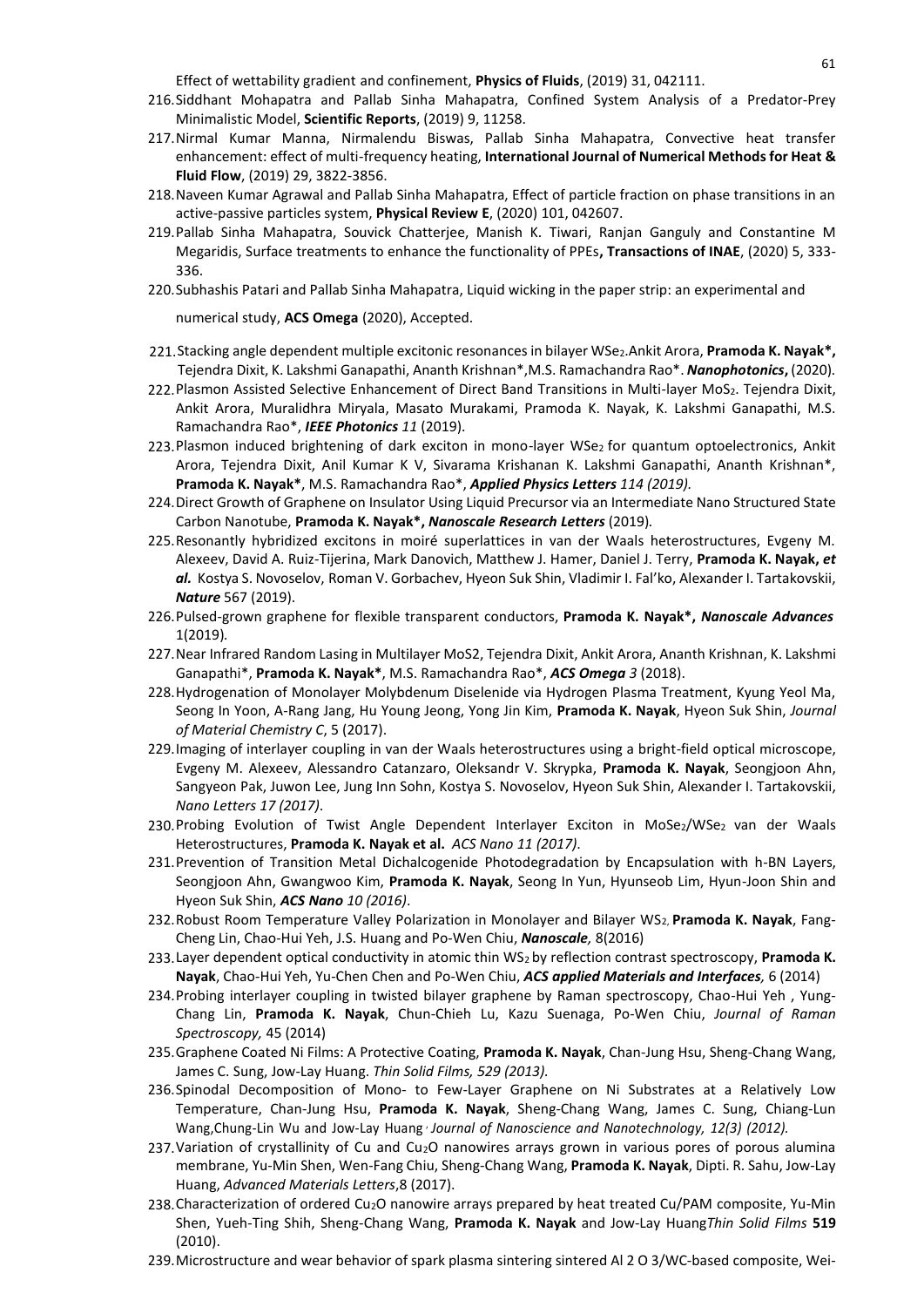Hsio Chen, Hao-Tung Lin, Jianmin Chen, **Pramoda K Nayak**, Alex C Lee, Horng-Hwa Lu, Jow-Lay1 Huang,International Journal of Refractory Metals and Hard Materials, 84 (2016).

- 240. Effect of nanosized TiC<sub>0.37</sub>N<sub>0.63</sub> on unlubricated wear responses of Si<sub>3</sub>N-based nanocomposites under low hertizian stress, Alex C Lee, Horng-Hwa Lu, Takashi Goto, Rong Tu, Hua-Tay Lin, Ding-Fu Lii, **Pramoda K. Nayak**, Jow-Lay Huang,*Journal of American Ceramic Society, 99* (2016).
- 241. Enhanced mechanical properties of WC-reinforced Al2O<sub>3</sub> ceramics via spark plasma sintering, Wei-Hsio Chen,**Pramoda K. Nayak**,Hao-Tung Lin,Alex C. Lee, Jow-Lay Huang,*Ceramic International*, 41 (2015)
- 242.Nanopowder processing of ultrafine Si3N<sup>4</sup> with improved wear resistance, Alex C Lee, Horng-Hwa Lu, Hua-Tay Lin, Pavol Šajgalík, Ding-Fu Lii, **Pramoda K. Nayak**, Ching-Yu Chen, Jow-Lay Huang, *Journal of Asian Ceramic Societies,* 3 (2015)
- 243.Sintering behavior and mechanical properties of WC-Al2O3 composites prepared by spark plasma sintering (SPS), Wei-Hsio Chen, Hao-Tung Lin, **Pramoda K. Nayak**, Man-Ping Chang, Jow-Lay Huang, *International Journal of Refractory Metals and Hard Materials, 48(2015)*
- 244.Material properties of tungsten carbide-alumina composites fabricated by spark plasma sintering,Wei-Hsio Chen, Hao-Tung Lin, **Pramoda K Nayak**, Jow-Lay Huang, *Ceramic International* 40 (2014)
- 245.Synthesis of nanostructured Tungsten Carbide via Metal-Organic Chemical Vapor Deposition and Carburization Process, Wei-Hsio Chen, **Pramoda K. Nayak**, Hao-Tung Lin, Man-Ping Chang, and Jow-Lay Huang, *International Journal of Refractory Metals and Hard Materials,47(2014)*
- 246. Microstructure analysis and mechanical properties of a new class of of  $Al_2O_3$ -Cr<sub>2</sub>O<sub>3</sub>/Cr<sub>3</sub>C<sub>2</sub> nanocomposite fabricated by spark plasma sintering, **Pramoda K. Nayak**, Hao-Tung Lin, Man-Ping Chang,Wei-Hsio Chen and Jow-Lay Huang, *Journal of the European Ceramic Society, 33 (2013).*
- *247.*Growth of single crystal SiC by liquid phase epitaxy using Sm/Co as unique solvent Sheng-Chang Wang, **Pramoda K. Nayak,** You-Ling Chen and Jow-Lay Huang, *Journal of Nanoengineering and Nanosystems (2012)*
- 248. Mechanical properties of  $Al_2O_3$ -Cr<sub>2</sub>O<sub>3</sub>/Cr<sub>3</sub>C<sub>2</sub> nanocomposite fabricated by spark plasma sintering, Hao-Tung Lin, **Pramoda K. Nayak**, Bo-Zon Liu, Wei-Hsio Chen and Jow-Lay Huang, *Journal of the European Ceramic Society,32 (2012)*
- 249.Indentation Deformation and Microcracking in β-Si3N4 Based Nanoceramic, Ching-Huan Lee, Horng-Hwa Lu, Takashi Goto, Rong Tu, Hao-Chi Liu, Chang-An Wang, Chiang-Rong Ruan, **Pramoda K. Nayak**, Qing-Yu Chen, Jow-Lay Huang, *Journal of the American Ceramic Society 95[4](2012)*
- 250.Microstructure Investigation of SiC Films Synthesized from Liquid Phase in Sm-Co melts, Pei-Ting Lee, **Pramoda K. Nayak**, Sheng-Chang Wang, James C. Sung and Jow-Lay Huang, *Superlattices and Microstructures,50 (2011)*
- 251.Electron-Energy Loss Spectroscopy and Raman Studies of Nanosized Chromium Carbide Synthesized During Carbothermal Reduction Process from Precursor Cr(CO)6,Hao-Tung Lin, **Pramoda K. Nayak**, Sheng-Chang Wang, Shin-Yun Chang and Jow-Lay Huang, Journal of the European Ceramic Society,31 (2011)
- 252.Microstructural Analysis of Single Crystal SiC Prepared by Novel Liquid Phase Epitaxy, Sheng-Chang Wang, **Pramoda K. Nayak**, You-Ling Chen, James C. Sung and Jow-Lay Huang, *Ceramics International,37 (*2011)
- 253. Study of color change and microstructural development of Al<sub>2</sub>O<sub>3</sub>-Cr<sub>2</sub>O<sub>3</sub>/Cr<sub>3</sub>C<sub>2</sub> nanocomposites prepared by spark plasma sintering, Hao-Tung Lin, Bo-Zon Liu, Wei-hsio Chen, Jow-Lay Huang and **Pramoda K. Nayak,** *Ceramics International,* **37** *(*2011)
- 254.Microstructure and fracture behaviour of β–Si3N4 based nanoceramics, Ching-Huan Lee, Horng-Hwa Lu, Chang-An Wang, Wen-Tse Lo, **Pramoda K. Nayak** and Jow-Lay Huang,*Ceramics International* **37** (2011)
- 255.Effect of heating rate on spark plasma sintering of a nanosized β-Si3N<sup>4</sup> based powder, Ching-Huan Lee, Horng-Hwa Lu, Chang-An Wang, **Pramoda K. Nayak,** and Jow-Lay Huang, *Journal of the American Ceramic Society,* 94[4] (2011)
- 256.Influence of conductive nano-TiC on microstructural evolution of Si3N<sup>4</sup> based nanocomposites in spark plasma sintering (SPS), Ching-Huan Lee, Horng-Hwa Lu, Chang-An Wang, **Pramoda K. Nayak,** and Jow-Lay Huang, *Journal of the American Ceramic Society,* 94[3] (2011)
- 257. Microstructure and mechanical properties of TiN/Si<sub>3</sub>N<sub>4</sub> based nanocomposites by spark plasma sintering (SPS), Ching-Huan Lee, Horng-Hwa Lu, Chang-An Wang, **Pramoda K. Nayak** and Jow-Lay Huang, *Journal of Alloys and Compounds* **508** (2010)
- 258. Phase Composition and Photoluminescence Properties of RF Sputtered Pure and Sm<sup>3+</sup> doped ZrO<sub>2</sub> Thin Films, **Pramoda K. Nayak**, Wei-Jung Kao, Diptiranjan Sahu and Jow-Lay Huang, *Journal of the American Ceramic Society* **93** (2010)
- 259.Carbothermal Reduction Process for Synthesis of Nanosized Chromium Carbide via Metal Organic Chemical Vapor Deposition, Sheng-Chang Wang, How-Tung Lin, **Pramoda K. Nayak**, Shin-Yun Chang and Jow-Lay Huang, *Thin Solid Films* **518** (2010)
- 260. Evolution of Binary Phase TiC/Ti3SiC<sub>2</sub> Composites from Ti/TiC/Si by Hot Pressed Reactive Sintering, Wen-Tse Lo, **Pramoda K. Nayak,** Horng-Hwa Lu, Ding-Fwu Lii and Jow-Lay Huang, *Materials Science and Engineering B* **172** (2010)
- **261.**Design and Fabrication of a High Tc BSCCO based Square Helmholtz Coil, **P. K. Nayak,** U. Prasad, A. Amardas, D. Patel& S. Pradhan, *Journal of Physics: Conference Series* **208** (2010)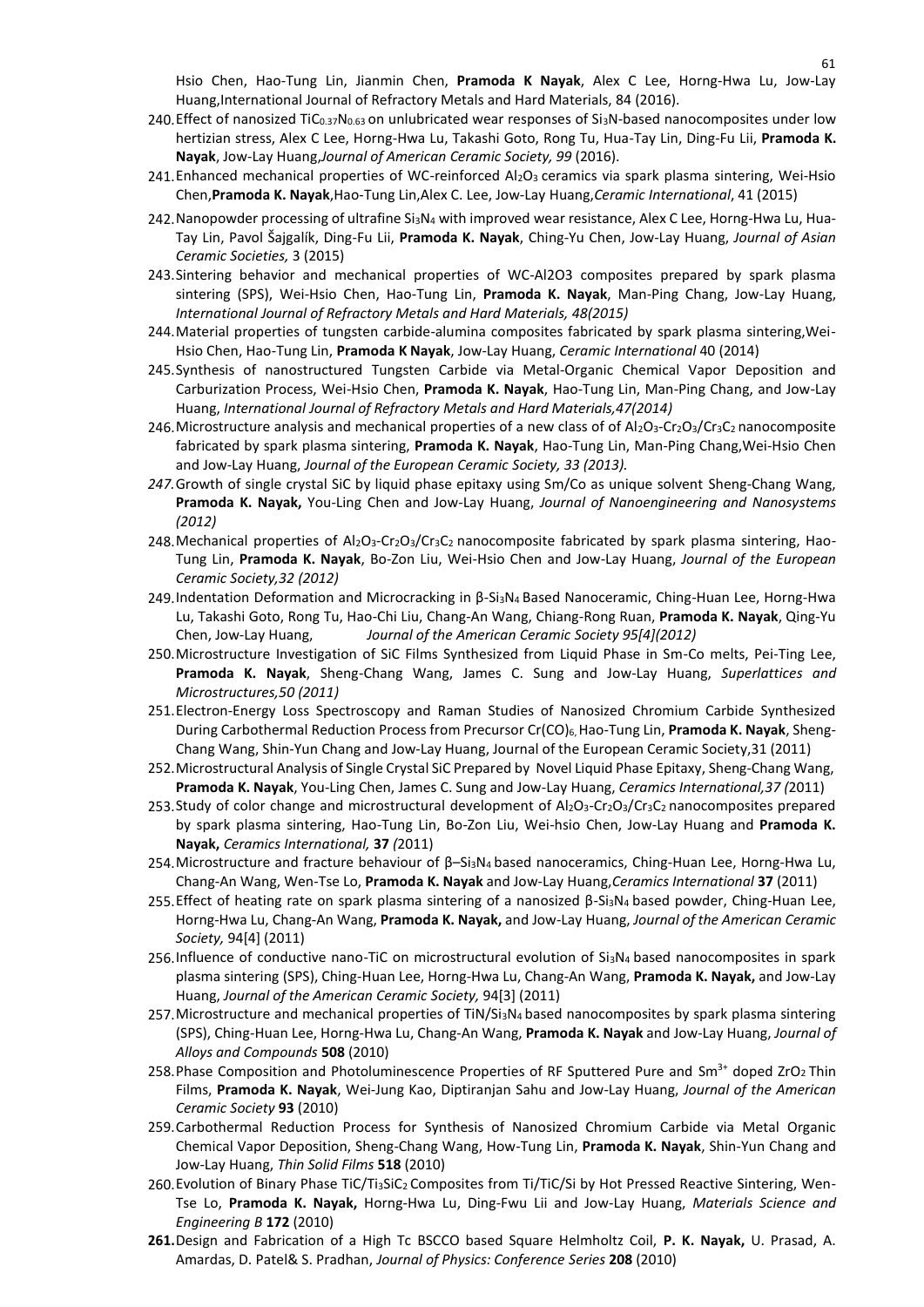- 262.I-V characteristics and Magnetic field profile studies in High T<sup>c</sup> BSCCO based Helmholtz Coil, **P. K. Nayak,**2 U. Prasad, A. N. Sharma, D. Patel, S. Kedia & S. Pradhan, *Physica C* 469 (2009)
- 263.Study of Critical Current Density from ac Susceptibility Measurements in (La1xYx)2Ba2CaCu5Oz Superconductors, **P. K. Nayak** and S. Ravi, *Indian J. Phys.* **82** (5) (2008)
- 264. Study of Crystal Structure and Characterization of Pure and Ag doped (La<sub>1-x</sub>Y<sub>x</sub>)<sub>2</sub>Ba<sub>2</sub>CaCu<sub>5</sub>Oz(0 ≤ x ≤ 0.5) Superconductors, **P. K. Nayak** and S. Ravi, *Journal of the American Ceramic Society* **19** (2007)
- 265. Excess Conductivity and Magneto-conductivity Studies in pure and Ag doped  $(La_1xYx_2)$ <sub>2</sub>Ba<sub>2</sub>CaCu<sub>5</sub>O<sub>z</sub> superconductors.**P. K. Nayak** and S. Ravi,*Supercond. Sci. Technol.* **19** (2006)
- 266. Excess Conductivity in the Paracoherence Regime of pure and Ag doped  $(La_1xYx_2)$ <sub>2</sub>Ba<sub>2</sub>CaCu<sub>5</sub>O<sub>z</sub> superconductors, **P.K. Nayak** and S. Ravi,*Solid State Commun.* **140** (2006)
- 267.Fluctuation Magneto-Conductivity in La-Ba-Ca-Cu-O Superconductors, **P. K. Nayak** and S. Ravi, *Journal of Superconductivity and Novel Magnetism* **19(6)** (2006)
- 268.AC susceptibility and intergranular critical current density study in pure and Ag doped (La1xYx)2Ba2CaCu5Oz Superconductors, **P. K. Nayak** and S. Ravi, *Solid State Commun.* **138** (2006)
- 269. Excess Conductivity in the Mean Field and Paracoherence Regimes of  $(La<sub>1.6</sub>V<sub>0.4</sub>)Ba<sub>2</sub> Ca<sub>0.8</sub> Cu<sub>4.8</sub>O<sub>2</sub>$ Superconductors, **P. K. Nayak** and S. Ravi, *Modern Physics Letters B*, **20** (2006) 111-122. (I.F. = 0.73)
- 270.AC susceptibility study in the single phase Bi-2223 system, S. Keshri, V. Dayal, S. Ravi and **P. K. Nayak,** *Czech. J. Phys.* **55** (2005).
- 271.Akash Choudhary, T. Renganathan and S Pushpavanam, Non-Newtonian effects on the slip and mobility of a self-propelling active particle , *J. Fluid Mech., 2020, Volume 899*.
- 272.Akash Choudhary, Di Li, T. Renganathan, X. Xuan and S Pushpavanam, Electrokinetically enhanced crossstream particle migration in viscoelastic flows**,** *J. Fluid Mech., 2020, Volume 898*.
- 273.Krishnaveni T, T. Renganathan and S Pushpavanam, Inertial focusing in two-dimensional flows with sharp viscosity stratification in a microchannel**,** *Journal of Micromechanics and Microengineering, 2020*.
- 274.Nitu Verma, Babita Verma and S Pushpavanam, Modeling Temperature-Dependent Sex Determination in Oviparous Species Using a Dynamical Systems Approach , *Bulletin of Mathematical Biology, 2020,Volume 82*.
- 275.Krishna V. Kinhal, Shashwata Sinha, Aishwarya Ravisankar, Nirav P Bhatt and S Pushpavanam, Simultaneous Synthesis and Separation of Nanoparticles Using Aqueous Two-Phase Systems **,** *ACS Sustainable Chemistry and Engineering, 2020, Volume 8, Pages 3013-3025*.
- *276.*Ravikanth M.V.S.R, Pushpavanam S , Shankar Narasimhan, and Narasimha Murty B, Thermodynamic Model for Reactive extraction of Macro Amounts of Zirconium and Hafnium with TBP, *Separation and Purification Technology, Volume 240, 2020, 116491.*
- *277.*Seshsai PC, Mayuri Kurle, Nitu Verma and S Pushpavanam, Multiplicity, travelling waves and spatial patterns in coupled autocatalytic systems , *Chemical Engineering Science, Volume 218,2020.*
- *278.*Rajesh Ghosh, Haritha Hareendran and Pushpavanam Subramaniam, Adsorption of Fluoroquinolone antibiotics at the gas liquid interface using ionic surfactants**,** *Langmuir, 2019,35,39,12839-12850.*
- *279.*Ravikanth M.V.S.R, Pushpavanam S , Shankar Narasimhan, and Narasimha Murty B, Unified Framework for Modeling Reactive Extraction of Metals:Unified Framework Illustration on Plutonium(IV) Extraction with Tri-n-butyl Phosphate, *,Industrial and Engineering Chemistry Research, 2019, 58, 45, 20788-20796.*
- *280.*Kiran Jyothi S, T Renganathan and S Pushpavanam, Inertial focusing of a neutrally buoyant particle in stratified flows, *Physics of Fluids, 2019, Volume 31, 102006.*
- *281.*Akash Choudhary, T Renganathan and S Pushpavanam, Inertial migration of an electrophoretic rigid sphere in a two-dimensional Poiseuille flow, *Journal of Fluid Mechanics, Access Volume 874 10 September 2019 , pp. 856-890.*
- *282.*Rajesh Ghosh, Saranya G, R Savitha, T Renganathan and S Pushpavanam, Fabrication of laser printed microfluidic paper-based analytical devices (LP-µPADs) for point-of-care applications**,** *Scientific Reports, Volume 9:1, 27th May 2019, Article 7896.*
- *283.*Sundari Ramji, Arjun Rakesh, S Pushpavanam, Modelling mass transfer in liquid-liquid slug flow in a microchannel, *Chemical Engineering Journal, Volume 364, 15 May 2019, Pages 280-291.*
- *284.*Sundari Ramji, Anil Vir and S. Pushpavanam, Two phase gas-liquid stratified laminar flows in tubular reactors sustaining liquid phase reactions, *Chemical Engineering Journal, Volume 356, 15 January 2019, Pages 609-621.*
- 285.Rajesh Ghosh, Avinash Sahu, S Pushpavanam, Removal of trace hexavalent chromium from aqueous solutions by ion foam fractionation, *Journal of Hazardous Materials,Volume 367, 5 April 2019, Pages 589- 598*,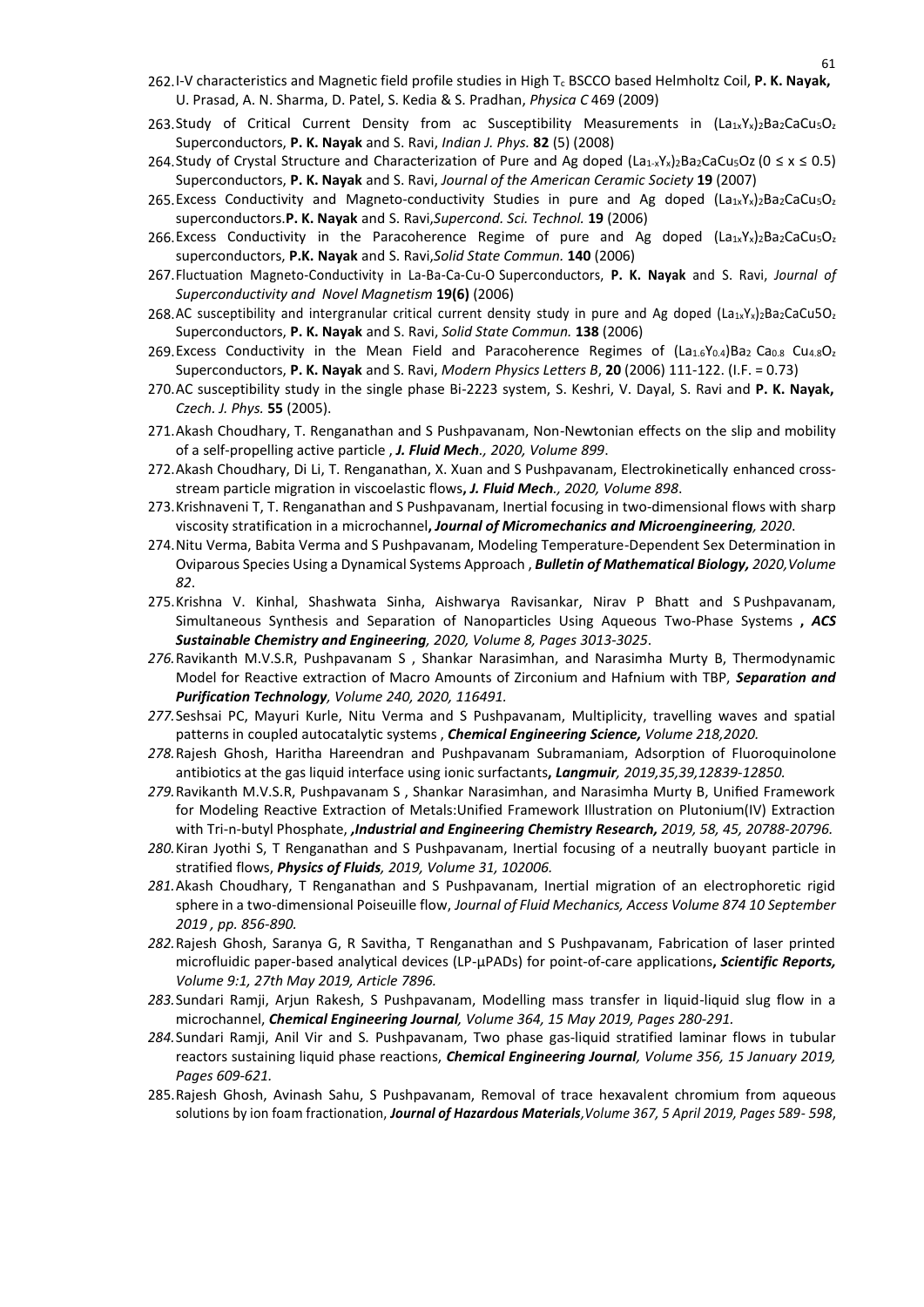- *286.*Krishna Kinhal, Nirav P Bhatt, S Pushpavanam, Transport and kinetic effects on the morphology of silver nanoparticles in a millifluidic system, *Industrial & Engineering Chemistry Research, 21st December 2018, Frameworks for Process Intensification and Modularization special issue.*
- 287.Sundari Ramji and S. Pushpavanam, Liquid-liquid extraction in laminar two-phase stratified flows in capillary microchannels, *Chemical Engineering Science, Volume 195, 23 February 2019, Pages 242-249*,
- 288.B. Dinesh and S. Pushpavanam, Stability of stratified flows through neo-Hookean soft-gel-coated walls, *Physics of Fluids***,** Volume 30,11 October 2018.
- 289.Babita K. Verma, S. Pushpavanam and R. Vadigepalli, Modeling the dynamics of human liver failure post liver resection *Processes* 2018, *6,* 115.
- 290.Dandekar, R., Picardo, J. R., S. Pushpavanam, Layered Two-Phase Flows in Microchannels with Arbitrary Interface-Wall Contact Angles., *Chemical Engineering Science*, 22 August 2018.
- 291.B. Dinesh and S. Pushpavanam, Effect of soluble surfactants on the stability of stratified flows through soft-gel-coated walls, **Physical review E**, Volume 98,Issue: 2, 2 August 2018.
- 292.Avinash Sahu and S. Pushpavanam An integrated micro-fluidic device for continuous separation and preconcentration of surface active solutes, *Industrial & Engineering Chemistry Research*, 30 July 2018.
- 293.Durgadevi and S. Pushpavanam An Experimental and Theoretical Investigation of Pure Carbon Dioxide Absorption in Aqueous Sodium Hydroxide in Glass Millichannels, J. **CO2 Util**. 2018, 26 (April), 133.
- 294.A.M. Kashyap, A.V.P. Gurumoorthy and Subramaniam P. Symmetric and Asymmetric Coupled Autocatalytic Reactions in an Isothermal CSTR, *Chem. Eng. J*. 2018, 337 (December 2017), 642.
- 295.MVSR, R. K., Subramaniam, P., Narasimhan, S., & Murty B, N. Development of a Thermodynamic Model using a speciation framework: Illustration on HNO3 – H2O system, *Industrial & Engineering Chemistry Research*, 22 March 2018.
- 296.Babita. K. Verma, E. Rajeshkannan, T. Renganathan and S. Pushpavanam, A Hybrid Thermo-Kinetic Model for High Temperature Plasma Gasification*, AIChE***,** 13 March 2018.
- 297.T. Krishnaveni, T. Renganathan, J. R. Picardo, and S. Pushpavanam, Numerical study of enhanced mixing in pressure-driven flows in microchannels using a spatially periodic electric field, *Physical review E*, Volume 3100, 24 August 2017, Pages 1–15, August 2017.
- 298.A. Choudhary, S. Pushpavanam, Process intensification by exploiting Dean vortices in catalytic membrane microreactors, *Chemical Engineering Science*, 8 September 2017, Sep 2017.
- 299.Anil B. Vir, Subramaniam Pushpavanam, Experimental validation of equilibrium based mathematical modelling of liquid-liquid phase transfer catalysis , The Canadian *Journal of Chemical Engineering,*Volume 9999, 23 August 2017, Pages 1–8, Aug 2017.
- 300.B. Dinesh and S. Pushpavanam, Linear stability of layered two-phase flows through parallel soft-gel-coated walls, *Physical review E*, Volume 56,Issue: 14, 31 July 2017, Pages 4145–4155, July 2017.
- 301.T. Krishnaveni, T. Renganathan, S. Pushpavanam, Recycle Flows in Lab-on-Chip Applications Using Electroosmotic Effects, *Industrial & Engineering Chemistry Research,* Volume 56,Issue: 14, 27 March 2017, Pages 4145–4155, Mar 2017.
- 302.Anil B. Vir, S. Pushpavanam, Phase transfer catalysis in a microchannel: Paradoxical effect of transition from kinetic control to mass transfer control, *Chemical Engineering Journal,* Volume 317, 1 June 2017, Pages 1047–1058, Mar 2017.
- 303.Aditi Khot, S. Pushpavanam, Coupled autocatalytic reactions: Interconversion and extinction of species, *Chemical Engineering Science*, Nov 2016.
- 304.A. V. Raut, H. M. Yadav, A Gnanamani, S. Pushpavanam, S. H. Pawar, Synthesis and characterization of chitosan-TiO2:Cu nanocomposite and their enhanced antimicrobial activity with visible light, Colloids and Surfaces B: *Biointerfaces*, Sep 2016.
- 305.Ravindra Dhirhi, Kali Prasad, Ajay Kumar Shukla, Sabita Sarkar, T. Renganathan, S. Pushpavanam, Marutiram Kaza, Experimental Study of Rotating Dry Slag Granulation Unit: Operating Regimes, Particle Size Analysis and Scale Up**,** *Applied Thermal Energy*, Jul 2016.
- 306.Avinash Sahu, Anil B. Vir, Sundari Ramji, L.N.Surekha Molleti, S. Pushpavanam, Comparison of liquid-liquid extraction in batch systems and micro-channels, *Chemical Engineering and Processing: Process Intensification*, Volume 104, June 2016, Pages 190–200, Mar 2016,
- 307.Dipin S. Pillai, R. Vignesh, A.Jasmin Sudha, S.Pushpavanam, T.Sundararajan, B.K.Nashine, and P.Selvaraj, Experimental Simulation of Fragmentation and Stratification of Core debris on the Core Catcher of a Fast Breeder Reactor, *Nuclear Engineering Design,* Mar 2016.
- 308.J.R. Picardo, Radhakrishna T.G., S. Pushpavanam, Solutal Marangoni instability in layered two-phase flows, *Journal of fluid mechanics*, Feb 2016.
- 309.D. S. Pillai, B. Dinesh, T. Sundararajan, S. Pushpavanam, A Viscous Potential Flow model for core-annular flow, *Applied mathematical modelling*, Published Online, 2015.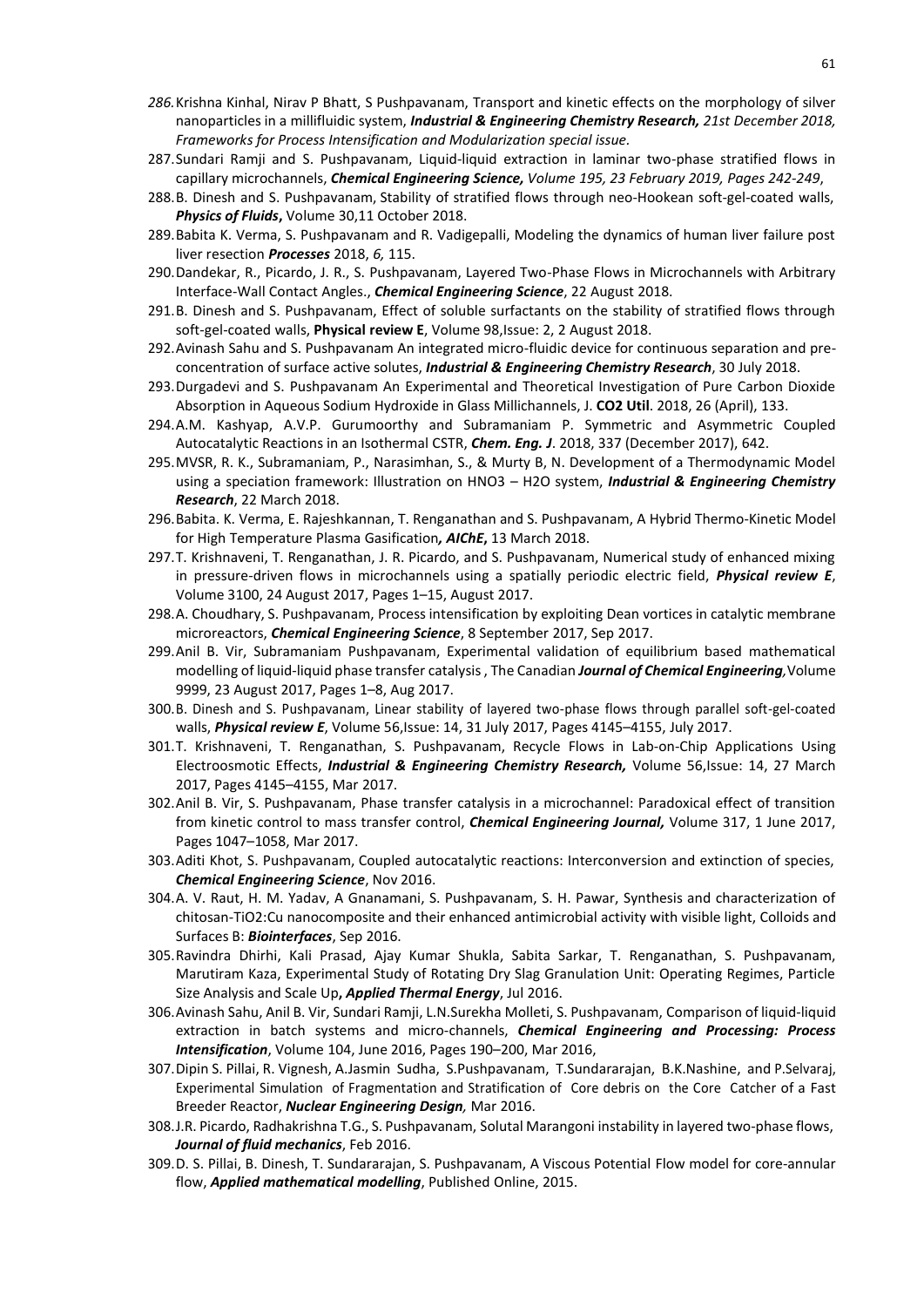- 310.S. Paruya, N. Goswami, S. Pushpavanam, D.S. Pillai, O. Bidyarani, Periodically-forced density wave oscillations in boiling flow at low forcing frequencies: Nonlinear dynamics and control issues, *Chemical engineering science*, Volume: 140, Pages: 123–133, 2016.
- 311.J.R. Picardo, S. Pushpavanam, Low Dimensional Modeling of Transport and Reactions in Two-Phase Stratified Flow, *Industrial & Engineering Chemistry Research***,** Volume: 54, Issue: 42, Pages: 10481–10496, 2015.
- 312.J.R. Picardo, P. Garg, S. Pushpavanam, Centrifugal instability of stratified two-phase flow in a curved channel, *Physics of fluids*, Volume: 27, Article Number: 054106, 2015.
- 313.J.R. Picardo, S. Pushpavanam, Laterally stratified flow in a curved microchannel, *International journal of multiphase flow*, Volume: 75, Pages: 39–53, 2015.
- 314.J.R. Picardo, Radhakrishna T.G., Anil B. Vir, Sundari Ramji and S. Pushpavanam, Modeling Extraction in Microchannels with Stratified Flow: Channel Geometry, Flow Configuration and Marangoni Stresses, *Indian chemical engineer*, Volume: 57, Issue: 3-4, Pages: 322-358, 2015.
- 315.A. Manokaran, S. Pushpavanam, P. Sridhar, Dynamics of anode–cathode interaction in a polymer electrolyte fuel cell revealed by simultaneous current and potential distribution measurements under local reactant-starvation conditions, *Journal of applied electrochemistry***,** Volume: 45, Issue: 4, Pages: 353–363, 2015.
- 316.J.R. Picardo and S. Pushpavanam, Understanding the Shape of Ant Craters: A Continuum Model, *Bulletin of mathematical biology*, Volume: 77, Issue: 3, Pages: 470–487, 2015.
- 317.P. Garg, J.R. Picardo and S. Pushpavanam, Chaotic mixing in a planar, curved channel using periodic slip, *Physics of fluids*, Volume: 27, Article Number: 032004, 2015.
- 318.Shachit S. Iyer, T. Renganathan, S. Pushpavanam, Vasudeva Kumar Mantravadi, Niket Kaisare Generalised Thermodynamic Analysis of Methanol Synthesis: Effect of Feed Composition, *Journal of co2 utilization*, Volume: 10, Pages: 95-104, 2015.
- 319.Dipin S. Pillai, J.R. Picardo, S. Pushpavanam, Shifting and breakup instabilities of squeezed elliptic jets, *International journal of multiphase flow*, Volume: 67, Pages: 189–199, 2014.
- 320.Ravi Kanth M.V.S.R., S. Pushpavanam, Shankar Narasimhan, Narasimha Murty B, A robust and efficient algorithm for computing reactive equilibria in single and multi phase systems, *Industrial & Engineering Chemistry Research*, Volume: 53, Issue: 39, Pages: 15278–15286, 2014.
- 321.P. Garg, J.R. Picardo, S. Pushpavanam, Vertically stratified two-phase flow in a curved channel: Insights from a domain perturbation analysis, *Physics of fluids*, Volume: 26, Article Number: 124106, 2014.
- 322.R. Guruprasad, T. Renganathan, S. Pushpavanam, Generalized Thermodynamic Analysis of High Pressure Air Blown Gasifier *Industrial & Engineering Chemistry Research***,** Volume: 53, Issue: 49, Pages: 18750– 18760, 2014.
- 323.Anil B. Vir, A.S. Fabiyan, J.R. Picardo and S. Pushpavanam, Performance Comparison of Liquid-Liquid Extraction in Parallel Microflows, *Industrial & Engineering Chemistry Research*, Volume: 53, Issue: 19, Pages: 8171–8181, 2014.
- **324.**J. R. Picardo, S. Pushpavanam, Core-annular two-phase flow in a gently curved circular channel, *AIChE***,** Volume: 59, Issue: 12, Pages: 4871–4886, 2013.
- 325.Anil B. Vir, Shekhar R. Kulkarni, J. R. Picardo, Avinash Sahu, S. Pushpavanam, Holdup characteristics of two-phase parallel microflows, *Microfluidics and nanofluidics*, Volume: 16, Issue: 6, Pages: 1057–1067, 2013.
- 326.Jason R. Picardo, S. Pushpavanam, On the conditional superiority of counter-current over co-current extraction in microchannels, *Microfluidics and nanofluidics,* Volume: 15, Issue: 5, Pages: 701-713, 2013.
- 327.Selvaraju N., Pushpavanam S., Anu N., A holistic approach combining factor analysis, positive matrix factorization, and chemical mass balance applied to receptor modeling, *Environmental monitoring and assessment*, Volume: 185, Issue: 12, Pages: 10115-10129, 2013.
- 328.Dipin S. Pillai, Prasanth Narayanan, S. Pushpavanam, T. Sundararajan, A. Jasmin Sudha, P. Chellapandi, A nonlinear analysis of the effect of heat transfer on capillary jet instability, *Physics of fluids,* Volume: 24, Issue: 12, Article Number: 124106, 2012.
- 329.S. Pushpavanam, B. Malengier, Comparison of Co-Current and Counter-Current Flow Fields on Extraction Performance in Micro-Channels, *Advances in chemical engineering and science,* Volume: 2, Issue: 2, Pages: 309-320, 2012.
- 330.Ali B. Ashraf, Pushpavanam S., Hydrodynamics, mixing and selectivity in a partitioned bubble column, *Chemical engineering journal*, Volume: 187, Pages: 261-274, 2012.
- 331.Renganathan, T., Yadav, M. V., Pushpavanam, S., Voolapalli, R. K., Cho, Y.S., CO2 utilization for gasification of carbonaceous feedstocks: A thermodynamic analysis, *Chemical engineering science*, Volume: 83, Pages: 159-170, 2012.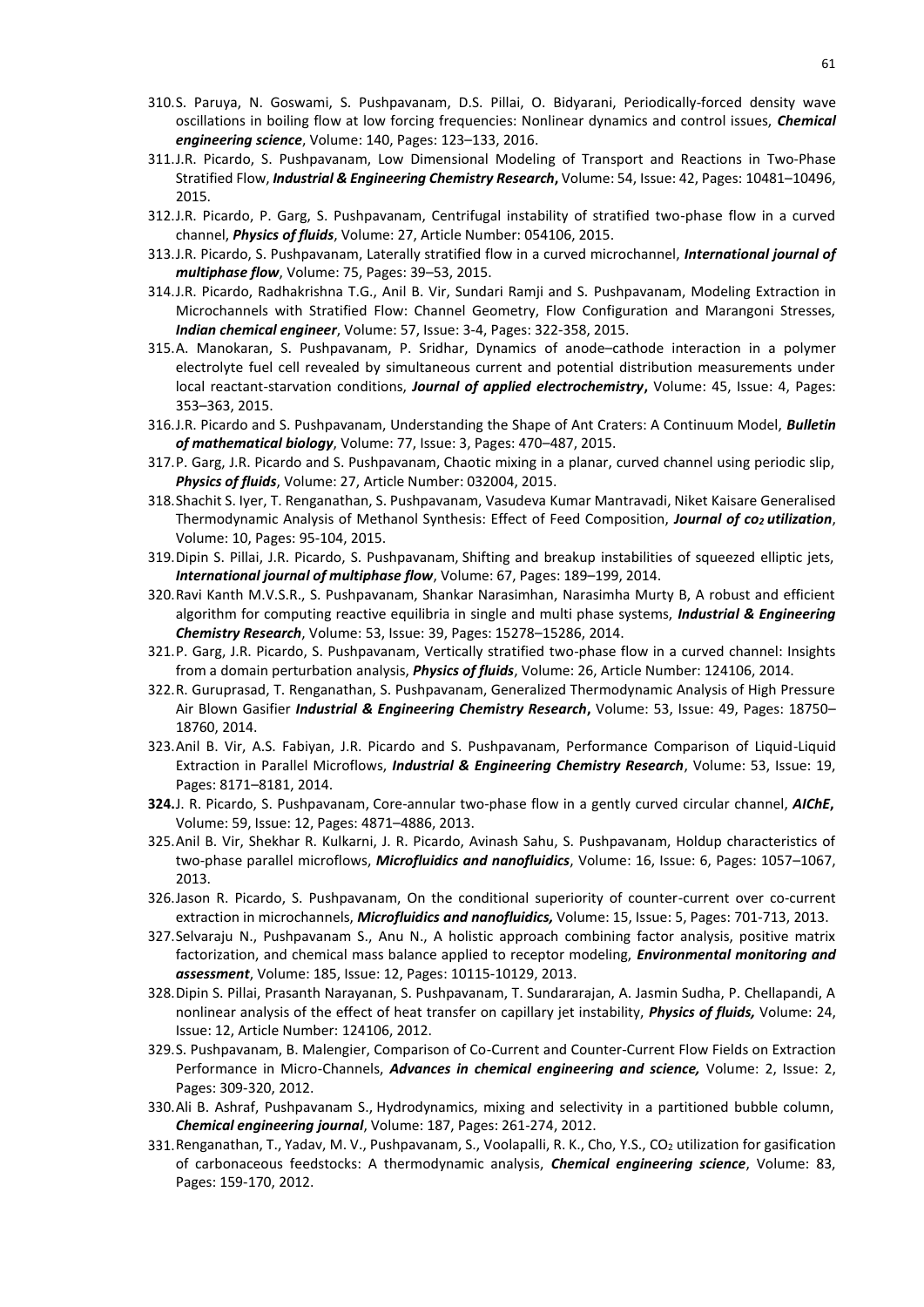- 332.Benny Malengier, Jyothi Latha Tamalapukala, Subramaniam Pushpavanam, Comparison of laminar and plug flow-fields on extraction performance in micro-channels, *Chemical engineering science*, Volume: 83, Pages: 2-11, 2012.
- 333.Agrawal, G., Kaisare, N. S., Pushpavanam, S., Ramanathan, K. Modeling the effect of flow mal-distribution on the performance of a catalytic converter, *Chemical engineering science***,** Volume: 71, Pages: 310-320, 2012.
- 334.Ravikiran A., Renganathan T., Pushpavanam S., Voolapalli R. K., Cho Y. S., Generalized Analysis of Gasifier Performance using Equilibrium Modeling, *Industrial & Engineering Chemistry Research*, Volume: 51, Issue: 4, Pages: 1601-1611, 2012.
- 335.Hamel C., Wolff T., Pushpavanam S., Seidel-Morgenstern A., Multicomponent Dosing in Membrane Reactors Including Recycling—Concept and Demonstration for the Oxidative Dehydrogenation of Propane, *Industrial & Engineering Chemistry Research***,** Volume: 50, Issue: 23, Pages: 12895–12903, 2011.
- 336.Ali B. Ashraf, Pushpavanam S., Experimental and Computational Investigation of Two Phase Gas-liquid Flows: Point Source Injection at the Center, *Industrial & Engineering Chemistry Research***,** Volume: 50, Issue: 23, Pages: 13220-13229, 2011.
- 337.Malengier B., Pushpavanam S., D'haeyer S., Optimizing performance of liquid-liquid extraction in stratified flow in micro-channels, *Journal of micromechanics and microenginnering*, Volume: 21, Issue: 11, Article Number: 115030, 2011.
- 338.Ali B. Ashraf, Pushpavanam S., Analysis of liquid circulation and mixing in a partitioned electrolytic tank, *International journal of multiphase flow*, Volume: 37, Issue: 9, Pages: 1191-1200, 2011.
- 339.A. Manokaran, S. Pushpavanam, P. Sridhar, S. Pitchumani, Experimental analysis of spatio-temporal behavior of anodic dead-end mode operated polymer electrolyte fuel cell, *Journal of power sources,* Volume: 196, Issue: 23, Pages: 9931– 9938, 2011.
- 340.Ali B. Ashraf, Pushpavanam S., Analysis of unsteady gas-liquid flows in a rectangular tank: Comparison of Euler-Eulerian and Euler-Lagrangian simulations, *International journal of multiphase flow,* Volume: 37 Issue: 3 Pages: 268-277, 2011.
- 341.Krishnamoorthy C. P., Deshpande Abhijit P., Pushpavanam S., Immiscible fluid Displacement in porous media: Experiments and Simulations, *Journal of porous media*, Volume: 14, Issue: 5, Pages: 423-435, 2011.
- 342.B. Ashraf Ali, M.T. Bhoite, S. Pushpavanam, Euler Lagrangian simulation / PIV experiments of two phase gas-liquid systems: point source injection at the center, *International conference on modeling, optimization and computing,* AIP Conf. Proc., Volume: 1298, 2010.
- 343.S. Pushpavanam, Mathematical modeling in chemical engineering: from lab-scale to field studies, *International conference on modeling, optimization and computing,* AIP Conf. Proc., Volume: 1298, 2010.
- 344.Cherlo Siva Kumar Reddy, Pushpavanam S., Effect of depth on onset of engulfment in rectangular microchannels, *Chemical engineering science*, Volume: 65 Issue: 24 Pages: 6486-6490, 2010.
- 345.Goyal A., Pushpavanam S. and Voolapalli R. K., Modeling and simulation of co-gasification of coal and petcoke in a bubbling fluidized bed coal gasifier, *Fuel processing technology*, Volume: 91, Issue: 10, Pages: 1296-1307, 2010.
- 346.Selvaraju N. and Pushpavanam S., Refining Emission Rate Estimates Using a Coupled Receptor-Dispersion Modeling Approach, *Atmospheric environment*, Volume: 44, Issue: 32, Pages: 3935-3941, 2010.
- 347.Vishwanath Mallikarjunan and Subramaniam Pushpavanam, Parameter Estimation Strategies in Batch Emulsion Polymerization, *Chemical engineering science*, Volume: 65, Issue: 17, Pages: 4967-4982, 2010.
- 348.Cherlo Siva Kumar Reddy, Kariveti Sreenath, Pushpavanam S., Experimental and Numerical Investigations of Two-Phase (Liquid-Liquid) Flow Behavior in Rectangular Microchannels, *Industrial & Engineering chemistry research*, Volume: 49, Issue: 2, Pages: 893-899, 2010.
- 349.Cherlo Siva Kumar Reddy, Devaki, K., Pushpavanam, S., Phase transfer catalysis of alkaline hydrolysis of nbutyl acetate: Comparison of performance of batch and micro-reactors, *Chemical Engineering & Processing*, Volume: 49, Issue: 5, Pages: 484-489, May 2010.
- 350.Swernath S., Benny Malengier and Pushpavanam S., Effect of Korteweg stress on viscous fingering of solute plugs in a porous medium, *Chemical engineering science*, Volume: 65, Issue: 7, Pages: 2284-2291, 2010.
- 351.Kumar M. V., Zeyer K. P., Kienle A., Pushpavanam S., Conceptual Analysis of the Effect of Kinetics on the Stability and Multiplicity of a Coupled Bioreactor-Separator System Using a Cybernetic Modeling Approach, *Industrial & Engineering chemistry research,* Volume: 48, Issue: 24, Pages: 10962-10975, 2009.
- 352.Sreenath K.,Pushpavanam S., Issues in the Scaling of exothermic reactions: From micro scale to macro scale, *Chemical engineering journal*, Volume: 155, Issues: 1-2, Pages: 312-319, DEC 1 2009.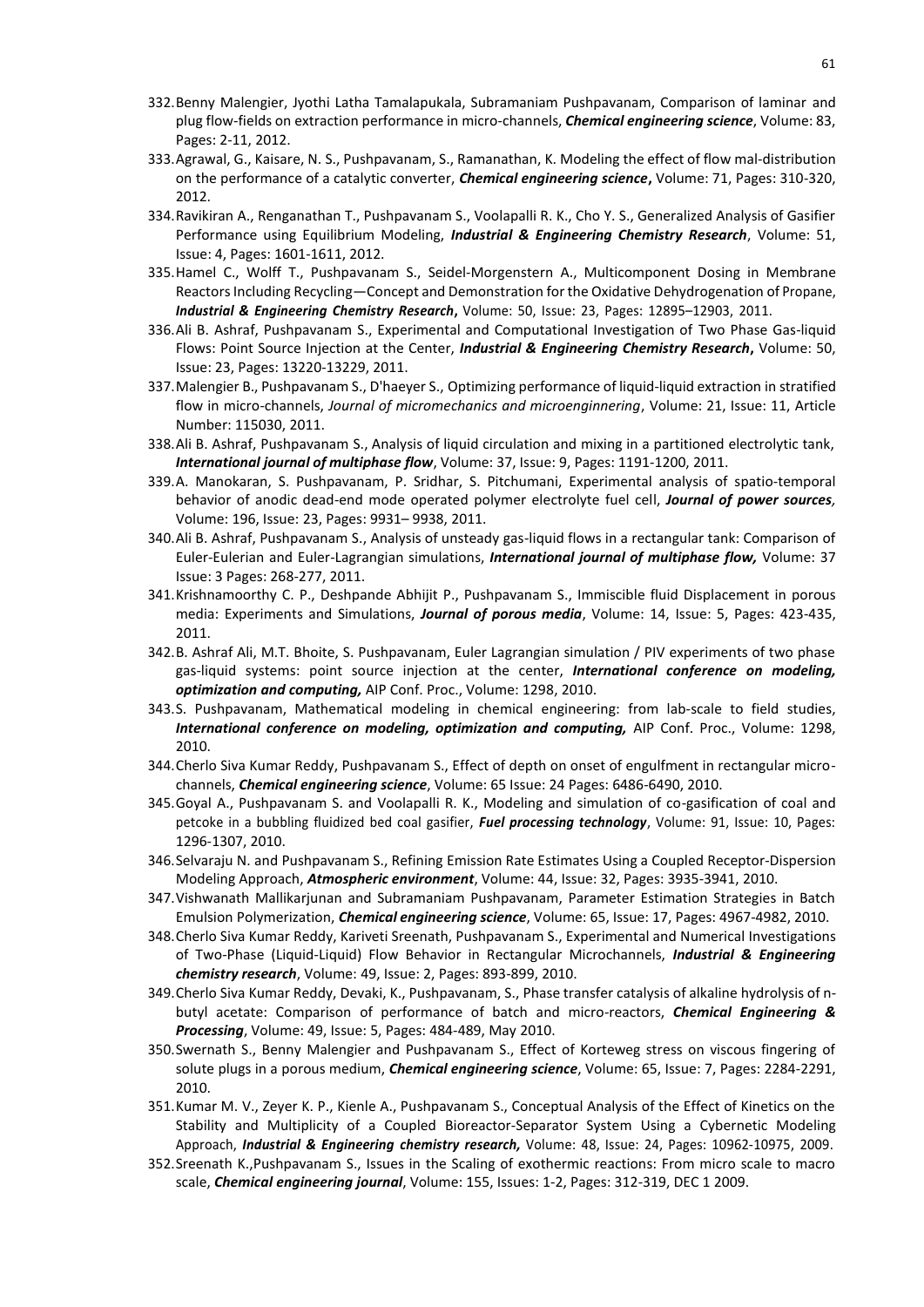- 353.Cherlo S. K. R., Sreenath K., Pushpavanam S., Screening, Selecting, and Designing Microreactors, *Industrial & Engineering chemistry research*, Volume: 48, Issue: 18, Pages: 8678-8684, 2009.
- 354.Rao S. K., Imam R., Ramanathan K., Pushpavanam S., Sensitivity Analysis and Kinetic Parameter Estimation in a Three Way Catalytic Converter, *Industrial & Engineering chemistry research*, Volume: 48, Issue: 8, Pages: 3779-3790, APR 15 2009.
- 355.Selvaraju N., Pushpavanam S., Adsorption characteristics on sand and brick beds, *Chemical engineering journal*, Volume: 147, Issue: 2-3, Pages: 130-138, APR 15 2009.
- 356.Kumar M. V., Kienle A., Zeyer K. P., Pushpavanam S., Nonlinear analysis of the effect of maintenance in continuous cell cultures, *Mathematics and computers in simulation,* Volume: 79, Issue: 3, Pages: 728- 748, DEC 1 2008.
- 357.Ali B. A., Kumar C. S., Pushpavanam S., Analysis of liquid circulation in a rectangular tank with a gas source at a corner, *Chemical engineering journal*, Volume: 144, Issue: 3, Pages: 442-452, NOV 1 2008.
- 358.Harini M., Sriram S., Deshpande A. P., Pushpavanam S., Variation of spatial and temporal characteristics of reactive flow in a periodically driven cavity: Gelation of sodium acrylate, *Physical review E*, Volume: 78, Issue: 3, SEP 2008.
- 359.Sriram S., Deshpande A. P., Pushpavanam S., Characterization of viscoelastic fluid flow in a periodically driven cavity: Flow structure, frequency response, and phase lag, *Polymer Engineering and science*, Volume: 48, Issue: 9, Pages: 1693-1706, SEP 2008.
- 360.Gigras A., Pushpavanam S., Early induction of secondary vortices for micromixing enhancement, *Microfluidics and nanofluidics*, Volume: 5, Issue: 1, Pages: 89-99, JUL 2008.
- 361.Balasubramanian P., Pushpavanam S., Model discrimination in hydrocracking of vacuum gas oil using discrete lumped kinetics, **Fuel**, Volume: 87, Issue: 8-9, Pages: 1660-1672, JUL 2008.
- 362.Swernath S., Pushpavanam S., Instability of a vertical chemical front: Effect of viscosity and density varying with concentration, *Physics of fluids*, Volume: 20, Issue: 1, Article Number: 012101, JAN 2008.
- 363.Swernath S., Pushpavanam S., Viscous fingering in a horizontal flow through a porous medium induced by chemical reactions under isothermal and adiabatic conditions, *Journal of chemical physics*, Volume: 127, Issue: 20, Article Number: 204701, NOV 2007.
- 364.Srirarm S., Pushpavanam S., Deshpande A., Tulapurkara E.G.,Experimental and Computational Investigation of Flow in a Periodically - Driven Cavity, *International conference on computational & experimental engineering & sciences,* Volume: 4, Issue: 1, Pages: 1-10, 2007.
- 365.Balleda A., Pushpavanam S., Deshpande A., Experimental and numerical investigation of liquid circulation induced by a bubble plume in a baffled tank, *Chemical engineering science,* Volume: 62, Issue: 17, Pages: 4689-4704, SEP 2007.
- 366.Bandaru K. S. V. S. R., Kessler L. C., Wolff M. W., Reichl U., Seidel-Morgenstern A., PushpavanamS., Hydrodynamic characteristics and expansion behavior of beds containing single and binary mixtures of particles, *Industrial & Engineering chemistry research*, Volume: 46, Issue: 13, Pages: 4686-4694, JUN 2007.
- 367.Krishnamoorthy C. P., Deshpande A. P., Pushpavanam S., Effect of periodic and continuous irrigation on water transport through porous media, *Journal of irrigation & drainage engineering*-ASCE, Volume: 133, Issue: 2, Pages: 100-109, MAR-APR 2007.
- 368.Zeyer K. P., Kulkarni A. A., Kienle A., Kumar M. V., Pushpavanam S., Nonlinear behavior of reactorseparator networks: Influence of the energy balance formulation, *Industrial & Engineering chemistry research*, Volume: 46, Issue: 4, Pages: 1197-1207, FEB 2007.
- 369.Thirupathi G., Krishnamoorthy C. P., Pushpavanam S., Adsorption characteristics of inorganic salts and detergents on sand beds, *Chemical engineering journal*, Volume: 125, Issue: 3, Pages: 177-186, JAN 2007.
- 370.V. Sree Rama Raju, S. Pushpavanam, Achim Kienle, Nonlinear behavior of reactor separator networkswith mass and energy recycle, *Asia-Pasific journal of chemical engineering*, Volume: 1, Issue: 1-2, Pages: 44- 53, OCT-DEC 2006.
- 371.Kumar M. V., Raju V. S. R., Pushpavanam S., Kienle A., Effect of the minimum flux condition in the settler on the nonlinear behavior of the activated sludge process, *Industrial & Engineering chemistry research*, Volume: 45, Issue: 17, Pages: 5996-6006, AUG 2006.
- 372.Sriram S., Deshpande A. P., Pushpavanam S., Analysis of spatiotemporal variations and flow structuresin a periodically driven cavity, JOURNAL OF FLUIDS ENGINEERING-TRANSACTIONS OF THE ASME, Volume: 128, Issue: 3, Pages: 413-420, MAY 2006.
- 373.Vetukuri S. R. R., Pushpavanam S., Zeyer K. P., Kienle A., Nonlinear behavior of coupled reactor- separator systems with azeotropic vapor-liquid equilibriums (VLEs): Comparison of different control strategies, *Industrial & Engineering chemistry research*, Volume: 45, Issue: 3, Pages: 1019-1028, FEB 2006.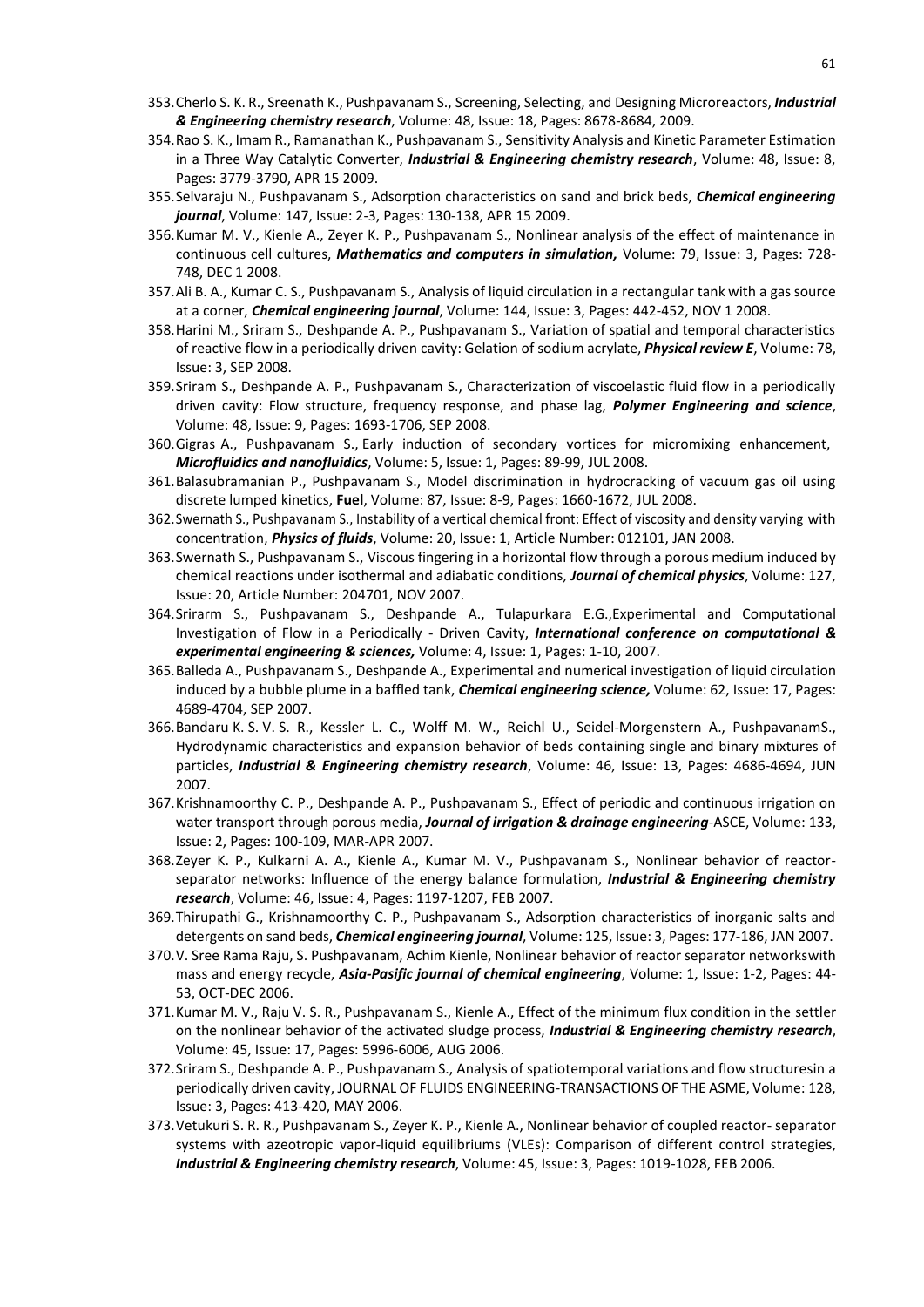- 374.Manthena Vamsi Krishna, Pushpavanam S., Kienle A., Sree Rama Raju V., Nonlinear Behavior of Reactor−Separator Systems with Azeotropic Mixtures, *Industrial & Engineering chemistry research*, Volume: 45, Issue: 1, Pages: 212–222, 2006.
- 375.Balasubramanian P., Pushpavanam S., Kienle A., Balaraman K. S., Effect of delay on the stability of a coupled reactor-flash system sustaining an elementary non-isothermal reaction, *Industrial & Engineering chemistry research*, Volume: 44, Issue: 10, Pages: 3619-3625, MAY 2005.
- 376.Painuly A., Pushpavanam S., Kienle A., Steady state behavior of coupled nonlinear reactor-separator systems: Effect of different separators, *Industrial & Engineering chemistry research*, Volume: 44, Issue: 7, Pages: 2165-2173, MAR 2005.
- 377.Manthena Vamsi Krishna, Pushpavanam S., Kienle, A., Effect of Conversion-Dependent Viscosity on the Nonlinear Behavior of a Reactor with Fixed Pressure Drop, *Industrial & Engineering chemistry research*, Volume: 43, Issue: 26, Pages: 8284–8292, 2004.
- 378.Thomas S., Pushpavanam S., Seidel-Morgenstern A., Performance improvements of parallel-series reactions in tubular reactors using reactant dosing concepts, *Industrial & Engineering chemistry research*, Volume: 43, Issue: 4, Pages: 969-979, FEB 2004.
- 379.Balasubramanian P., Bettina S. J., Pushpavanam S., Balaraman K. S., Kinetic parameter estimation in hydrocracking using a combination of genetic algorithm and sequential quadratic programming, *Industrial & Engineering chemistry research*, Volume: 42, Issue: 20, Pages: 4723-4731, OCT 2003.
- 380.Balasubramanian P., Kosuri M. R., Pushpavanam S., Kienle A., Effect of delay on the stability of a coupled reactor-separator system, *Industrial & Engineering chemistry research*, Volume: 42, Issue: 16, Pages: 3758-3764, AUG 2003.
- 381.Zeyer K. P., Pushpavanam S., Kienle A., Nonlinear behavior of reactor-separator networks: Influence of separator control structure, *Industrial & Engineering chemistry research*, Volume: 42, Issue: 14, Pages: 3294-3303, JUL 2003.
- 382.Waschler R., Pushpavanam S., Kienle A., Multiple steady states in two-phase reactors under boiling conditions, *Chemical engineering science*, Volume: 58, Issue: 11, Pages: 2203-2214, JUN 2003.
- 383.Sagale A. A., Pushpavanam S., A comparison of control strategies for a nonlinear reactor-separator network sustaining an autocatalytic isothermal reaction, *Industrial & Engineering chemistry research*, Volume: 41, Issue: 8, Pages: 2005-2012, APR 2002.
- 384.Pushpavanam S., Kienle A., Nonlinear behavior of an ideal reactor separator network with mass recycle, *Chemical engineering science*, Volume: 56, Issue: 8, Pages: 2837-2849, APR 2001.
- 385.Zeyer K. P., Pushpavanam S., Mangold M., Gilles E. D., The behavior of the iron(III)-catalyzed oxidationof ethanol by hydrogen peroxide in a fed-batch reactor, PHYSICAL CHEMISTRY CHEMICAL PHYSICS, Volume: 2, Issue: 16, Pages: 3605-3612, 2000.
- 386.Srinivas B., Pushpavanam S., Determining parameters where pressure drop oscillations occur in a boiling channel using singularity theory and the D-partition method, *Chemical engineering science*, Volume: 55, Issue: 18, Pages: 3771-3783, SEP 2000.
- 387.Rao V. N. S., Pushpavanam S., Effect of noise on the behavior of a zeroth-order reaction in a continuous stirred tank reactor, *Industrial & Engineering chemistry research*, Volume: 39, Issue: 4, Pages: 926-932, APR 2000.
- 388.Srinivas B., Pushpavanam S., Steady state behavior of boiling channels: a comprehensive analysis using singularity theory, *Nuclear engineering and design*, Volume: 190, Issue: 3, Pages: 303-316, JUN 1999.
- 389.Pushpavanam S., Rao S., Khan I., Optimization of a biochemical fed-batch reactor using sequential quadratic programming, *Industrial & Engineering chemistry research*, Volume: 38, Issue: 5, Pages: 1998- 2004, MAY 1999.
- 390.Jayant A., Pushpavanam S., Optimization of a biochemical fed-batch reactor-transition from a nonsingular to a singular problem *Industrial & Engineering chemistry research*, Volume: 37, Issue: 11, Pages: 4314- 4321, NOV 1998.
- 391.Shukla P. K., Pushpavanam S., Optimisation of biochemical reactors an analysis of different approximations of fed-batch operation, *Chemical engineering science*, Volume: 53, Issue: 2, Pages: 341- 352, JAN 1998.
- 392.Narayanan S., Srinivas B., Pushpavanam S., Bhallamudi S. M., Non-linear dynamics of a two phase flow system in an evaporator: The effects of (i) a time varying pressure drop (ii) an axially varying heat flux, *Nuclear engineering and design*, Volume: 178, Issue: 3, Pages: 279-294, DEC 1997.
- 393.Shukla P. K., Pushpavanam S., Khanna A., Harmon J. L., Experimental implementation of a recursive algorithm to control the temperature trajectory of an exothermic batch reactor, *Industrial & Engineering chemistry research*, Volume: 36, Issue: 1, Pages: 122-129, Published: JAN 1997.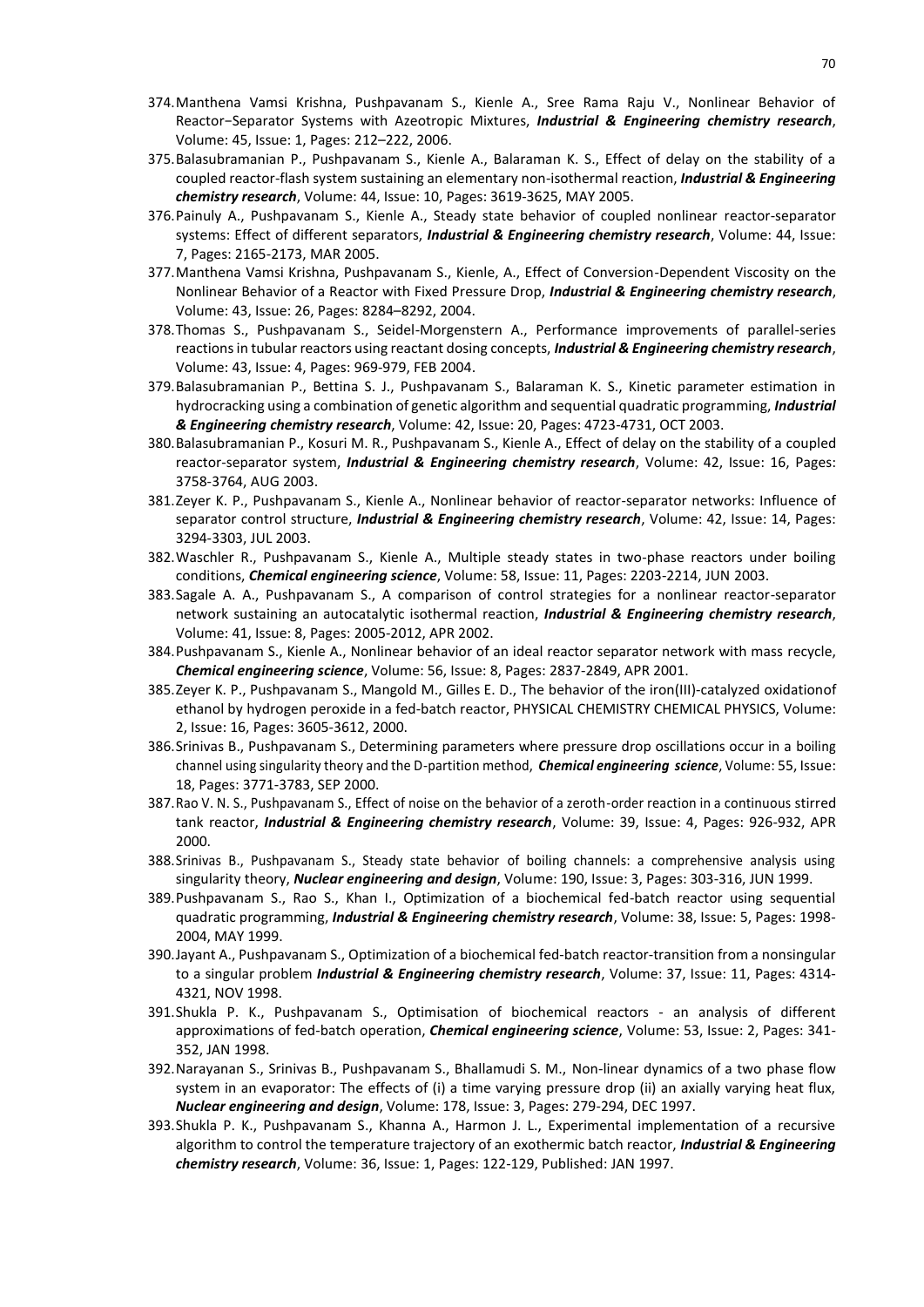- 394.Shukla P. K., Pushpavanam S., Parametric Sensitivity, Runaway, and Safety in batch reactors Experiments and Models, *Industrial & Engineering chemistry research*, Volume: 33, Issue: 12, Pages: 3202-3208, DEC 1994.
- 395.Konnur R,, Pushpavanam S., The dynamics of a fed batch reactor The transition from the batch to the CSTR, *Chemical engineering science*, Volume: 49, Issue: 3, Pages: 383-392, FEB 1994.
- 396.Pushpavanam S., The D-Partition method- An application to the 1st order irreversible exothermic reaction in a CSTR, *Chemical engineering science*, Volume: 47, Issue: 2, Pages: 502-504, FEB 1992.
- 397.Pushpavanam S., Narayanan R., Critical conditions for natural convection induced by a surface reaction, *International journal of heat and mass transfer,* Volume: 33, Issue: 9, Pages: 2056-2059, SEP 1990.
- 398.Pushpavanam S., Narayanan R., Ignition and extinction in a model problem with parallel endothermicand exothermic reactions, *Chemical engineering science*, Volume: 44, Issue: 11, Pages: 2611-2618, 1989.
- 399.Pushpavanam S., Narayanan R., Comparison results for ignition in conjugate systems*, IMA Journal of applied mathematics*, Volume: 40, Issue: 1, Pages: 37-51, 1988.
- 400.Pushpavanam S., Narayanan R., Uniqueness conditions for steady solutions in the case of m-th order reactions - Non isothermal pellets with variable transport coefficients, *Chemical engineering science*, Volume: 43, Issue: 2, Pages: 394-396, 1988.
- 401.Sooraj K. Prabha, Abdul Gafoor C. P., and Sarith P. Sathian, Variation of momentum accommodation coefficients with pressure drop in a nanochannel, *Phys. Rev. E* , 102, 023303 –2020,
- 402.Alan Sam , Remco Hartkamp , Sridhar Kumar Kannam , Jeetu S. Babu , Sarith P. Sathian , Peter J. Daivis & B. D. Todd, Fast transport of water in carbon nanotubes: a review of current accomplishments and challenges, *Molecular Simulation,* 1-20, 2020,
- 403.Sobin Alosious, Sridhar Kumar Kannam, Sarith P. Sathian,and B. D. Todd. Kapitza resistance at water– graphene interfaces, *J. Chem. Phys.* 152, 224703, 2020.
- 404.Dheeraj K V S, Sridhar Kumar Kannam and Sarith P Sathian. Thermal conductivity of graphene under biaxial strain: An analysis of spectral phonon properties, *Nanotechnology,* Accepted Manuscript online 5 May 2020.
- 405.Kiran Prakash, Dheeraj K V S, Sridhar Kumar Kannam and Sarith P Sathian. Non-isothermal flow of an electrolyte in a charged nanochannel, *Nanotechnology,* Accepted Manuscript online 4 May 2020.
- 406.Vishnu Prasad K. and Sarith P. Sathian. The effect of temperature on water desalination through twodimensional nanopores, *The Journal of Chemical Physics,* 152, 164701 (2020).
- 407.Rakesh Rajegowda, Abhijith Anandakrishnan and Sarith Plasseril Sathian. Phonon coupling induced thermophoresis of water confined in a carbon nanotube, *Phys. Chem. Chem. Phys.*, 2020,22, 6081- 6085.
- *408.*Sobin Alosius, Sridhar Kumar Kannam, Sarith P. Sathian and Billy D. Todd, Prediction of Kapitza resistance at fluid-solid interfaces, *Journal of Chemical Physics, 151 (2019).*
- *409.*Sleeba Varghese, Sridhar Kumar Kannam, Jesper Schmidt Hansen, and Sarith P. Sathian, Effect of hydrogen bonds on the dielectric properties of interfacial water, *Langmuir , 35(24), 8159 (2019).*
- *410.*Navaneeth Haridasan, Sridhar Kumar Kannam, Santosh Mogurampelly, and Sarith P. Sathian, Rotational diffusion of proteins in nanochannels, *Journal of Physical Chemistry B, 123(23), 4825 (2019).*
- *411.* Alan Sam, Vishnu Prasad K, and Sarith P. Sathian, Water flow in carbon nanotubes: The role of tube chirality, *Physical Chemistry Chemical Physics, 21(12), 6566 (2019).*
- *412.*Gangaprasad, Sridhar Kumar Kannam and Sarith P Sathian, Tunable Thermoelectric Properties of SnS2 Under High Pressure at Room Temperature, *Physica B: Condensed Matter , 556, 97 (2019).*
- *413.*Rakesh Rajegowda and Sarith P Sathian, Analysing thermophoretic transport of water for Designing nanoscale-pumps, *Physical Chemistry Chemical Physics, 20(48), 30321 (2018).*
- *414.*Alan Sam, Remco Hartkamp, Sridhar Kumar Kannam, and Sarith P. Sathian, Prediction of fluid slip in cylindrical nanopores using equilibrium molecular simulations, *Nanotechnology, 29 (48), 485404 (2018).*
- *415.*Navaneeth Haridasan, Sridhar Kumar Kannam, Santosh Mogurampelly, and Sarith P. Sathian, Translational mobilities of proteins in nanochannels: A coarse-grained molecular dynamics study, *Physical Review E, 97(6), 062415 (2018).*
- *416.*Vishnu Prasad K, Sreedhar Kumar Kannam, Remco Hartkamp and Sarith P Sathian, Water Desalination using graphene nanopores: Influence of the water models used in simulation*, Physical Chemistry Chemical Physics , 20(23), 16005 (2018).*
- *417.*Rakesh Rajegowda, Sridhar Kumar Kannam, Remco Hartkamp and Sarith P. Sathian, Thermophoretically driven water droplets on graphene and boron nitride surfaces, *Nanotechnology, 29 (21), 215401 (2018).*
- 418.V. Arunkumar and Sarith P. Sathian, Evaporation of a Liquid Droplet in the Presence of a Nanoparticle,
- *419.Journal of Heat Transfer, 140(5), 054501 (2018)*
- *420.*Darshak K. Bhuptani, and Sarith P. Sathian, Effect of axial electric field on the Rayleigh instability at small length scales, *Physical Review E , 95(5), 053115 (2017).*
- *421.*Alan Sam, Sridhar Kumar Kannam, Remco Hartkamp, and Sarith P. Sathian, Water flow in carbon nanotubes: The effect of tube flexibility and thermostat, *The Journal of Chemical Physics, 146 (23), 234701 (2017).*
- *422.*Rakesh Rajegowda, Sridhar Kumar Kannam, Remco Hartkamp and Sarith P. Sathian, Thermophoretic transport of ionic liquid droplets in carbon nanotubes, *Nanotechnology , 28 (15), 155401 (2017).*
- *423.*Anjan R. Nair and Sarith P. Sathian, Heat Transfer across Nanoparticle Liquid Interfaces, *Journal of Heat*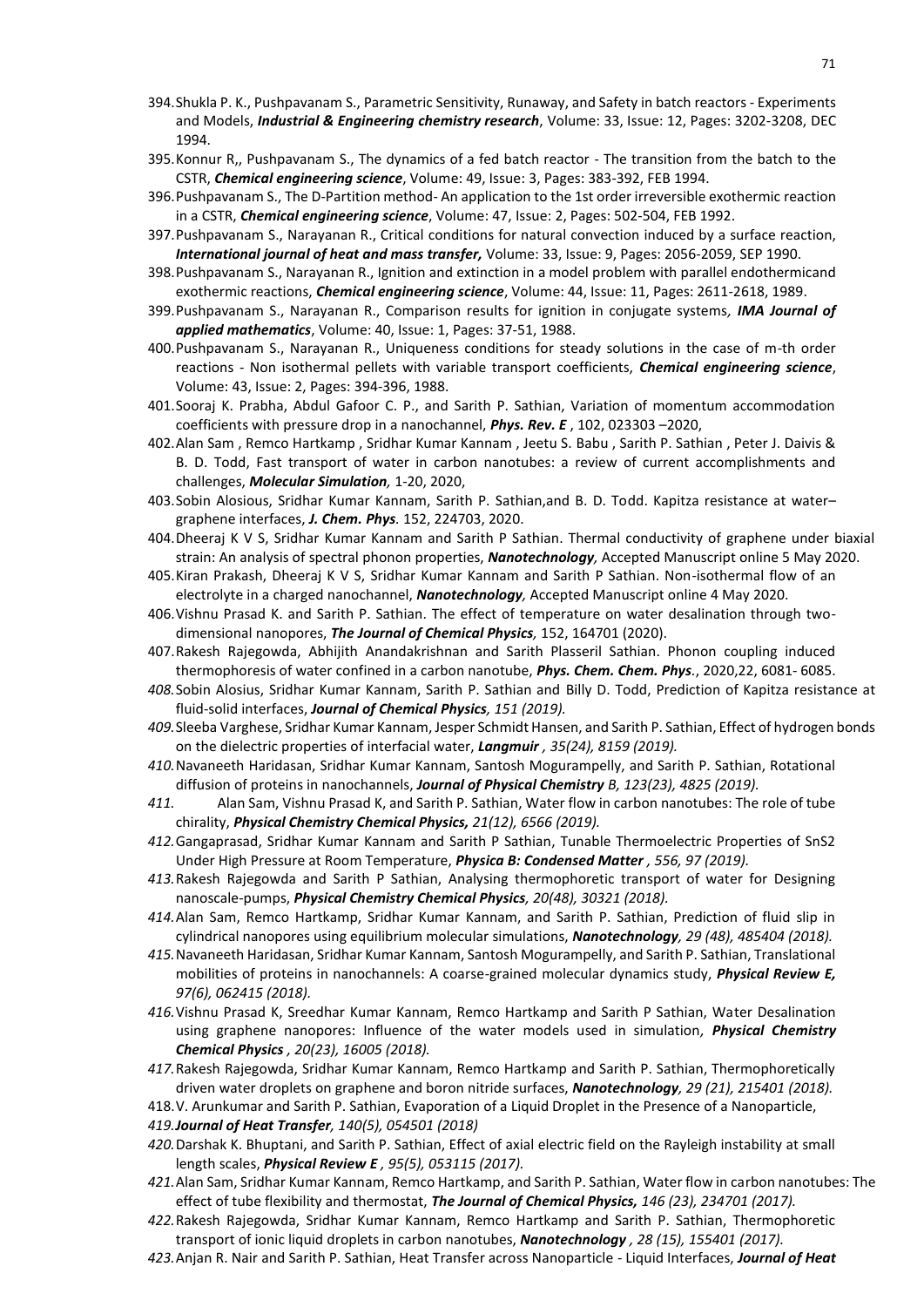*Transfer, volume 138(11), 112402 - 112402-6 (2016).* 9

- *424.*Jeetu S. Babu, Swati Uday, Suneeth Sekhar, Sarith P. Sathian, Physicochemical analysis of slip flow phenomena in liquids under nanoscale confinement, *The European Physical Journal E, 38 (10), pp.1- 8 (2015).*
- *425.*PD Sree Hari, Sooraj K. Prabha, Sarith P. Sathian, The effect of characteristic length on mean free path for confined gases*, Physica A: Statistical Mechanics and its Applications, Volume 437, pp. 68-74 (2015).*
- *426.*Nandu Gopan and Sarith P. Sathian, A Langevin dynamics study of nanojets, *Journal of Molecular Liquids, Volume 200, Part B, pp. 246-258 (2014)*
- *427.*Nandu Gopan and Sarith P. Sathian, Rayleigh instability at small length scales, *Physical Review E, 90, p. 033001, (2014).*
- *428.*Joe Francis Thekkethala and Sarith P. Sathian, The effect of graphene layers on interfacial thermal resistance in composite nanochannels with flow, *Microfluidics and Nanofluidics, pp. 1-12 (2014).*
- *429.*Anjan R. Nair and Sarith P. Sathian, Studies on the effect of curvature on the surface properties of nanodrops, *Journal of Molecular Liquids, 195(0), pp. 248 – 254 (2014).*
- *430.*Sooraj K. Prabha and Sarith P. Sathian, Velocity distribution and velocity correlation of mixture of gases in a nanochannels, *International Journal of Thermal Sciences , 81(0), pp. 52 - 58 (2014).*
- *431.*Joe Francis Thekkethala and Sarith P. Sathian, Thermal Transpiration through Single Walled Carbon Nanotubes and Graphene Channels, *Journal of Chemical Physics, 139, 174712 (2013).*
- *432.*Sooraj K. Prabha, Sreehari P. D., Murali Gopal M., and Sarith P. Sathian, The effect of system boundaries on the mean free path for confined gases, *AIP Advances 3, 102107 (2013).*
- *433.*Sachin Krishnan T. V., Jeetu S. Babu and Sarith P. Sathian, A molecular dynamics study on the effect of thermostat selection on the physical behavior of water molecules inside single walled carbon nanotubes*, Journal of Molecular Liquids, 188, 42, (2013)*
- *434.*Ragesh Chellattoan and Sarith P. Sathian, The effect of torsional deformation on thermal conductivity of mono-, bi- and trilayer graphene nanoribbon, *Solid State Communications 173, 1 (2013).*
- *435.*Nandu Gopan and Sarith P. Sathian, The role of thermal fluctuations on the formation and stability of nano-scale drops*, Colloids and Surfaces A: Physicochemical and Engineering Aspects 432, 19 (2013)*
- *436.*Sooraj K. Prabha and Sarith P. Sathian, Calculation of thermo-physical properties of Poiseuille flow in a nano-channel, *International Journal of Heat and Mass Transfer, 58, 217, (2013).*
- *437.*Anjan R. Nair and Sarith P. Sathian, A molecular dynamics study to determine the solid-liquid Interfacial tension using Test Area Simulation Method (TASM*), Journal of Chemical Physics, 137, 084702, (2012)*
- *438.*Sooraj K. Prabha and Sarith P. Sathian, Computational study of thermal dependence of accommodation coefficients in a nano-channel and the prediction of velocity profiles, *Computers and Fluids, 68, 47, (2012).*
- *439.*Sooraj K. Prabha and Sarith P. Sathian, Determination of accommodation coefficients of a gas-mixture in a nanochannel with molecular-dynamics, *Microfluidics and Nanofluidics, 13, 883, (2012).*
- *440.*Jeetu S. Babu and Sarith P. Sathian, Combining molecular dynamics simulation and transition state theory to evaluate solid-liquid interfacial friction in carbon nanotube membranes, *Physical Review E, 85, 051205, (2012).*
- *441.*Sooraj K. Prabha and Sarith P. Sathian, Molecular-dynamics study of Poiseuille flow in a nanochannel and calculation of energy and momentum accommodation coefficients, *Physical Review E, 85, 041201, (2012).*
- *442.*Nandu Gopan and Sarith P. Sathian, Molecular Dynamics Studies in Nanoscale Liquid Structures: Geometry and Thermal Effects on Nanojet, *Molecular Simulation, 38, 179-188, (2012).*
- *443.*Jeetu S. Babu and Sarith P. Sathian, The role of activation energy and reduced viscosity on the enhancement of water flow through carbon nanotubes, *Journal of Chemical Physics, 134, 194509, (2011).*
- *444.*Sarith P. Sathian and Job Kurian, Laser Reaction Method for the determination of shear stress in low density transitional flows, *Experiments in fluids, 40,422430, (2006).*
- 445.Sahoo, A.; Miryala, M.; Dixit, T.; Klimkowicz, A.; Francis, B.; Murakami, M.; Rao, M.S.R.; Krishnan, S. Femtosecond Pulse Ablation Assisted Mg-ZnO Nanoparticles for UV-Only Emission. *Nanomaterials* **2020**, *10*, 1326.
- 446.Electron transfer mediated decay of alkali dimers attached to He nanodroplets, L. Ben Ltaief, M. Shcherbinin, S. Mandal, S. R. Krishnan, R. Richter, T. Pfeifer, M. Bauer, A. Ghosh, M. Mudrich, K. Gokhberg and A. C. LaForge, *Phys. Chem. Chem. Phys.*, 2020,**22**, 8557-8564
- 447.Penning spectroscopy and structure of acetylene oligomers in He nanodroplets, S. Mandal, R.Gopal, M. Shcherbinin, A. D'Elia, H. Srinivas, R. Richter, M. Coreno, B. Bapat, M. Mudrich, S. R. Krishnan and V. Sharma, *Phys. Chem. Chem. Phys.*, 2020,**22**, 10149-10157
- 448.Plasmon induced brightening of dark exciton in monolayer WSe2 for quantum optoelectronics, Ankit Arora, Tejendra Dixit, K. V. Anil Kuma, Sivarama Krishnan, K. Lakshmi Ganapathi, Ananth Krishnan, Pramoda K. Nayak, and M. S. Ramachandra Rao, **Appl. Phys. Lett**. **114**, 201101 (2019)
- 449.Charge Exchange Dominates Long-Range Interatomic Coulombic Decay of Excited Metal-Doped Helium Nanodroplets, L. Ben Ltaief, M. Shcherbinin, S. Mandal, S. R. Krishnan, A. C. LaForge, R. Richter,
	- S. Turchini, N. Zema, T. Pfeifer, E. Fasshauer, N. Sisourat, and M. Mudrich, **Phys. Chem. Lett**. 2019, 10, 21, 6904–6909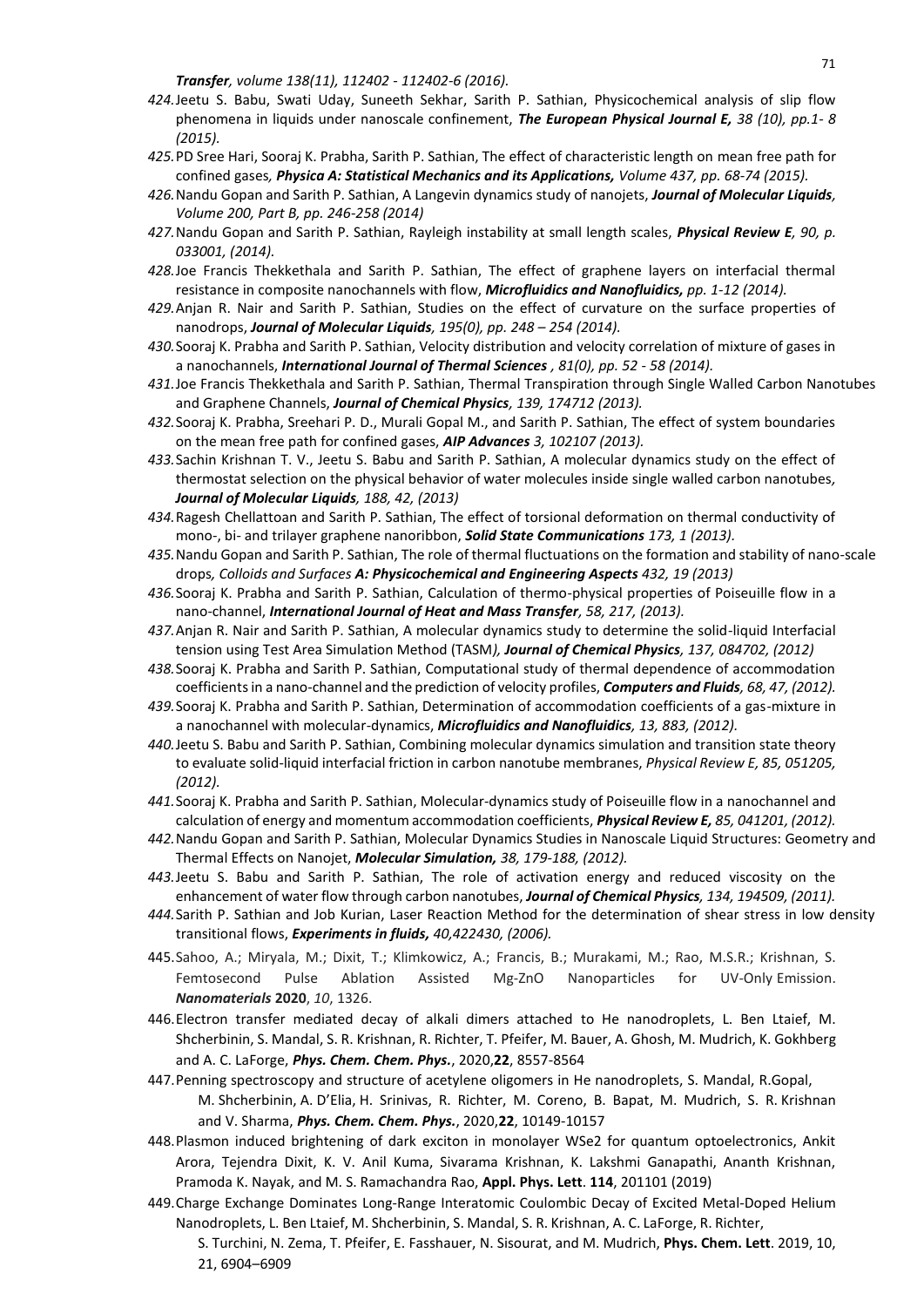- 450.Inelastic scattering of photoelectrons from He nanodroplets, Shcherbinin, M.;Westergaard, F. Vad;Hanif, 0 M.;Krishnan, S. R.;Laforge, A. C.;Richter, R.;Pfeifer, T.;Mudrich, M., **Journal of Chemical Physics**, Volume 150, Year 2019
- 451.Stokes mode Raman random lasing in a fully biocompatible medium, Gummaluri, Venkata Siva;Krishnan, S. R.;Vijayan, C, **Optics Letters**, Volume 43, Year 2018, Pages 5865-5868
- 452.Influence of pulse width in laser assisted texturing on moly-chrome films, Ezhilmaran, V.;Vijayaraghavan, L.;Vasa, N. J.;Krishnan, Sivarama, Applied Physics A: **Materials Science and Processing**, Volume 124, Year 2018
- 453.A source to deliver mesoscopic particles for laser plasma studies, Gopal, R.;Kumar, R.;Anand, M.;Kulkarni, A.;Singh, D. P.;Krishnan, S. R.;Sharma, V.;Krishnamurthy, M., **Review of Scientific Instruments**, Volume 88, Year 2017
- 454.Charging dynamics of dopants in helium nanoplasmas, Heidenreich, Andreas;Grüner, Barbara;Schomas, Dominik;Stienkemeier, Frank;Krishnan, Siva Rama;Mudrich, Marcel, **Journal ofModern Optics**, Volume 64, Year 2017, Pages 1061-1077
- 455.Femtosecond laser-pumped plasmonically enhanced near-infrared random laser based on engineered scatterers, Gummaluri, Venkata Siva;Nair, Radhika V.;Krishnan, S. R.;Vijayan, C., **Optics Letters**, Volume 42, Year 2017, Pages 5002-5005
- 456.Efficiency of dopant-induced ignition of helium nanoplasmas, Heidenreich, A.;Grüner, B.;Rometsch, M.;Krishnan, S. R.;Stienkemeier, F.;Mudrich, M., **New Journal of Physics**, Volume 18, Year 2016
- 457.Enhanced Ionization of Embedded Clusters by Electron-Transfer-Mediated Decay in HeliumNanodroplets, Laforge, A. C.;Stumpf, V.;Gokhberg, K.;Von Vangerow, J.;Stienkemeier, F.;Kryzhevoi, N. V.;O'Keeffe, P.;Ciavardini, A.;Krishnan, S. R.;Coreno, M.;Prince, K. C.;Richter, R.;Moshammer, R.;Pfeifer, T.;Cederbaum, L. S.;Mudrich, M., **Physical Review Letters**, Volume 116, Year 2016
- 458.Fano resonances observed in helium nanodroplets, LaForge, A. C.;Regina, D.;Jabbari, G.;Gokhberg, K.;Kryzhevoi, N. V.;Krishnan, S. R.;Hess, M.;O'Keeffe, P.;Ciavardini, A.;Prince, K. C.;Richter, R.;Stienkemeier, F.;Cederbaum, L. S.;Pfeifer, T.;Moshammer, R.;Mudrich, M., **Physical Review A**,Volume 93, Year 2016
- 459.Photoionization of clusters in intense few-cycle near infrared femtosecond pulses, Krishnan, S. R.;Gopal, R.;Rajeev, R.;Jha, J.;Sharma, V.;Mudrich, M.;Moshammer, R.;Krishnamurthy, M., **Physical Chemistry Chemical Physics**, Volume 16, Year 2014, Pages 8721-8730
- 460.Extreme ultraviolet ionization of pure He nanodroplets: Mass-correlated photoelectron imaging, Penning ionization, and electron energy-loss spectra, Buchta, D.;Krishnan, S. R.;Brauer, N. B.;Drabbels,M.;O'Keeffe, P.;Devetta, M.;Di Fraia, M.;Callegari, C.;Richter, R.;Coreno, M.;Prince, K. C.;Stienkemeier, F.;Ullrich, J.;Moshammer, R.;Mudrich, M., **Journal of Chemical Physics**, Volume 139, Year 2013
- 461.Charge transfer and penning ionization of dopants in or on helium nanodroplets exposed to EUV radiation, Buchta, Dominic;Krishnan, Siva R.;Brauer, Nils B.;Drabbels, Marcel;O'Keeffe, Patrick;Devetta, Michele;Di Fraia, Michele;Callegari, Carlo;Richter, Robert;Coreno, Marcello;Prince, Kevin C.;Stienkemeier, Frank;Moshammer, Robert;Mudrich, Marcel, **Journal of Physical Chemistry A**,Volume 117, Year 2013, Pages 4394-4403
- 462.Evolution of dopant-induced helium nanoplasmas, Krishnan, S. R.;Peltz, Ch;Fechner, L.;Sharma, V.;Kremer, M.;Fischer, B.;Camus, N.;Pfeifer, T.;Jha, J.;Krishnamurthy, M.;Schröter, C. D.;Ullrich, J.;Stienkemeier, F.;Moshammer, R.;Fennel, Th;Mudrich, M, **New Journal of Physics**, Volume 14, Year 2012
- 463.Ignition of doped helium nanodroplets in intense few-cycle laser pulses, Krishnan, S. R.;Fechner, L.;Kremer, M.;Sharma, V.;Fischer, B.;Camus, N.;Jha, J.;Krishnamurthy, M.;Pfeifer, T.;Moshammer, R.;Ullrich, J.;Stienkemeier, F.;Mudrich, M., **Springer Proceedings in Physics**, Volume 125, Year 2012, Pages 385-390
- 464.Dopant-induced ignition of helium nanodroplets in intense few-cycle laser pulses, Krishnan, S. R.;Fechner.L.;Kremer, M.;Sharma, V.;Fischer, B.;Camus, N.;Jha, J.;Krishnamurthy, M.;Pfeifer, T.;Moshammer, R.;Ullrich, J.;Stienkemeier, F.;Mudrich, M.;Mikaberidze, A.;Saalmann, U.;Rost, J. M., **Physical Review Letters**, Volume 107, Year 2011
- 465.Krishnaveni T, Renganathan, T., S. Pushpavanam, "Inertial focusing in two dimensional flows with sharp viscosity stratification in a microchannel", **J. Micromech. Microeng**., In Press (2020)
- 466.Choudhary, A., Renganathan, T., S. Pushpavanam, "Non-Newtonian effects on the slip and mobility of a selfpropelling active particle", **Journal of Fluid Mechanics**, 899, A4-1-28 (2020).
- 467.Choudhary, A., Li, D., Renganathan, T., Xuan, X., Pushpavanam, S., "Electrokinetically enhanced cross- stream particle migration in viscoelastic flows", **Journal of Fluid Mechanics**, 898, A20-1-22 (2020)
- 468.Ghosh, R., Gopalakrishnan, S., Savitha, R., Renganathan, T., Pushpavanam, S., "Fabrication of Laser Printed Microfluidic Paper-based Analytical Devices (LP-µPADs) for Point-of-care Applications", **Scientific Reports**, 9 (1), art. no. 7896, (2019).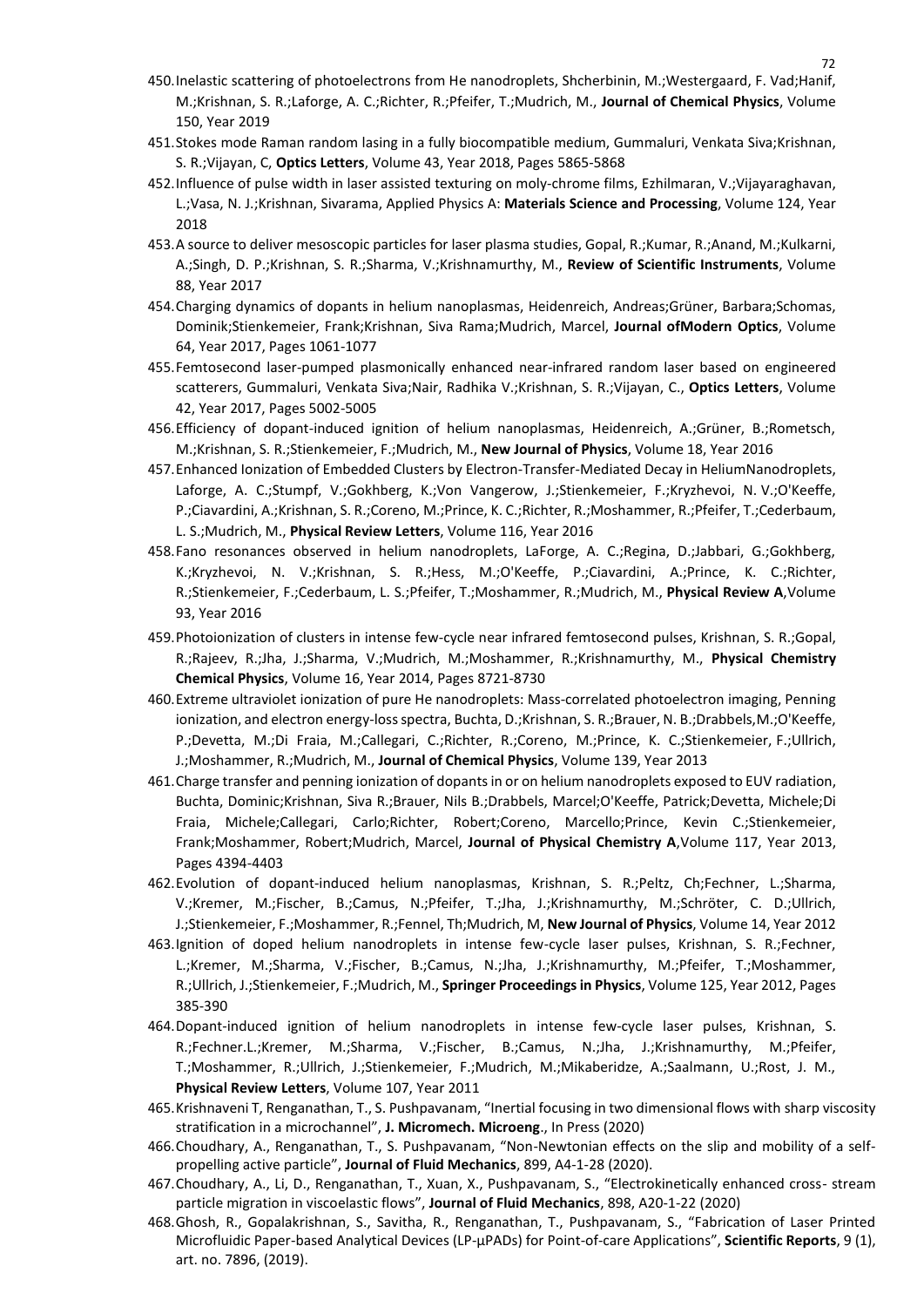- 469.Jyothi, S.K., Renganathan, T., Pushpavanam, S., "Inertial Focusing of a Neutrally Buoyant Particle in Stratified 1 Flows", **Physics of Fluids**, 31 (10), art. no. 102006, (2019).
- 470.Choudhary, A., Renganathan, T., Pushpavanam, S., "Inertial Migration of an Electrophoretic Rigid Sphere in a Two-Dimensional Poiseuille Flow", **Journal of Fluid Mechanics**, 874, 856-890 (2019).
- 471.Verma, B. K., Rajeshkannan, E., Renganathan, T., Pushpavanam, S., "A Hybrid Model for High Temperature Plasma Gasification", **AIChE Journal,** 64, 2592 - 2602 (2018).
- 472.Nagarajan, K., Renganathan, T**.,** Krishnaiah, K., "Experimental Study and Hydrodynamic Modeling of Counter-Current Liquid-Solid System with Batch Liquid", **Chemical Engineering Communications**, 205, 727-738 (2018).
- 473.Trivedi, R., Renganathan, T., Krishnaiah, K., "Hydrodynamics of Countercurrent Bubble Column: Experiments and Predictions", **Chemical Engineering Journal,** 338, 636-650 (2018).
- 474.Krishnaveni, T., Renganathan, T., Picardo, J. R., Pushpavanam, S., "Numerical study of enhanced mixing in pressure driven flows in micro-channels using a spatially periodic electric field", **Physical Review E**, 96, 033117 (2017).
- 475.Krishnaveni, T., Renganathan, T., Pushpavanam, S., "Recycle Flows in Lab-on-Chip Applications Using Electroosmotic Effects", **Industrial & Engineering Chemical Research**, 56, 4145 – 4155 (2017).
- 476.Prajapati, A., Renganathan, T., Krishnaiah, K., "Kinetic Studies of CO2 Capture Using K2CO3/Activated Carbon in Fluidized Bed Reactor", **Energy and Fuels**, 30, 10758 - 10769 (2016). 477. Dhirhi, R., Prasad, K., Shukla, A. K., Sarkar, S., Renganathan, T., Pushpavanam, S., Kaza, M., "Experimental Study of Rotating Dry Slag Granulation Unit: Operating Regimes, Particle Size Analysis and Scale Up", *Applied Thermal Engineering,* 107, 898 – 906 (2016).
- 478.Nagarajan, K., Renganathan, T., Krishnaiah, K., "Dye Removal in Steady State Continuous Countercurrent Liquid-Solid Adsorber", **Separation Science & Technology**, 51, 1955 - 1961 (2016).
- 479.Nagarajan, K., Renganathan, T., Krishnaiah, K., "Hydrodynamics of Continuous Countercurrent Liquid- Solid System: Experiments and Modeling", **RSC Advances**, 6, 35486 - 35497 (2016).
- 480.Samdavid, S., Renganathan, T., Krishnaiah, K., "Hydrodynamics of cocurrent downward liquid-liquid extraction column", **RSC Advances**, 6, 12439 - 12445 (2016).
- 481.Iyer, S.S., Renganathan, T., Pushpavanam, S., Kumar, M. V., Kaisare, N., "Generalised Thermodynamic Analysis of Methanol Synthesis: Effect of Feed Composition", **Journal of CO2 Utilization**, 10, 95-104 (2015). (Among Top25 Hottest articles most read between July-Sep 2015 in J. of CO2 Util.)
- 482.Guruprasad, R., Renganathan, T., Pushpavanam, S., "Generalized Thermodynamic Analysis of High Pressure Air Blown Gasifier", **Industrial & Engineering Chemical Research,** 53, 18750-18760 (2014).
- 483.Renganathan, T., Yadav, M. V., Pushpavanam, S., Voolapalli, R.K., Cho, Y.S., "CO2 Utilization for Gasification of Carbonaceous Feedstocks : A Thermodynamic Analysis", **Chemical Engineering Science**, 83, 159-170 (2012).
- 484.Ravikiran, A., Renganathan, T., Pushpavanam, S., Voolapalli, R.K., Cho, Y.S., "Generalized Analysis of Gasifier Performance using Equilibrium Modeling", **Industrial & Engineering Chemical Research,** 51, 1601-1611 (2012).
- 485.Renganathan, T., Krishnaiah, K., "Spatio-Temporal Evolution of Void Fraction in Liquid-Solid Inverse Fluidized Bed", **Chemical Engineering Science**, 62, 328-338 (2007). (Invited paper for special issue of Chem. Eng. Sci. on "Fluidized Bed Applications").
- 486.Renganathan, T., Krishnaiah, K., "Voidage Characteristics and Prediction of Bed Expansion in Liquid- Solid Inverse Fluidized Bed", **Chemical Engineering Science**, 60(10), 2545-2555 (2005).
- 487.Renganathan, T., Krishnaiah, K., "Stochastic Simulation of Hydrodynamics of Liquid-Solid Inverse Fluidized Bed", **Industrial & Engineering Chemical Research**, 43(15), 4405-4412 (2004).
- 488.Renganathan, T., Krishnaiah, K., "Liquid Phase Mixing in 2-Phase Liquid-Solid Inverse Fluidized Bed",
- 489.**Chemical Engineering Journal**, 98(3), 213-218 (2004).
- 490.Renganathan, T., Krishnaiah, K., "Prediction of Minimum Fluidization Velocity in 2- and 3- Phase Inverse Fluidized Beds", Can. J. Chem. Eng., 81, 853-860 (2003).
- 491.Renganathan, T., Krishnaiah, K., "Mathematical Equivalence of Infinite Mixed Flow Reactors in Series and Plug Flow Reactor", **Hungarian Journal of Industry and Chemistry**, 30, 191-192 (2002).
- 492.Renganathan, T., Narasimhan, S., "A Strategy for Detection of Gross Errors in Nonlinear Processes",
- 493.**Industrial & Engineering Chemical Research**, 38, 2391-2399 (1999).
- 494.D. Manikandan, V.V.R. Nandigana, "Overlimiting current near a nanofluidic channel New insights from molecular dynamics simulations", **Nature Scientific Reports**, (accepted with revisions suggested,Guest Editor pick)
- 495.O Patil, D Manikandan, V.V.R. Nandigana, "A molecular dynamics simulation framework for predicting noise in solid-state nanopores", **Molecular Simulation**, 1-6, 2020.
- 496.V.V.R Nandigana, M. Heiranian, N.R. Aluru, Single Ion Transport with a Single-Layer Graphene Nanopore, **International Journal of Mechanical and Mechatronics Engineering,** 13 (7), 479-483
- 497.M. Macha, S. Marion, V. V. R. Nandigana and Aleksandra Radenovic, "2D materials as an emerging platform for nanopore-based power generation", **Nature Reviews Materials**, 1, 1-18, 2019.
- 498.V. V. R. Nandigana, K. D. Jo, A. T. Timperman and N. R. Aluru, "Asymmetric-Fluidic-Reservoirs InducedHigh Rectification Nanofluidic Diode", **Nature Scientific Reports**, 8, 1-10, 2018.
- 499.V. V. R. Nandigana and N. R. Aluru, "1/f pink chaos in nanopores", **RSC Advances**, 7, 46092-46100, 2017.

500.J. Feng, M. Graf, K. Liu, D. Ovchinnikov, D. Dumcenco, M. Heiranian, V. V. R. Nandigana, N. R.Aluru, A.Kis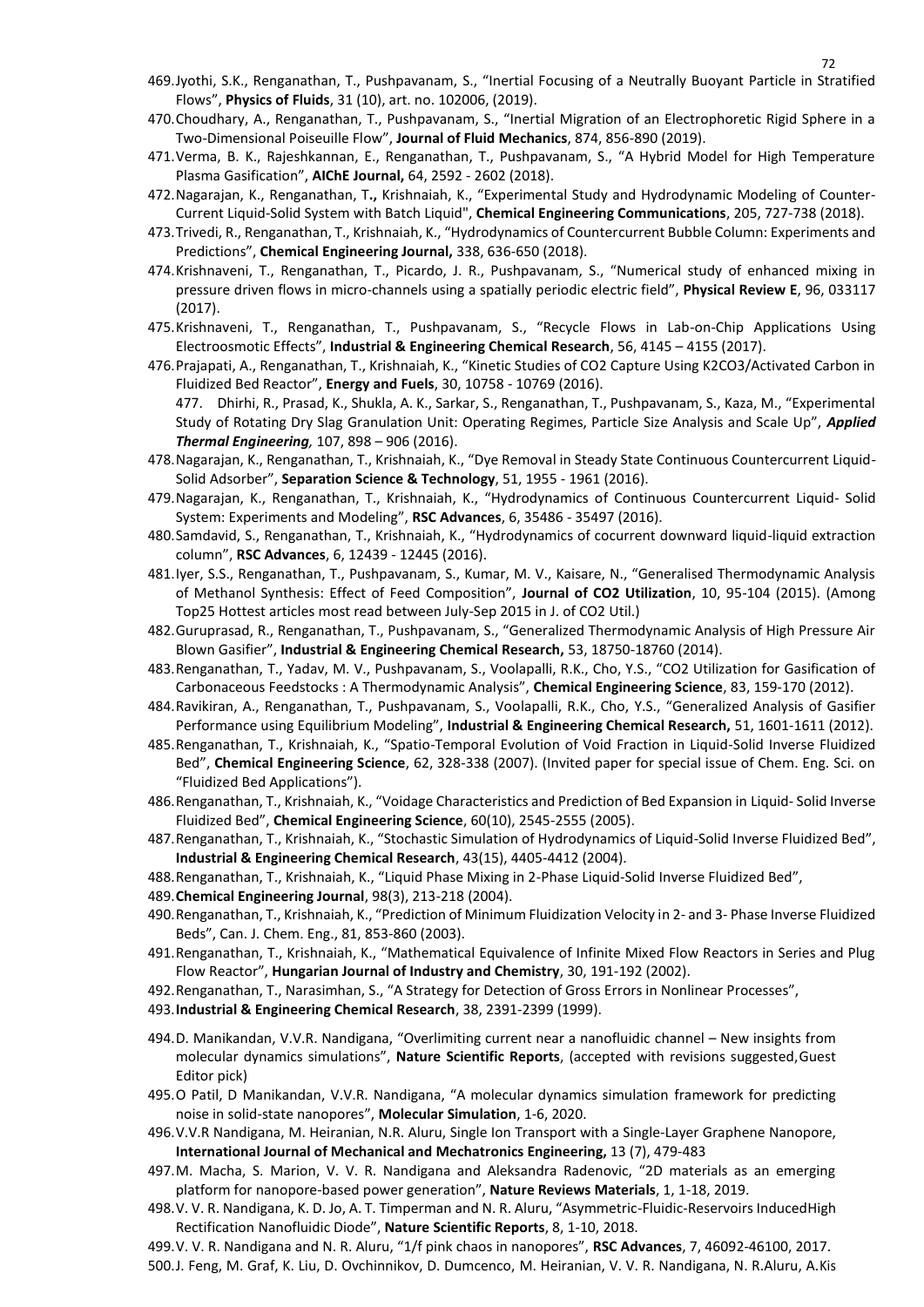and A. Radenovic, "Single-layer MoS2 nanopores as nanopower generators", **Nature**, 536, 197-200, 2016. 2

- 501.V. V. R. Nandigana and N. R. Aluru, "Avalanche effects near nanojunctions", **Phys. Rev. E**, 94, 012402, 2016.
- 502.H. Wang, V. V. R. Nandigana, K. Jo, N. R. Aluru and A. Timperman, "Controlling the Ionic Current Rectification Factor of a Nanofluidic-Microfluidic Interface with Symmetric Nanocapillary Interconnects", **Analytical Chemistry**, 87, 3598-3605, 2015. (selected as cover, July, 2015).
- 503.L. Yin, A. Barati Farimani, K. Min, V. Nandigana, J. Lam. Y. K. Lee, N. R. Aluru and J. A. Rogers, "Mechanisms for Hydrolysis of Silicon Nanomembranes as Used in Bioresorbable Electronics", **Advanced Materials**, 27, 1857-1864, 2015.
- 504.V. V. R. Nandigana and N. R. Aluru, "Characterization of electrochemical properties of a micro– nanochannel integrated system using computational impedance spectroscopy (CIS)", **Electrochimica Acta**, 105, 514-523, 2013.
- 505.V. V. R. Nandigana and N. R. Aluru, "Nonlinear Electrokinetic Transport Under Combined ac and dc Fields in Micro-Nanofluidic Interface Devices", **Journal of Fluids Engineering**, 135, 021201, 2013.
- *506.*LG Asirvatham, N Vishal, SK Gangatharan, DM Lal, "Experimental study on forced convective heat transfer with low volume fraction of CuO/water nanofluid", **Energies**, 2 (1), 97-119.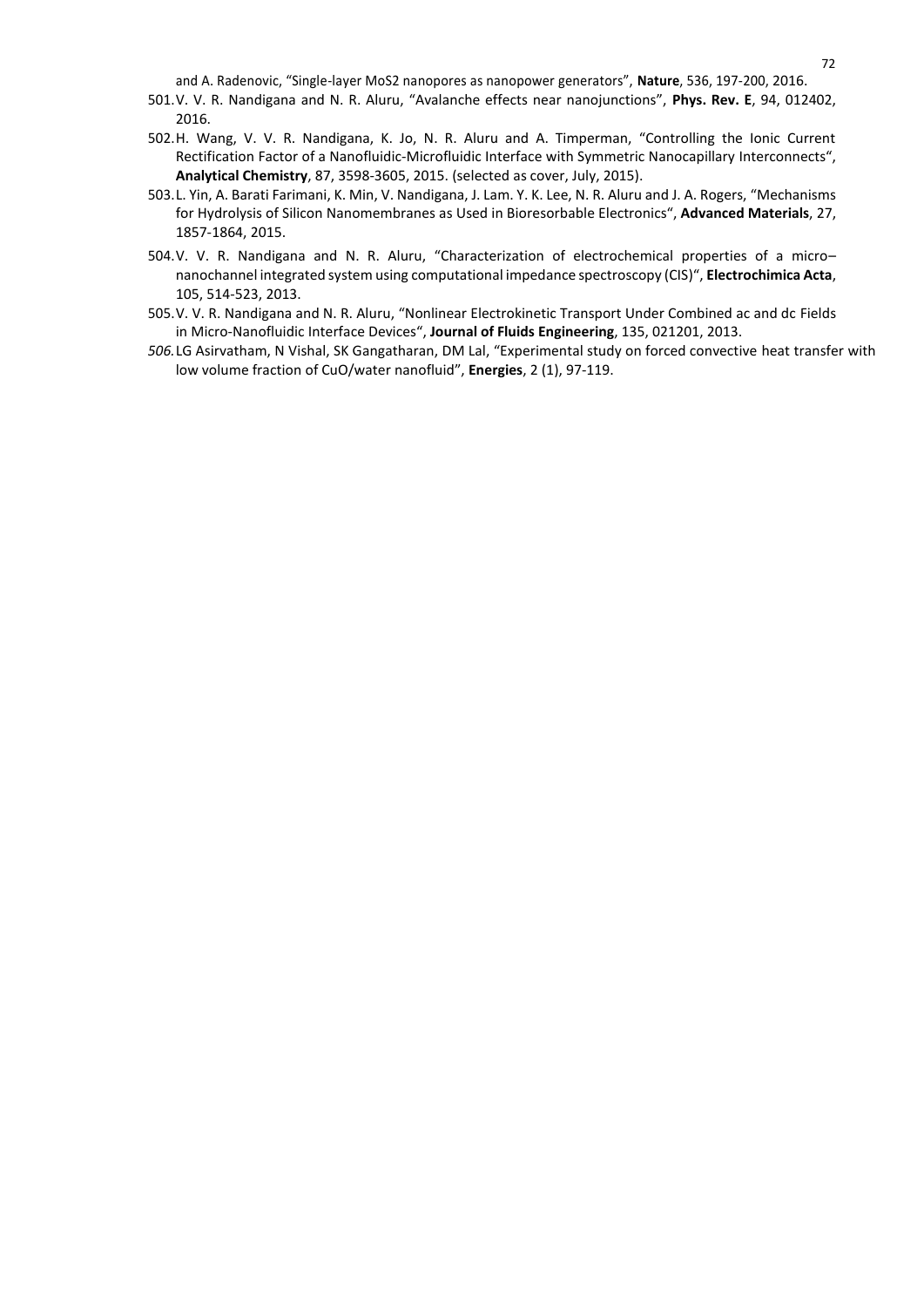## Conference Publications

- 1. A. K. Sen, P. Sajeesh, M. Doble, Focusing, specing control and resistance based sorting of deformable objects, 19th International Conference on Miniaturized Systems for Chemistry and Life Sciences (MicroTAS 2015), 25-29.10.2015, Gyeongju, Korea
- 2. A. K. Sen, A. Rajappan, Elastocapillay flow in deformable PDMS microchannels, 19th International Conference on Miniaturized Systems for Chemistry and Life Sciences (MicroTAS 2015), 25-29.10.2015, Gyeongju, Korea
- 3. P. K. Shivhare, A. Bhadra, P. Sajeesh, A. Prabhakar, A. K. Sen, Hydrodynamic focusing of particle laden flow for micro flow cytometry, 42nd National conference on fluid mechanics and fluid power (FMFP), December 14-16, 2015), NIT Surathkal.
- 4. M.S. Maria, T.S. Chandra and A.K. Sen, A Microfluidic device for cell concentration and blood cell- plasma seperation, 42<sup>nd</sup> National conference on fluid mechanics and fluid power (FMFP), December 14-16, 2015), NIT Surathkal.
- 5. Rahul Dutta Roy, S.R. Chakravarthy, T. M. Muruganandam, Ashis Kumar Sen, Flame dynamics in a sudden expansion meso-scale combustor, 10th ASPACC – July 19-22, 2015 – Beijing
- 6. K. Sen, P. Sajeesh, M. Doble, Hydrodynamic interactions of deformable objects in microfluidic channels, Proceedings of the 4th European Conference on Microfluidics- Microfluidics 2014 - Limerick, December 10- 12, 2014
- 7. P. Sajeesh, A. K. Sen, Hydrodynamic resistance of droplets in a micro channel flows, 12th International Conference on Nanochannels, Micro channels, and Minichannels(ICNMM2014), Chicago, IL, Aug 3-7, 2014.
- 8. P. Sajeesh, A. K. Sen, Sorting of droplets in a microchannel, International Conference on MEMS and Sensors (ICMEMSS 2014), December 2014, IIT Madras.
- 9. M.S. Maria,T.S. Chandra and A.K. Sen, Microfluidic device for blood plasma separation, International Conference on MEMS and Sensors (ICMEMSS 2014), December 2014, IIT Madras.
- 10. A. Raj, V.S.D Dhanush and A.K. Sen, A study of pressure driven flow through flexible PDMS microchannels, International Conference on MEMS and Sensors (ICMEMSS 2014), December 2014, IIT Madras.
- 11. N. Kumar and A.K Sen, Development of a solenoid actuated planar valveless PDMS micropump, International Conference on MEMS and Sensors (ICMEMSS 2014), December 2014, IIT Madras.
- 12. S. Kumar and A. K. Sen, Microfluidic Device for Separation of Liquid and Particles, 9<sup>th</sup> International Conference on Intelligent Unmanned Systems ((ICIUS 2013), 25-27 September 2013, Jaipur, Rajasthan, India.
- 13. George, M. Singaperumal and A. K. Sen, Three-dimensional electro-fluid-structural simulation for design of valve-less micropump, 9th International Conference on Intelligent Unmanned Systems (ICIUS 2013), 25-27 September 2013, Jaipur, Rajasthan, India.
- 14. K. Pramod and A. K Sen, Thermal Management of Integrated Circuits using Cascade Electro-osmotic Micropump, 9<sup>th</sup> International Conference on Intelligent Unmanned Systems (ICIUS 2013), 25-27 September 2013, Jaipur, Rajasthan, India.
- 15. U. Barman, S.C. Mishra, A. K. Sen, Design and simulation of low voltage cascade electroosmotic pump, 9th International Conference on Flow Dynamics, Sendai, Japan, 19 - 21 September 2012.
- 16. Investigation of a micromixer with and without indentations along the mixing channel, A Golia, P Sahu, P Muthukumar and A K Sen, *ASMEIMECE (MEMS) Conference 2011, Denver, November 11-15, 2011.*
- 17. Microfluidic device for particle liquid separation, P Bhardwaj, A S Sharma, P Bagdi and A K Sen, *ASMEIMECE (MEMS) Conference 2011, Denver, November 11-15, 2011.*
- 18. Microsystem for on-chip flow cytometry, A Sen, M Mowlem, H Morgan, accepted, *International Conference on Fiber Optics and Photonics*, IIT Guwahati, India, December 11-15, 2010.
- 19. Microfluidic system for ESI (DESI) and MALDI (LDI) shotgun proteomic analysis, D.R. Knapp, J. Liu, R. Nayak, A.K. Sen, G. Chen, and D. Higbee, CECE 2008; 5th International Meeting on Bioanalysis, Brno, Czech, Republic, November 24-25, 2008.
- 20. Microfluidic platform for ESI (DESI) and MALDI (LDI) shotgun proteomic analysis, Knapp D.R., J. Liu, R. Nayak, A. K. Sen, D.J. Higbee, *HUPO07, Seoul, Korea, October 6-10, 2007.*
- 21. Investigation of jet breakup in electrospray ionization using a carbon fiber emitter, Sen A. K., J. Darabi, *ASMEIMECE (MEMS) Conference 2007, Seattle, November 11-15, 2007.*
- 22. Desorption electrospray ionization on nanoporus alumina surface, Sen, A. K., R. Nayak, J. Darabi, D. R. Knapp, *Proceedings of Summer Bioengineering Conference, Denver, CO, June 21-25, 2007.*
- 23. Microfluidic devices for ESI/MALDI and DESI/LDI shotgun proteomic analysis, Knapp D. R., J. Liu, R. Nayak, K. W. Ro, A. K. Sen, *Presented at 2007 MicroScale Bioseparations (MSB) Conference, 2007.*
- 24. Porous alumina surface as a dual ionization laser desorption ionization-desorption electrospray ionization platform for increased peptide coverage, Nayak R., A. K. Sen, J. Liu, D. R. Knapp, *ASMS Conference 2007, Seattle.*
- 25. Modeling of electrospray performance of a novel multi-jet emitter, Sen A. K., J. Darabi, D. R. Knapp, *Technical Publication, ASME - IMECE (MEMS) Conference 2006, Chicago.*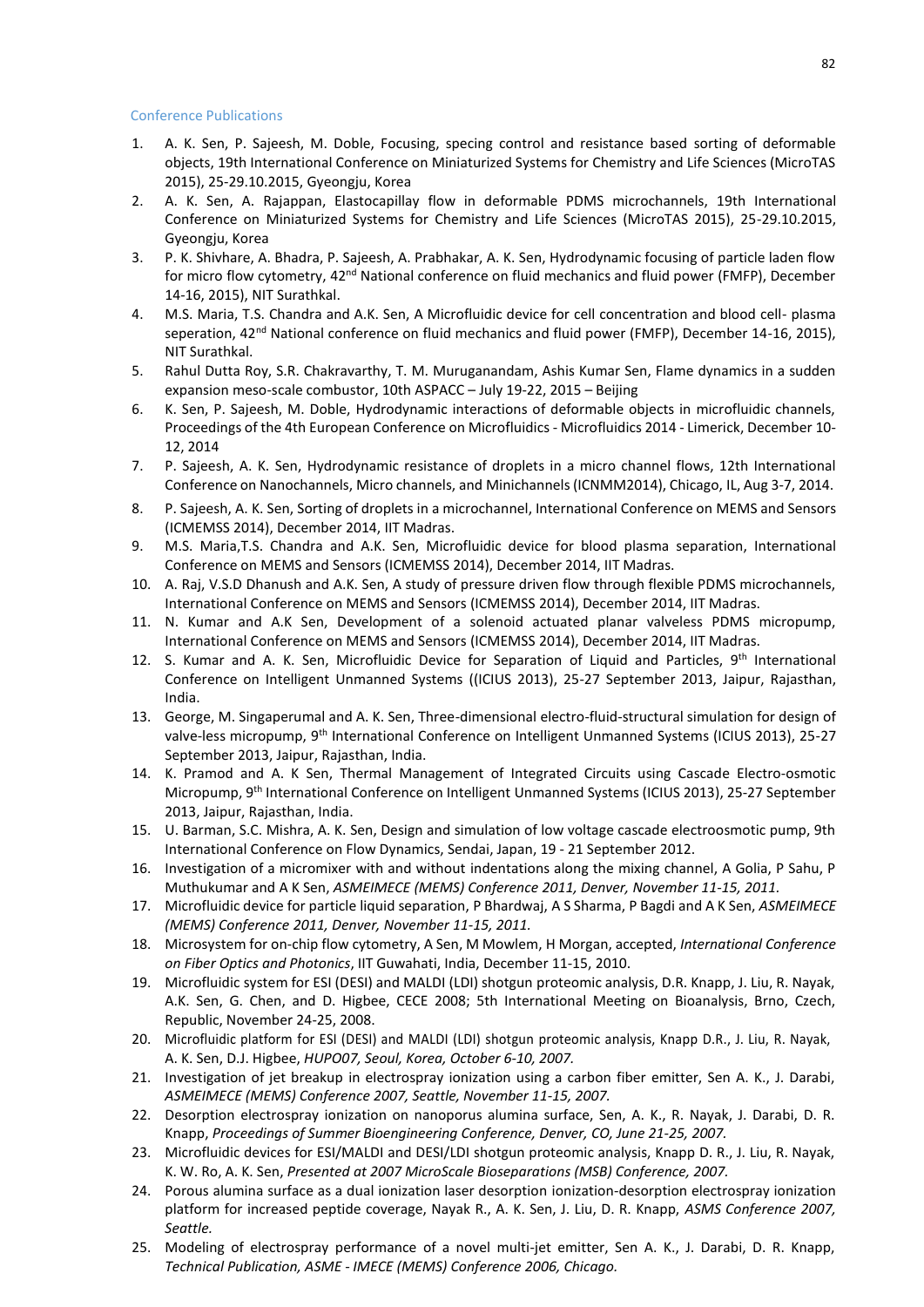- 26. EHD modeling of a Novel carbon fiber emitter for electrospray ionization-mass spectrometry applications, 4 Sen A. K., J. Darabi, D. R. Knapp, *Proceedings of Summer Bioengg. Conference, Amelia Island, FL, June 2006.*
- 27. "Generation of thermo-optical instability mediated by thermophoresis in a sessile water droplet", Muruga Lokesh, Rahul Vaippully, Anvitha Reddy and Basudev Roy, SPIE Optics and Photonics, San Diego, August 2020.
- 28. "Characterization of emission from thermo-optical tweezers during spontaneous self-assembly", Sumeet Kumar, Rahul Vaippully, Gaurav Vaidya and Basudev Roy, SPIE Optics and Photonics, San Diego, August 2020.
- 29. "Study of absorption and emission dipoles of upconverting nanoparticles optically trapped at the absorption resonance", Amrendra Kumar, Bhavesh Kharbanda, M. Gunaseelan, Rahul Vaippully and Basudev Roy, SPIE Photonics Europe, 11345-35, March 2020.
- 30. "Determination of surface binding properties using rotational optical tweezers", Rahul Vaippully, Dhanish Bhatt, Anand Dev Ranjan and Basudev Roy, OSA Biophotonics Congress: Optics in the life Sciences, AW1E.2, Tucson, Arizona, USA, April 2019.
- 31. Rahul Vaipully, Dhanush Bhatt, Anand Dev Ranjan, Dillip Satapathy and Basudev Roy, "Determination of surface binding properties using rotational optical tweezers", Paper 133, OSI-ISO, IIT Kanpur, September 2018.
- 32. Basudev Roy\*, Avin Ramaiya and Erik Schaffer, "Determination of rotation in the pitch degree of freedom for a spherical birefringent particle", SPIE Photonics Europe, April 2018. \*Corresponding author.
- 33. Erik Schaffer, Avin Ramaiya and **Basudev Roy**, "Kinesin rotates unidirectionally while walking on microtubules transferring torque onto cargo", Accepted for poster presentation at BioPhysical Society Meeting, Feb 2018.
- 34. Avin Ramaiya, **Basudev Roy** and Erik Schaffer, "Kinesin rotates and transfers torque onto cargo while walking on microtubules", 9<sup>th</sup> Biannual workshop on Single Molecule Biophysics, Aspen, Colorado, Jan 2017.
- 35. **Basudev Roy**, Argha Mondal, Sudipta Bera and Ayan Banerjee, "Studies on shape-anisotropy in red blood cells", Proc SPIE 9548-74, Accepted in SPIE Optics and Photonics, Aug 2015.
- 36. **Basudev Roy**, Subhrokoli Ghosh, Soumyajit Roy and Ayan Banerjee, "Interesting physics and applications using micro-bubbles using thermos-optical tweezers", Proc SPIE 9548-29, Accepted in SPIE Optics and Photonics, Aug 2015.
- 37. Subhrokoli Ghosh, **Basudev Roy**, Shuvojit Paul, Santu Das, Soumyajit Roy and Ayan Banerjee,"Writing with lasers: a new technique of controlled lithography using thermooptically manipulated microbubbles", Proc. SPIE, IOP15-P400-379, International Conference on Optics & Photonics, 2015.
- 38. **Basudev Roy**, SudiptaBera, ArghaMondal and Ayan Banerjee, "A new technique for high sensitive detection of rotational motion in optical tweezers by a differential measurement of backscattered intensity", Proc. SPIE 9164, SPIE Optics and Photonics, Optical Trapping and Optical Micromanipulation XI, 916414, San Diego USA, 2014.
- 39. **Basudev Roy**, Nirmalya Ghosh and Ayan Banerjee, "Interesting manifestations of spin orbit .interactions and spin Hall shift of light in an optical trap", Proc. SPIE 9164, SPIE Optics and Photonics, Optical Trapping and Optical Micromanipulation XI, 91640G, San Diego USA, 2014.
- 40. **Basudev Roy**, ArghaMondal,Soumyajit Roy and Ayan Banerjee, "Spontaneous revolution of microswimmers in a spherically aberrated optical trap", Proc. SPIE 9164, SPIE Optics and Photonics, Optical Trapping and Optical Micromanipulation XI, 91640G, San Diego USA, 2014.
- 41. **Basudev Roy**, Nirmalya Ghosh, Subhasish Dutta Gupta and Ayan Banerjee, "Creating exotic potentials in an optical trap by exploiting the spin orbit interaction of light", FTu1F.6, Frontiers in Optics (FiO), Orlando, 2013.
- 42. **Basudev Roy**, Soumyajit Roy, ChillaMalla Reddy and Ayan Banerjee, "Controlled and fast patterning using self-assembly of mesoscopic materials mediated by micro-bubbles under optical tweezers", FTh2F.2, Frontiers in Optics (FiO), Orlando, 2013.
- 43. **Basudev Roy**, SambitBikas Pal, ArijitHaldar, Ratnesh Kumar Gupta, Nirmalya Ghosh and Ayan Banerjee, "A balanced, phase sensitive back-focal plane interferometry technique to determine dynamics of a trapped bead in optical tweezers", 8424-60, Proceedings of SPIE Photonics Europe , Brussels, 2012.
- 44. **Basudev Roy**, Michael Scholten, Luis A. Orozco, Saijun Wu, **"**High flux cold atomic beam for strongly-coupled cavity QED", Annual Meeting of the APS Division of Atomic, Molecular, and Optical Physics, Penn. State University, May 2008.
- 45. Manotosh Baidya, Imdad Uddin Chowdhury and Pallab Sinha Mahapatra, Numericalstudy of droplet impact on wettability patterned surface, 25th National & 3rd ISHMT-ASTFE Heat and Mass Transfer Conference (IHMTC 2019), 28-31 December, 2019, IIT Roorkee, Roorkee, India
- 46. Tibin Thomas and Pallab Sinha Mahapatra, Effect of condensation behavior on a textured surfaces in noncondensable gas environment, 25th National & 3rd ISHMT-ASTFE Heat and Mass Transfer Conference (IHMTC 2019), 28-31 December, 2019, IIT Roorkee, Roorkee, India
- 47. Imdad Uddin Chowdhury, Pallab Sinha Mahapatra and Ashis Kumar Sen, Droplet splitting on a Y shaped wettability gradient track, 25th National & 3rd ISHMT-ASTFE Heat and Mass Transfer Conference (IHMTC 2019), 28-31 December, 2019, IIT Roorkee, Roorkee, India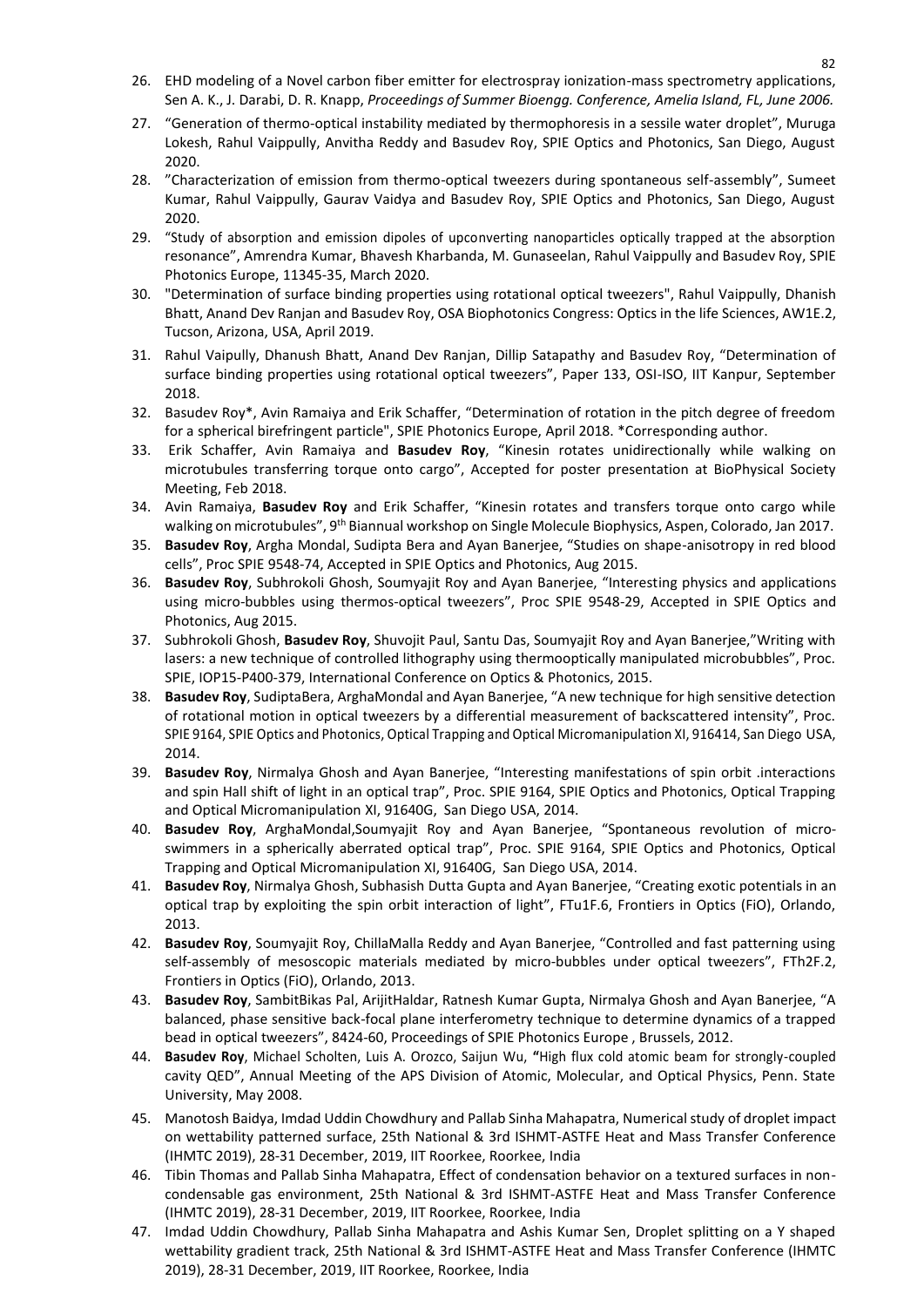- 48. Tejaswi Josyula, Pallab Sinha Mahapatra and Arvind Pattamatta, Influence of ambient relative humidity on interfacial temperature difference in evaporating pure water drops, 25th National & 3rd ISHMT-ASTFE Heat and Mass Transfer Conference (IHMTC 2019), 28-31 December, 2019, IIT Roorkee, Roorkee, India
- 49. Ajay Kumar Jaiswal, Bhamidi V.S.S.S. Prasad and Pallab Sinha Mahapatra, A Novel Microchannel Based Cooling Technique for a Curved Surface, 25th National & 3rd ISHMT-ASTFE Heat and Mass Transfer Conference (IHMTC 2019), 28-31 December, 2019, IIT Roorkee, Roorkee, India
- 50. Tejaswi Josyula, Chandan Manghnani, Pallab Sinha Mahapatra and Arvind Pattamatta, Thermal patterns and internal flow mechanismsin evaporating inverted sessile drops of pure water, International Mechanical Engineering Congress and Exposition, IMECE2019, November 11–14, 2019, Salt Lake City, Utah, USA
- 51. Imdad Uddin Chowdhury, Pallab Sinha Mahapatra and Ashis Kumar Sen, Numerical Analysis of Transport of a Droplet on Different Wettability Gradient Surfaces, 7th International and 45th National Conference on Fluid Mechanics and Fluid Power (Fmfp-2018), 10-12 December, 2018, IIT Bombay, Mumbai, India
- 52. Tejaswi Josyula, Pallab Sinha Mahapatra and Arvind Pattamatta, Effect of Substrate Temperature and Initial Volume on Interfacial Temperature Difference in Evaporating Pure Water Drop, 7th International and 45th National Conference on Fluid Mechanics and Fluid Power (Fmfp-2018), 10-12 December, 2018, IIT Bombay, Mumbai, India
- 53. Pallab Sinha Mahapatra, Lid driven cavity flow of self-propelled particles, INCOM18: 1st International Conference on Mechanical Engineering, 2-4 January, 2018, Kolkata, India
- 54. Nirmalendu Biswas, Pallab S. Mahapatra and Nirmal K. Manna, Double diffusive flow in a ventilated enclosure, 23rd National & 1st ISHMT-ASTFE Heat and Mass Transfer Conference, 17-20 December, 2015, Thiruvananthapuram, India, Paper ID: HMTC2015-099
- 55. Nirmalendu Biswas, Pallab S. Mahapatra and Nirmal K. Manna, Mixed Convection in a Partially Heated Tilted Grooved Channel, 2nd International Conference on Advances in Mechanical Engineering and its Interdisciplinary Areas (ICAMEI-2015), 2-4 January 2015, College of Engineering and Management, Kolaghat, India, Paper ID: ICAMEI-2015\_TF-5.
- 56. Nirmalendu Biswas, Pallab S. Mahapatra and Nirmal K. Manna, Natural Convection in a Partially Heated Tilted Cavity, 2nd International Conference on Advances in Mechanical Engineering and its Interdisciplinary Areas (ICAMEI-2015), 2-4 January 2015, College of Engineering and Management, Kolaghat, India, Paper ID: ICAMEI-2015\_TF-1.
- 57. Priyankan Datta, Pallab S. Mahapatra and Nirmal K. Manna, Thermal Aspects of Bottom-Heated Porous Enclosure Saturated with Nanofluid, 2nd International Conference on Advances in Mechanical Engineering and its Interdisciplinary Areas (ICAMEI-2015), 2-4 January 2015, College of Engineering and Management, Kolaghat, India.
- 58. Md Naim Hossain, Pallab S. Mahapatra, Koushik Ghosh and Nirmal K. Manna, Three-phase interaction of particle-clusters falling from air into water, 2nd International Conference on Advances in Mechanical Engineering and its Interdisciplinary Areas (ICAMEI-2015), 2-4 January 2015, College of Engineering and Management, Kolaghat, India.
- 59. Nirmalendu Biswas, Pallab S. Mahapatra and Nirmal K. Manna, Time Dependent Heating in an Enclosure, International Conference on Advanced Materials and Energy Technology (ICAMET), 17-19 December 2014, Indian Institute of Engineering Science and Technology (IIEST), Shibpur, India, Paper ID: ICAMET-2014\_E201.
- 60. Pallab S. Mahapatra, Mahesh V. Panchagnula and Achintya Mukhopadhyay, Effect of flow pulsation on transport and secondary atomization of a polydisperse evaporating spray, ASME 2014 Gas Turbine India Conference, 15-17 December, 2014, New Delhi, India
- 61. Aayush K. Sharma, Uddalok Sen, Pallab S. Mahapatra, Swarnendu Sen and Achintya Mukhopadhyay, Effect of flow pulsations in premixed, swirl stabilized combustor, ASME 2014 Gas Turbine India Conference, 15-17 December, 2014, New Delhi, India
- 62. Pallab S. Mahapatra, Md Naim Hossain, Koushik Ghosh and Nirmal K. Manna, Thermo-hydraulic interaction of hot particles falling from air into water, 5th International and 41st National Conference on Fluid Mechanics and Fluid Power (Fmfp-2014), 12-14 December, 2014, IIT Kanpur, Kanpur, India, Paper ID: FMFP2014 278
- 63. Nirmalendu Biswas, Pallab S. Mahapatra, and Nirmal K. Manna, Mixed convection in a ventilated enclosure with different heater positions, 5th International and 41st National Conference on Fluid Mechanics and Fluid Power (Fmfp-2014), 12-14 December, 2014, IIT Kanpur, Kanpur, India, Paper ID: FMFP2014 276
- 64. Pallab S. Mahapatra, Achintya Mukhopadhyay and Mahesh V. Panchagnula, Dispersion of polydisperse droplets in a pulsating flow field, IUTAM Symposium on Multiphase flows with phase change: challenges and opportunities, 08-11 December, 2014, Hyderabad, India
- 65. Pallab S. Mahapatra, Nirmal K. Manna, Koushik Ghosh and Achintya Mukhopadhyay, Numerical simulation of natural convection in an enclosure with alternately active double heat sources at the bottom wall, 22nd National & 11TH ISHMT-ASME Heat and Mass Transfer Conference, 28-31 December, 2013, IIT Kharagpur, India, Paper ID: HMTC1300426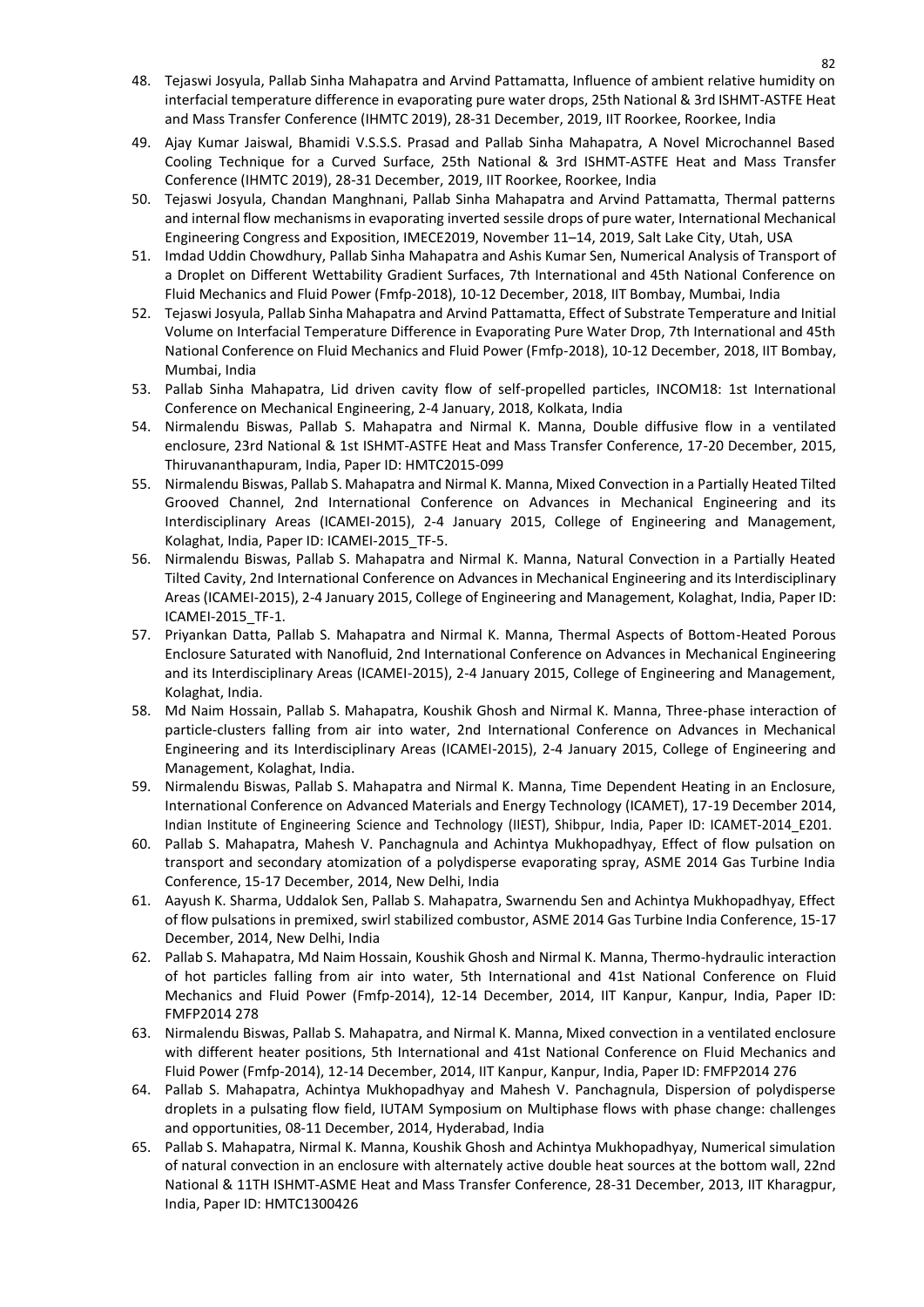- 66. Pallab S. Mahapatra, Koushik Ghosh and Nirmal K. Manna, Implementation of effective heat transfer partitioning model of film boiling in a multiphase CFD code, 22nd National & 11TH ISHMT-ASME Heat and Mass Transfer Conference, 28-31 December, 2013, IIT Kharagpur, India, Paper ID: HMTC1300417
- 67. Pallab S. Mahapatra, Souvick Chatterjee, Nirmal K. Manna, Koushik Ghosh, Swarnendu Sen and Achintya Mukhopadhyay, Analysis of natural convection in different geometries using proper orthogonal decomposition, 22nd National & 11TH ISHMT-ASME Heat and Mass Transfer Conference, 28-31 December, 2013, IIT Kharagpur, India, Paper ID: HMTC1300738
- 68. Aayush K. Sharma, Pallab S. Mahapatra, Nirmal K. Manna, Koushik Ghosh and Achintya Mukhopadhyay, Bifurcation analysis in a grooved channel undergoing natural convection, 22nd National & 11TH ISHMT-ASME Heat and Mass Transfer Conference, 28-31 December, 2013, IIT Kharagpur, India, Paper ID: HMTC1300452
- 69. Priyankan Datta, Pallab S. Mahapatra, Koushik Ghosh, Swarnendu Sen and Achintya Mukhopadhyay, A single phase numerical simulation of heat generating debris bed inside a liquid pool, 22nd National & 11TH ISHMT-ASME Heat and Mass Transfer Conference, 28-31 December, 2013, IIT Kharagpur, India, Paper ID: HMTC1300381
- 70. Nirmalendu Biswas, Pallab S. Mahapatra, Prokash C. Roy and Nirmal K. Manna, Natural convection in a rectangular enclosure with protruded heater: experimental and numerical study, 22nd National & 11TH ISHMT-ASME Heat and Mass Transfer Conference, 28-31 December, 2013, IIT Kharagpur, India, Paper ID: HMTC1300490
- 71. Priyankan Datta, Pallab S. Mahapatra, Koushik Ghosh, Nirmal K. Manna and Swarnendu Sen, Heat transfer and entropy generation in a porous square enclosure in the presence of adiabatic block, 58th Congress of ISTAM (An International Conference), 18-21 December, 2013, BESU, Shibpur, Howrah, India, Paper ID: FM8S89
- 72. Pallab S. Mahapatra, Koushik Ghosh, Nirmal K. Manna, Deb Mukhopadhyay and Hemant G. Lele, Analysis of void buildup during hot particle and coolant interaction under film boiling configuration, 8th International Conference on Multiphase Flow (ICMF2013), 26-31 May, 2013, Jeju, Korea, Paper ID: ICMF2013-872
- 73. Pallab S. Mahapatra, Koushik Ghosh, Nirmal K. Manna, Achintya Mukhopadhyay and Swarnendu Sen, Studyof dispersion and cooling of a cluster of solid spherical particles in quiescent liquid of different Prandtl numbers, 21st National & 10TH ISHMT-ASME Heat and Mass Transfer Conference, 27-30 December, 2011, IIT Madras, India, Paper ID: ISHMT\_IND\_16\_019
- 74. Pallab S. Mahapatra, Nirmal K. Manna, Achintya Mukhopadhyay, Swarnendu Sen, Deb Mukhopadhyay and Hemant G. Lele, CFD investigation on thermo-hydraulic aspects of jet impingement into quiescent water, 37th National & 4th International Conference on Fluid Mechanics and Fluid Power (Fmfp-2010), 2010, IIT Chennai, India, Paper ID: 128.
- 75. Stacking angle dependent multiple excitonic resonances in bilayer tungsten diselenide, Ankit Arora, **Pramoda K. Nayak**, Tejendra Dixit, K. Lakshmi Ganapathi, Ananth Krishnan,and M. S. Ramachandra Rao,"NANOP-2019: Nanophotonics and Micro/Nano Optics International Conference" held at Parison Sept. 7-9, 2020.
- 76. Chemical Vapor Deposition Growth of Two-dimensional topological insulators,Yathish A, Ab Mateen Tantray, **Pramoda K. Nayak,** International Conference on "Frontiers in Materialsfrom Basic Science to Realtime Applications (F2DM) at Centre for Nano and Materials Sciences (CNMS)", Jain University, Bangaluru, India, 13-16 March 2019.
- 77. Large Area Chemical Vapor Deposition Growth of Atomically Thin MoSe<sub>2</sub> Films On SiO<sub>2</sub> Substrates, Mufeed K, K. V. Anilkumar, K. Lakshmi Ganapathi, M.S. Ramachandra Rao, **Pramoda K. Nayak,** International Conference on "Frontiers in Materials from Basic Science to Real-time Applications (F2DM)at Centre for Nano and Materials Sciences (CNMS)", Jain University, Bangaluru, India, 13-16 March 2019.
- 78. Emerging Photoluminescence in Chemical Vapor Deposition Grown MoSe2/*h*-BN vdW Heterostructure, **Pramoda K. Nayak,** Seongjoon Ahn, Chohee Hyun, A-Rang Jang, Kyung Yeol Ma, H. S. Shin, 45th International Conference on Metallurgical Coatings & Thin Films (ICMCTF),Town & Country Convention Center, San Diego, CA, USA, 24th April, 2018, Page 37.
- 79. Chemical Vapor Deposition growth of Two-dimensional materials: Graphene and beyond,**Pramoda K. Nayak,**International Conference on Laser Deposition (iCOLD2017), Dept. of Physics, IIT Madras,22nd November 2017.
- 80. Probing Twist Angle Dependent Interlayer Exciton in MoSe2/WSe<sup>2</sup> van der Waals Heterostructure,**Pramoda K. Nayak**, Yevhen Horbatenko, Seongjoon Ahn, Gwangwoo Kim, Jae-Ung Lee, A-Rang Jang, Hyunseob Lim,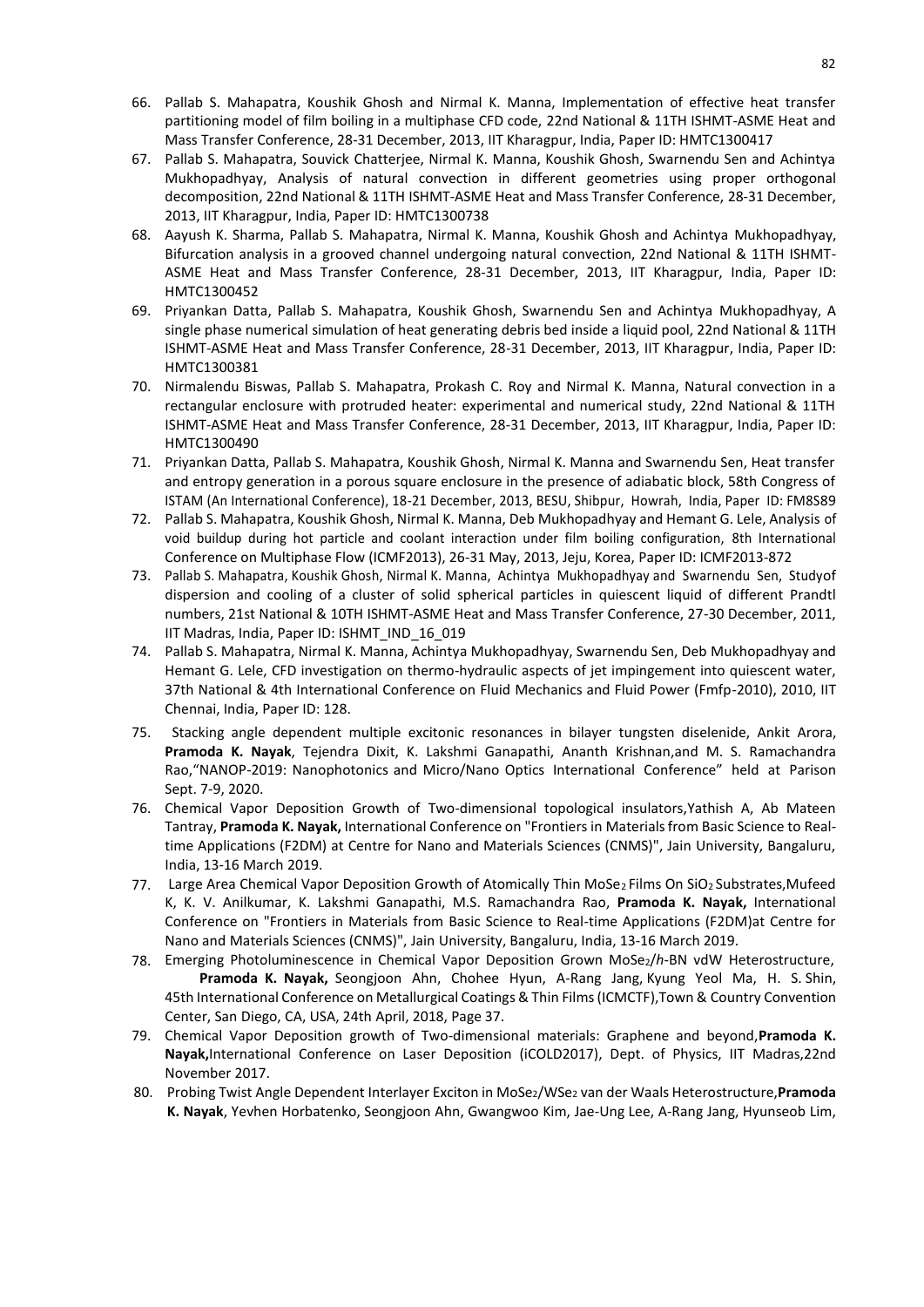Hyeonsik Cheong, Noejung Park and Hyeon Suk Shin,8<sup>th</sup> International Conference on Recent Progress in Graphene Research, Seoul, South Korea, Page-59, 25th sept. 2016

- 81. Low pressure chemical vapor deposition growth of atomic thin WSe2: from single Crystal to continuous film,**Pramoda K. Nayak**, Chao Hui Yeh, Jia Shian Li, Hyeon Suk Shin, Po Wen Chiu,11th Pacific Rim Conference of Ceramic Societies (PACRIM11), ICC Jeju, Korea, Page-54, 2nd Sept 2015.
- 82. Optical Conductivity of Atomic Thin WS2 By Reflection Contract Spectroscopy,**Pramoda K.Nayak**, Chao Hui Yeh, Yu Chen Chen, Po Wen Chiu,6th International Conference on Recent Progress in Graphene Research, Taipei, Taiwan, Page-23,21st sept.2014
- 83. Synthesis of mono- to few-layer graphene on Cu-Ni Alloy for Transparent Conducting Electrodes, Long-Zun Huang,**Pramoda K. Nayak,** Sheng-Chang Wang, Chan-Jung Hsu, Jow-Lay Huang,40th International Conference on Metallurgical Coatings and Thin Films(ICMCTF), San Diego, USA TS4-1-3, Page-10, April 29, 2013
- 84. Graphene Coated Ni Films: A Protective Coating,**Pramoda K. Nayak**, Chan-Jung Hsu, Sheng-Chang Wang, James C. Sung, Jow-Lay Huang, TACT-2011 International Thin Film Conference, Held at Howard Beach Resort, Kenting, Taiwan, Nov.20-23, 2011
- 85. Synthesis of Tungsten Carbide- Alumina Nanocomposites via Metal-Organic Chemical Vapor Deposition and Carbonization Process,Wei-Hsio Chen, Hao-Tung Lin, **Pramoda K. Nayak**, Jow-Lay Huang, TACT-2011 International Thin Film Conference , Abstract No: B20110620027, P-93
- 86. Synthesis of Tungsten Carbides via Metal-Organic Chemical Vapor Deposition and Carbonization Process,Man-Ping Chang, Hao-Tung Lin, **Pramoda K. Nayak**, Wei-Hsio Chen, Jow-Lay Huang,TACT-2011 International Thin Film Conference , Abstract No: B20110620011, P-94
- 87. Investigation of pulsed ultraviolet laser annealing of Sb/SnO2 thin films on the structural, optical and electrical properties,Chun-Min Wang, Chun-Chieh Huang, Hao-Tung Lin, **Pramoda K. Nayak**, Jow-Lay Huang,TACT-2011 International Thin Film Conference, Abstract No: C20110627001, P-103
- 88. Growth Of Single Crystal SiC By Liquid Phase Epitaxy Using Sm/Co As Unique Solvent, Sheng-Chang Wang, **Pramoda K. Nayak**, You-Ling Chen, James C. Sung, Jow-Lay Huang, 2011 International Symposium on Nano Science and Technology, Held at Southern Taiwan University, Tainan, Taiwan, November 18 - 19, 2011.
- 89. Atomic Morphology and Raman Analysis of Single Layer Graphene on Ni Substrates,Chan-Jung Hsu, **Pramoda K. Nayak**, Sheng-Chang Wang, James C. Sung, Chiang-Lun Wang, Chung-Lin Wu, Jow-Lay Huang,2011 International Symposium on Nano Science and Technology, Held at Southern TaiwanUniversity, Tainan, Taiwan, November 18 - 19, 2011.
- 90. Microstructure and Mechanical Properties of Si3N4 Nanoceramics by Carbonthermal Reduction and Spark Plasma Sintering,Qing-Yu Chen, Horng-Hwa Lu, Yi-Chi Huang, Ching-Huan Lee, **Pramoda K. Nayak**, andJow-Lay Huang,2011 International Symposium on Nano Science and Technology, Held at Southern Taiwan University, Tainan, Taiwan, November 18 - 19, 2011.
- 91. Liquid phase epitaxial growth of single crystal SiC using Sm-based solvent,**Pramoda K. Nayak**, Sheng-Chang Wang, Jow-Lay Huang,3<sup>rd</sup> International Symposium on Advanced Ceramics and Technology for Sustainable Energy Applications"(ACTSEA-2011), Held at Howard Beach Resort, Kenting, Taiwan,5th Nov, 2011p. 99- 100.
- 92. Factors Determining Microstructural Evolution on Si<sub>3</sub>N<sub>4</sub> based Nanocomposites in Spark Plasma Sintering: The case of Heating Rate,Ching-Huan Lee, Horng-Hwa Lu, Chang-An Wang, **Pramoda K. Nayak** and Jow-Lay Huang, 3<sup>rd</sup> International Symposium on Advanced Ceramics and Technology for Sustainable EnergyApplications"(ACTSEA-2011), p. 147-148.
- 93. Growth of Single- and Multi-Layer Graphene on Ni Substrates for Spinodal Decomposition Phenomenon,Chan-Jung Hsu, **Pramoda K. Nayak**, Sheng-Chang Wang, James C. Sung, Chiang-Lun Wang, Chung-Lin Wu and Jow-Lay Huang,  $3<sup>rd</sup>$  International Symposium on Advanced Ceramics and Technology for Sustainable EnergyApplications"(ACTSEA-2011), p. 149-150.
- 94. Synthesis of W-species/Alumina Composite Ceramics using MOCVD Followed by Spark Plasma Sintering (SPS),Wei-Hsio Chen, Hao-Tung Lin, **Pramoda K. Nayak** and Jow-Lay Huang,3rd International Symposium on Advanced Ceramics and Technology for Sustainable Energy Applications"(ACTSEA-2011), p. 152.-153.
- 95. Equilibrium Segregation of Graphene on Polycrystalline Ni Surface by Chemical Vapour Deposition,Chan-Jung Hsu, **Pramoda K. Nayak**, Sheng-Chang Wang and Jow-LayHuang,38th International Conference on Metallurgical Coatings and Thin Films(ICMCTF), B2-2-12, Page-10, San Diego, USA, May 2, 2011
- 96. Morphology and Growth Mechanism of SiC Films Synthesized by Liquid Phase Epitaxy Assisted Chemical Vapor Deposition, Pei-Ting Lee, Sheng-Chang Wang, **Pramoda K. Nayak**, James C. Sung and Jow-Lay Huang, 38<sup>th</sup> International Conference on Metallurgical Coatings and Thin Films(ICMCTF),BP-61, Page-97, May 5, 2011.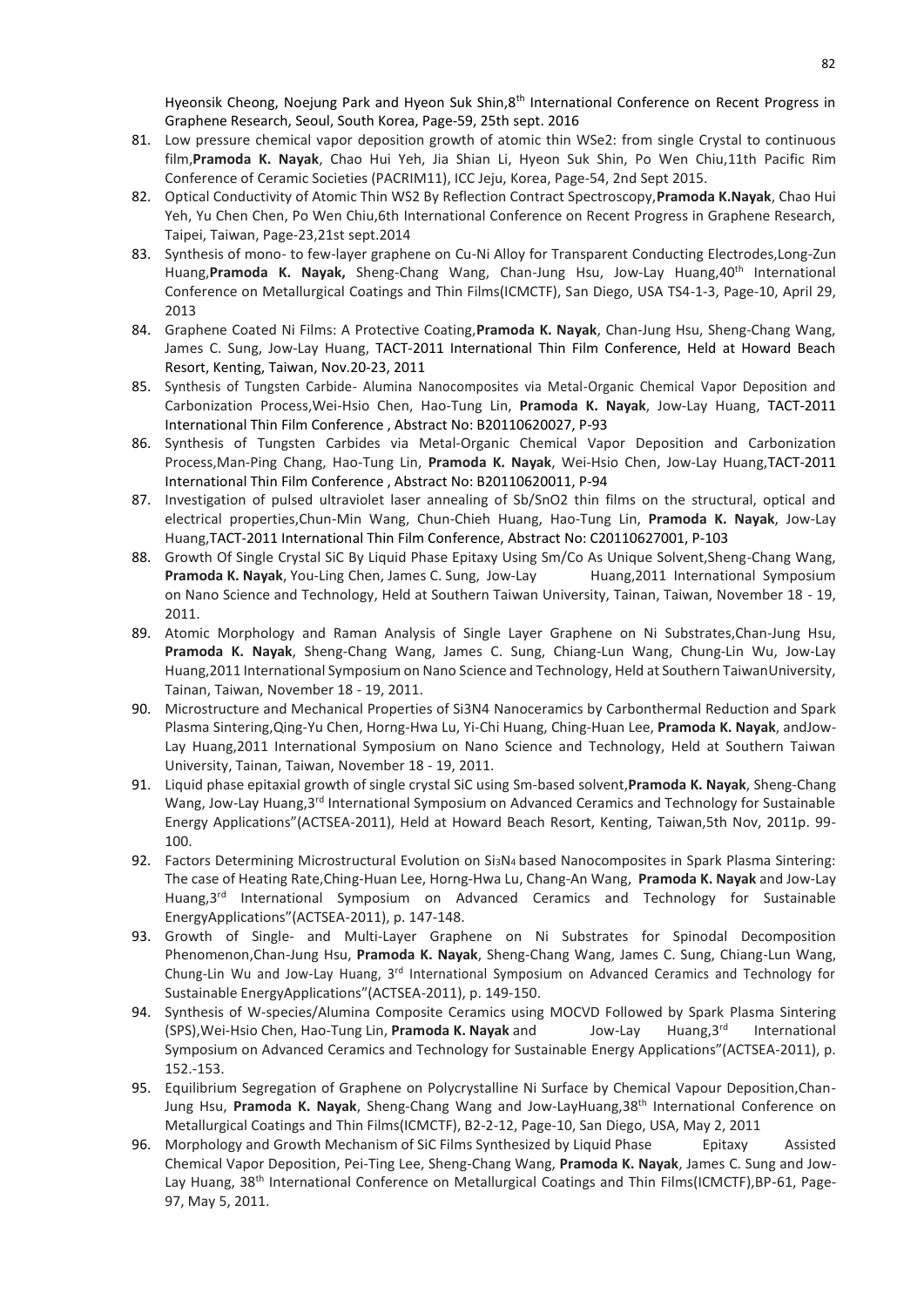- 97. Current Status and Future Challenges of Multifunctional coatings for energy and environmental systems in Taiwan,Jow-Lay Huang, **Pramoda K. Nayak,** Jen-Hao Song, Jian-Long Ruan, Ming-Hsiu Wu, Wei-Hsio Chen,35th International Conference and Exposition on Advanced Ceramics and Composites, 24-27<sup>th</sup> January, 2011 held at Daytona Beach, Florida, USA.
- 98. Study On Microstructure and Mechanical Properties of Cr3C2/Al2O3 Nano-Composites Prepared Via MOCVD in Fluidized Bed,H.T. Lin, B.Z. Liu, **Pramoda K. Nayak**, S.Q. Lu, S.C. Wang, J.L. Huang,ICC-3 , the3rd International Congress On Ceramics, Nov. 14-18, 2010. Osaka, Japan.
- 99. Fabrication and microstructure of TiN/Si3N4 based nanocomposite by spark plasma sintering,Ching-Huan Lee, Horng-Hwa Lu, **Pramoda K. Nayak,** Chang-An Wang and Jow-LayHuang,11th International Conference on Ceramic Processing Science (ICCPS-11, 2010), Zurich, switzerland, August 31, 2010, pp.343.
- 100. Electron Energy-loss and Raman Studies of Nanosized Chromium Carbide Synthesized During Carbothermal Reduction Process from Precursor Cr(CO)6,Hao-Tung Lin,**Pramoda K.Nayak**, Sheng-Chang Wang, Shin-Yun Chang and Jow-Lay Huang,11th InternationalConference on Ceramic Processing Science (ICCPS-11, 2010), pp.113.
- 101. Mechanical and Electro-conductive Properties of TiN/Si3N<sup>4</sup> Nano Composites Synthesized by Hydrolysis Method, **P. K. Nayak**, How-Wei Feng and Jow-Lay Huang,2nd International Symposium on Advanced Ceramics and Technology for Sustainable Energy Applications"(ACTSEA-2009),Grand hotel, Taipei, Taiwan,2009, pp.205-207.
- 102. Dheeraj K. V. S. and Sarith P. Sathian, Strain Modulation of Thermal Conductivity in Graphene, *25th National and 3rd International ISHMT-ASTFE Heat and Mass Transfer Conference (IHMTC-2019), IIT Roorkee, India (Dec 28-31, 2019*
- 103. Dheeraj K. V. S, Sridhar Kumar Kannam and Sarith P. Sathian, Effect of Uniaxial Strain on Thermal Conductivity of Graphene, 5th International Conference on Heat Transfer and Fluid Flow (HTFF19), Lisbon, Portugal (Aug 15-17, 2019)
- 104. Navaneeth Haridasan, Sridhar Kumar Kannam, Santosh Mogurampelly and Sarith P. Sathian, Stokes-Einstein-Debye Relation: A Check of Validity for Proteins in Nanocon\_nements, 5<sup>th</sup> International Conference on Heat Transfer and Fluid Flow (HTFF19), Lisbon, Portugal (Aug15-17, 2019)
- 105. Vishnu Prasad K, Sridhar Kumar Kannam, Remco Hartkamp and Sarith P. Sathian, The E\_ect of Water Models on Desalination Through Graphene Nanopores, 5th International Conference on Heat Transfer and Fluid Flow (HTFF19), Lisbon, Portugal (Aug 15-17, 2019)
- 106. Sleeba Varghese, Sridhar Kumar Kannam and Sarith P. Sathian, Liquid Transport at Nanoscale: A Study on Orientational Ordering of Con\_ned Water Under Electric Field, 7th International and 45th National Conference on Fluid Mechanics and Fluid Power, IIT Bombay, Mumbai, India (Dec10-12, 2018)
- 107. Vishnu Prasad K, Sridhar Kumar Kannam, Remco Hartkamp and Sarith P. Sathian, Nanouidics of Water Desalination: Inuence of Bulk Properties of Water on Permeation Rate, 7th International and 45th National Conference on Fluid Mechanics and Fluid Power, IIT Bombay, Mumbai, India (Dec 10-12, 2018)
- 108. Navaneeth Haridasan , Sridhar Kumar Kannam, Santosh Mogurampelly and Sarith P Sathian, Forced Translation of Proteins in Nanochannels : A Coarse-Grained Molecular Dynamics Study, 7th International and 45th National Conference on Fluid Mechanics and Fluid Power, IIT Bombay,Mumbai, India (Dec 10-12,2018)
- 109. Kiran Prakash and Sarith P. Sathian, Comparative Study of Electrical Double Layer Potential Distribution from Molecular Dynamics and Classical Electrokinetic Theory, 7th International and 45th National Conference on Fluid Mechanics and Fluid Power, IIT Bombay, Mumbai, India (Dec10-12, 2018)
- 110. Sleeba Varghese, Sridhar Kumar Kannam and Sarith P Sathian, The Effect of Electric Field on Orientational Ordering of Confined Water, 12th European Fluid Mechanics Conference, T. U. Wien, Austria (Sep 9-13, 2018)
- 111. Alan Sam, Remco Hartkamp, Sridhar Kumar Kannam and Sarith P. Sathian, Fluid flow in cylindrical nanopores: Prediction of velocity slip using equilibrium molecular dynamics simulations, 12th European Fluid Mechanics Conference, T. U. Wien, Austria (Sep 9-13, 2018)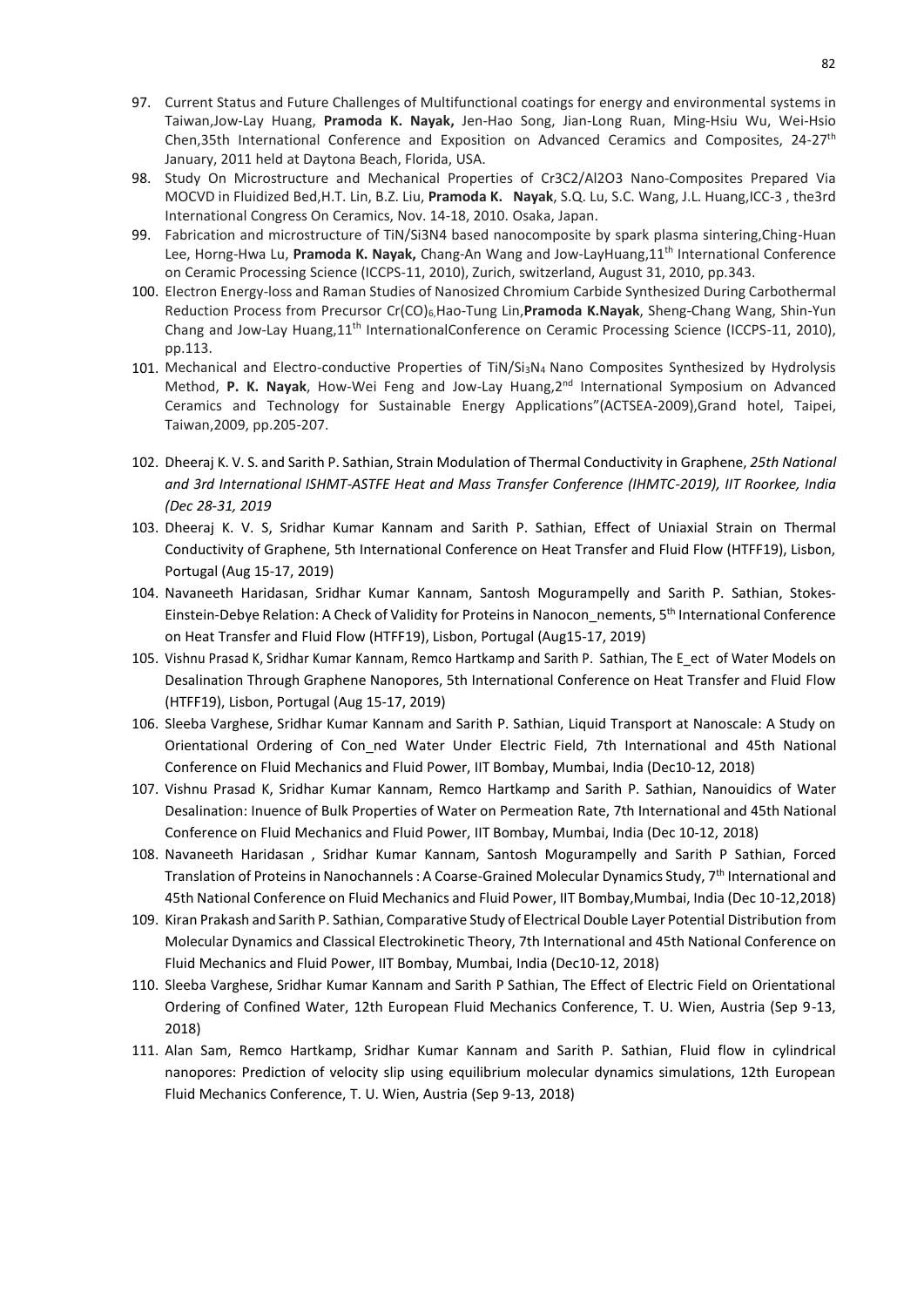- 112. Rakesh Rajegowda and Sarith P. Sathian, Molecular Dynamics simulations for estimating surface tension of Ionic liquid nano-drops, 5th International Conference on Computational Methods for Thermal Problems, Indian Institute of Science Bangalore, India (Jul 9-11, 2018)
- 113. Rakesh Rajegowda and Sarith P. Sathian, Studies on thermophoresis in nanofluidic systems, 5<sup>th</sup> International conference on Microfluidics and non-equilibrium gas ows, University of Strasbourg, France (Feb 28-Mar 2, 2018)
- 114. Sainath H and Sarith P. Sathian, Computational Modeling of Red Blood Cells, CompFlu-2017, IIT Madras, Chennai, India (Dec 18-20, 2017)
- 115. Alan Sam, Sridhar Kumar Kannam, Remco Hartkamp and Sarith P. Sathian, Thermostatting effcts on fluid slip in nanochannels,44th National Conference on Fluid Mechanics and Fluid Power, Amrita University, Kerala, India (Dec 14-16, 2017)
- 116. Rakesh Rajegowda and Sarith P Sathian, Thermophoretic Transport of ionic liquid droplet over a Graphene Sheet, 44th National Conference on Fluid Mechanics and Fluid Power, Amrita University, Kerala, India (Dec 14-16, 2017)
- 117. Alan Sam, Sridhar Kumar Kannam, Remco Hartkamp and Sarith P. Sathian, Fluid flow in nanopores: Insight from molecular simulations, Nano-India, IIT Delhi, New Delhi, India (Mar 15-17, 2017)
- 118. Rakesh Rajegowda and Sarith P. Sathian, Transport of nano-droplets at nanoscale, Nano-India, IIT Delhi, New Delhi, India (Mar 15-17, 2017)
- 119. Bhuptani D. K. and Sarith P. Sathian, The effect of electric fieeld on the stability and breakup of liquid nanothread, 60, Bulletin of the American Physical Society, Division of Fluid Dynamics 68<sup>th</sup> Conference, Boston, USA, (Nov 22-24, 2015)
- 120. Joe Francis T. and Sarith P. Sathian, Thermal Transpiration:A Molecular Dynamics Study, 29<sup>th</sup> International Symposium on Rarefied Gas Dynamics, Xian, China, (Jul 13-18, 2014)
- 121. Sooraj K. Prabha and Sarith P. Sathian, A molecular dynamics study of energy and momentum accommodation coe cients in the transitional Knudsen numbers, 22nd National and  $11<sup>th</sup>$  International ISHMT-ASME Heat and Mass Transfer Conference, IIT Kharagpur, India (Dec 28-31, 2013)
- 122. Sachin Krishnan T. V., Jeetu S. Babu and Sarith P. Sathian, Effeect of confined fluid interaction on the thermal transport in carbon nanotubes, 22nd National and 11th International ISHMT-ASME Heat and Mass Transfer Conference, IIT Kharagpur, India (Dec 28-31, 2013)
- 123. Jeetu S. Babu, and Sarith P. Sathian, Calculation of slip length in nanofluidics using theory of reaction rates and modi\_cation to bi-viscosity model, 25th International Conference on Statistical Physics of the International Union for Pure and Applied Physics, Seoul, Korea (Jul 22-26, 2013)
- 124. Anjan R. Nair, and Sarith P. Sathian, Calculation of liquid-vapor interfacial tension of nanodrops using test area simulation method (TASM), 1st International Workshop on Wetting and Evaporation: Droplets of pure and complex uids, France (Jun 17-20, 2013)
- 125. Nandu Gopan, and Sarith P. Sathian, The role of thermal fluctuations on the formation and stability of nanoscale drops, 1st International Workshop on Wetting and Evaporation: Droplets of pure and complex uids, France (Jun 17-20, 2013)
- 126. Arunkumar V., Nandu Gopan, Sachin Krishnan T. V. and Sarith P. Sathian, Molecular dynamics studies on hydrogen bond dissociation in a water droplet at high temperature, National Propulsion Conference (NPC), IIT Madras, Chennai (Feb 20-22, 2013)
- 127. Jeetu S. Babu, and Sarith P. Sathian, Hydrodynamic analysis of ion movement over graphene using transition state theory, International Conference on Nanoscience and Technology, Hyderabad, India (Jan 20-23, 2012)
- 128. Nandu Gopan, and Sarith P. Sathian, Effect of pressure and temperature in water nanojet generation through carbon nanotubes, Third International Conference on Frontiers in Nanoscience and Technology (Cochin-Nano), Cochin, India (Aug 14-17, 2011)
- 129. Jeetu S. Babu, and Sarith P. Sathian, E\_ect of chirality on the flow rate and viscosity of water con\_ned in carbon nanotubes, Third International Conference on Frontiers in Nanoscience and Technology (Cochin-Nano), Cochin, India (Aug 14-17, 2011)
- 130. Sathish Krishnan P. S. and Sarith P. Sathian, Numerical Investigation of VE-7 Airplane Propeller through CFD, 259-266, Proceedings of ICEAE 2009, Indian Institute of Science, Bangalore (2009)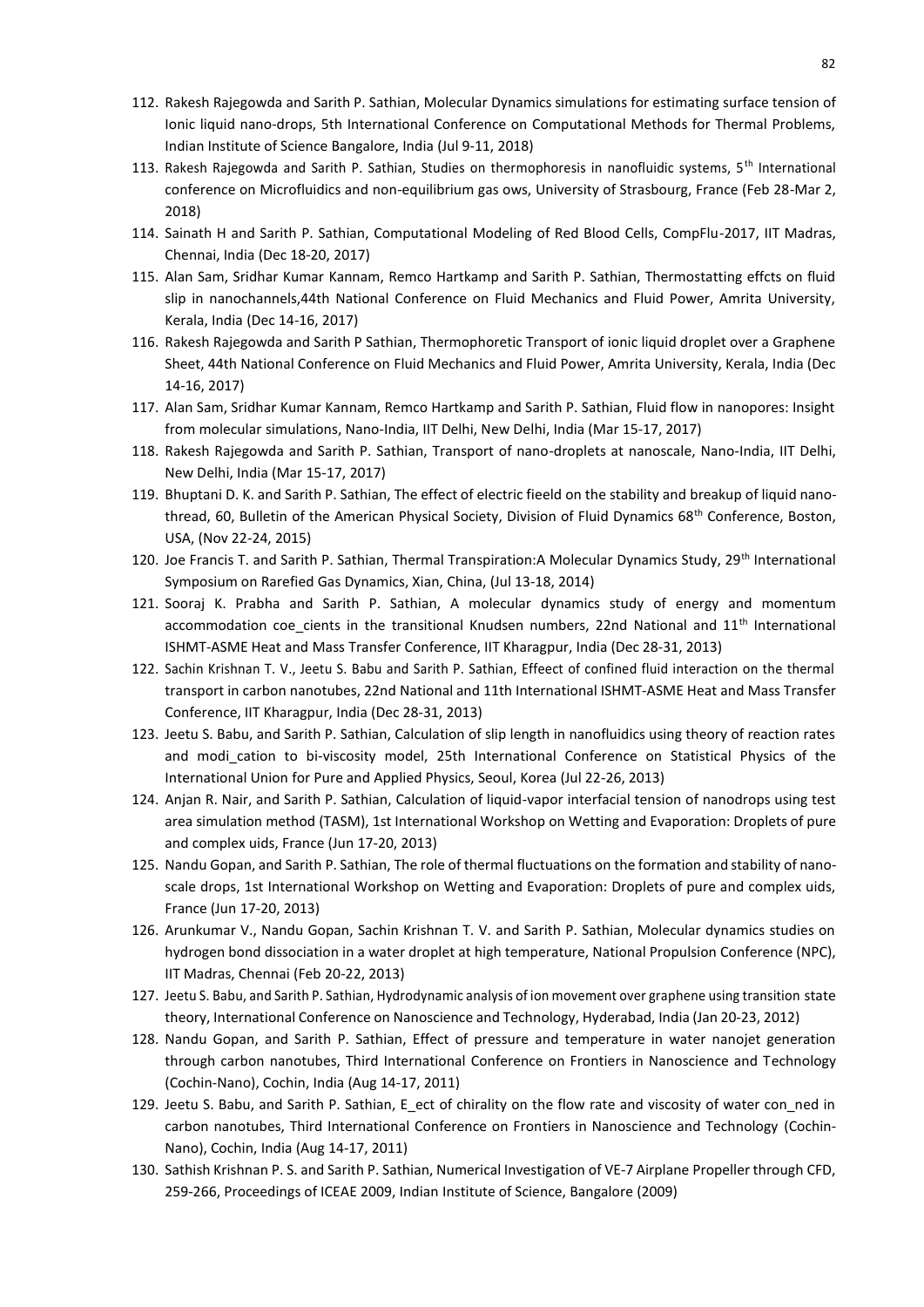- 131. Sarith P. Sathian and Job Kurian, Experimental studies on impingement pressure, Publishing House of the Siberian Branch of the Russian Academy of Sciences, Proceedings of the 25<sup>th</sup> International symposium on rarefied gas dynamics, St. Petersburg, Russia (Jul 21-28, 2006)
- 132. Sarith P. Sathian and Job Kurian, Experimental studies on heat transfer to bodies in hypersonic rarefied gas flows, Publishing House of the Siberian Branch of the Russian Academy of Sciences,Proceedings of the 25th international symposium on Rarefied gas dynamics, St. Petersburg, Russia (Jul 21-28, 2006)
- 133. Sarith P. Sathian and Job Kurian, Low density jet ingement-Measurement of heat transfer, Publishing House of the Siberian Branch of the Russian Academy of Sciences, Proceedings of the 25th international symposium on rarefied gas dynamics, St. Petersberg, Russia (Jul 21-28, 2006)
- 134. Sarith P. Sathian and Job Kurian, Studies on impingement effects of low density jets on surfaces-Determination of shear stress and normal pressure, 450-458, 762, American Institute of Physics, Proceedings of the 24th Rarefied Gas Dynamics Symposium (2005)
- 135. M Manobalasankar, Sivarama Krishnan, Anubhab Sahoo, Balaji Srinivasan, Soundarapandian S, Proc. of 3rd World Congress on Micro- and Nano-manufacturing (2019) accepted.
- 136. Femtosecond Ablation Studies on (LuBi)3FesO12(BLIG) Epitaxial Film, M. Malathi, M. Manobalasankar, Anubhab Sahoo, Anil Prabhakar and S. R. Krishnan, IEEE Workshop on Recent Advances in Photonics (WRAP), Hyderabad, pp. 1-4, 2017.
- 137. Self-cleaning femtosecond laser micromachining of Grooves on Silicon: Effect of methanol immersion, M. Manobalasankar, A. Sahoo and S. Krishnan, IEEE International Conference on Power, Control, Signals and Instrumentation Engineering (ICPCSI), Chennai, pp. 2144-2145, 2017.
- 138. Self-Cleaning Femtosecond Laser Micromachining of Grooves on Silicon: Effect of Solvent Immersion, & quot; M. Manobalasankar, A. Sahoo and S. Krishnan, 2017 IEEE Workshop on Recent, Advancesin Photonics(WRAP), Hyderabad, pp. 1-2, 2017
- 139. Microchannels on silica surface using femtosecond laser pulses, A. Sahoo, M. Manobalasankar and S. Krishnan, IEEE International Conference on Power, Control, Signals and Instrumentation Engineering (ICPCSI), Chennai, pp. 2131-2132, 2017.
- 140. Sivarama Krishnan, S. Mandal, B. Bapat, R. Gopal, A. D'Elia, H. Srinivas, R. Richter, M. Coreno, M. Mudrich, Springer Proceedings in Physics, ISAMP-TC7 (2019) accepted
- 141. Anubhab Sahoo; M Manobalasankar ; Sivarama Krishnan, Proc. IEEE International Conference on Power, Control, Signals and Instrumentation (2018)
- 142. M Manobalasankar, Anubhab Sahoo, Sivarama Krishnan, Proc. 2017 IEEE Workshop on Recent Advances in Photonics (WRAP), 2017/12/18
- 143. S R Krishnan, R Gopal, J Jha, M Krishnamurthy, Proc. of Intl. Conf. on Ultra Intense Lasers (ICUIL), page 54 (2014)
- 144. P P Kiran, S Bagchi, CL Arnold, S R Krishnan, GR Kumar, A Couairon, Proc. of SPIE Vol 8173, 81730Q-1 (2011)
- 145. D Buchta, F Stienkemeier, M Mudrich, S R Krishnan, R Moshammer, N Brauer, C Callegari, M Coreno, K Prince, P O'Keeffe, Verhandlungen der Deutschen Physikalischen Gesellschaft (Proc. of the German Physics Society ISSN 0420-019) vol. 46, no. 12, 46030531 (2013).
- 146. M. Mudrich, L. Fechner, F. Stienkemeier, S. R. Krishnan, R. Moshammer, J. Ullrich Verhandlungen der Deutschen Physikalischen Gesellschaft (Proc. of the German Physics Society) vol. 42, no. 33, 42073456 (Dresden 2011 issue, ISSN 0420-0195)
- 147. Trivedi, R., Renganathan, T., Krishnaiah, K., "Prediction of Gas Holdup and Transition Velocity in Countercurrent Bubble Column", **International Symposium on Chemical Reaction Engineering**, ISCRE 25, Florence, Italy (2018).
- 148. Nagarajan, K., Renganathan, T., Krishnaiah, K., "Holdup Characteristics in Continuous Counter-Current Liquid-Solid System Operated in Free Mode", **International conference on New frontiers in Chemical, Energy and Environmental Engineering**, Warangal, India (2015).
- 149. Samdavid, S., Renganathan, T., Krishnaiah, K., "Holdup Studies in Cocurrent Downward Liquid-Liquid Extraction Column", **International conference on New frontiers in Chemical, Energy and Environmental Engineering**, Warangal, India (2015).